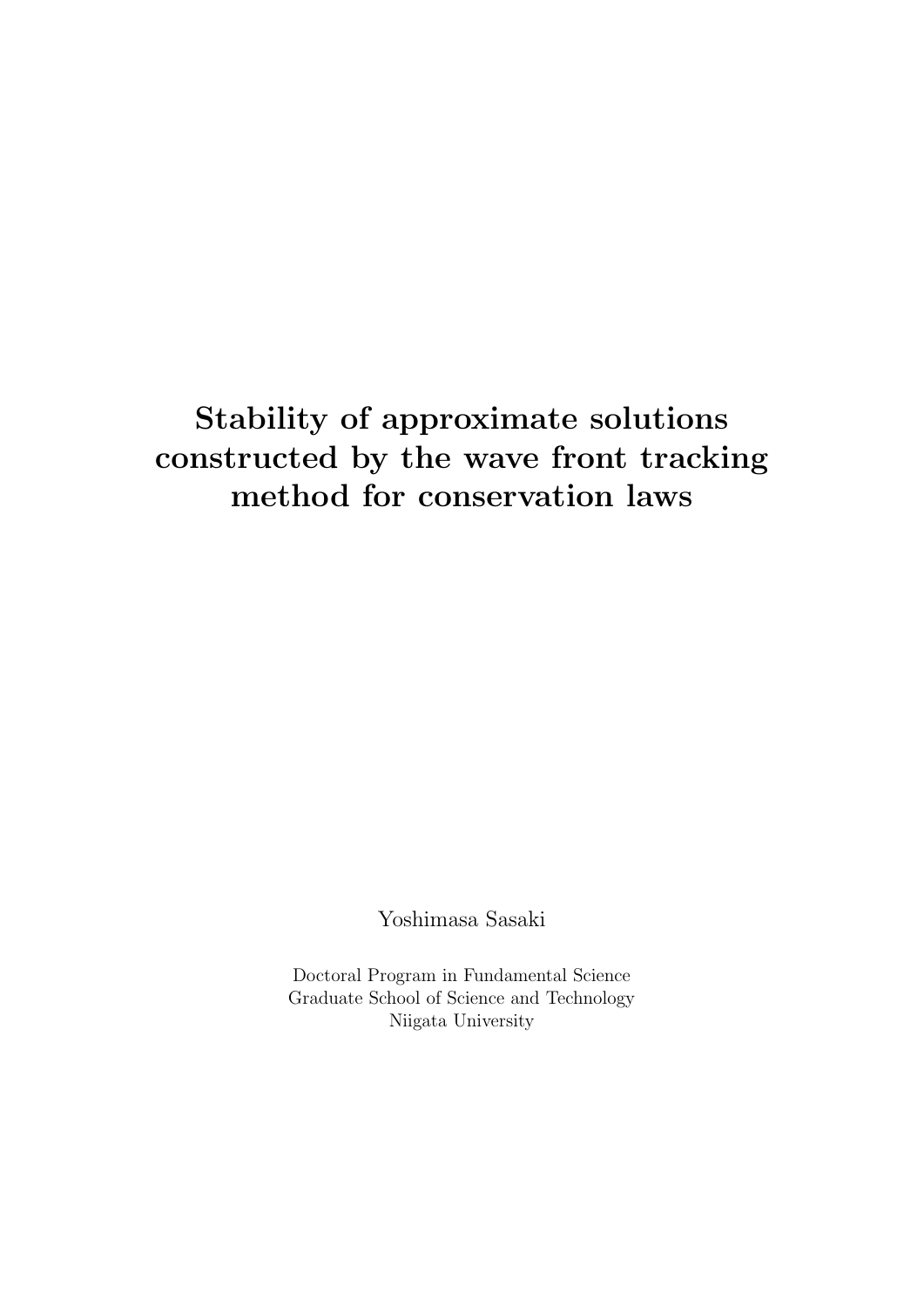# **Acknowledgements**

I would like to thank Professor Hiroki Ohwa for his valuable discussions and helpful comments. Also, I am grateful to Professor Takeshi Miura for his caring supports.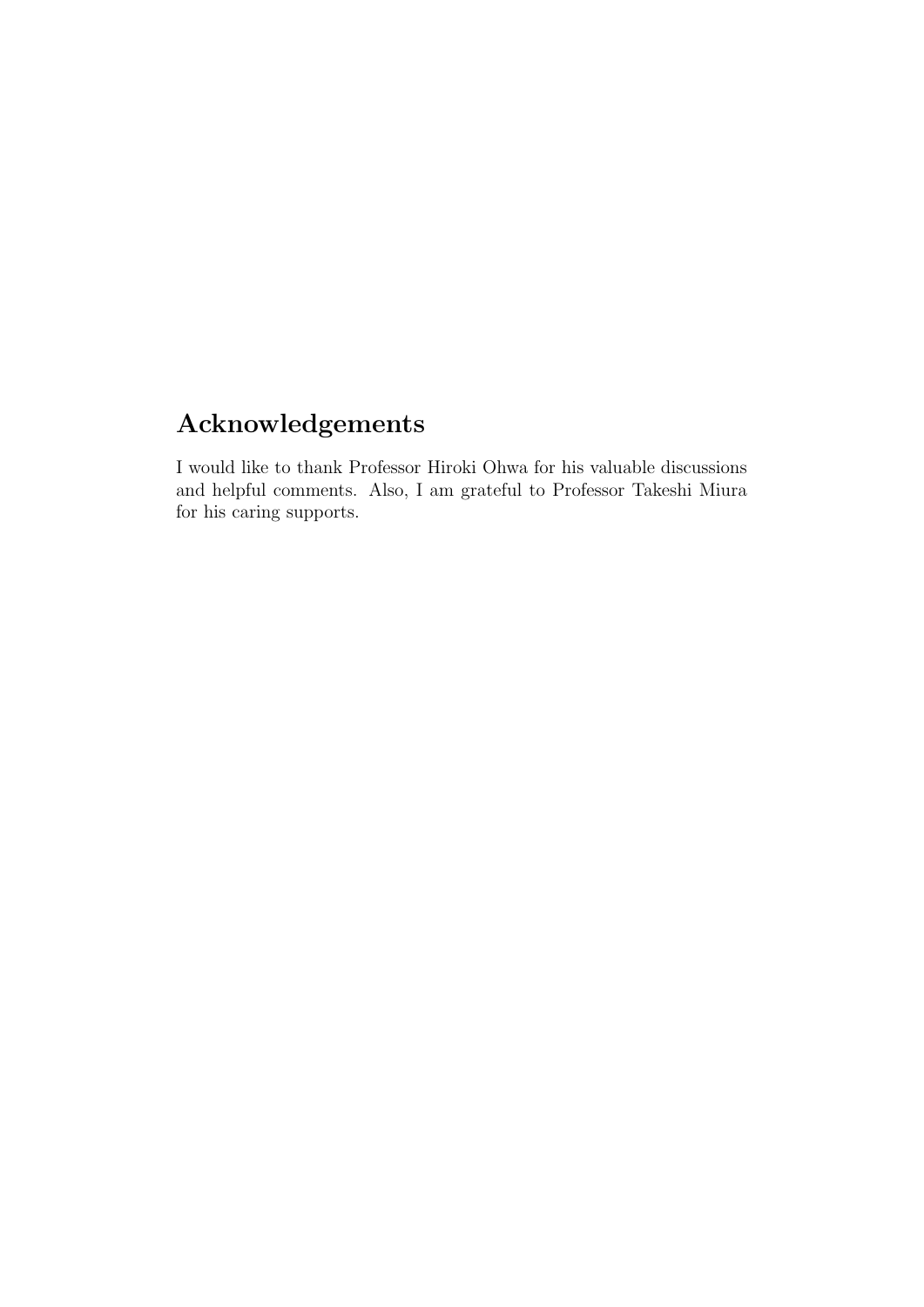## **Contents**

| 1 Introduction                   |    |
|----------------------------------|----|
| 2 The wave front tracking method |    |
| 3 Basic estimates                | 13 |
| 4 $L^1_{\text{loc}}$ stability   | 31 |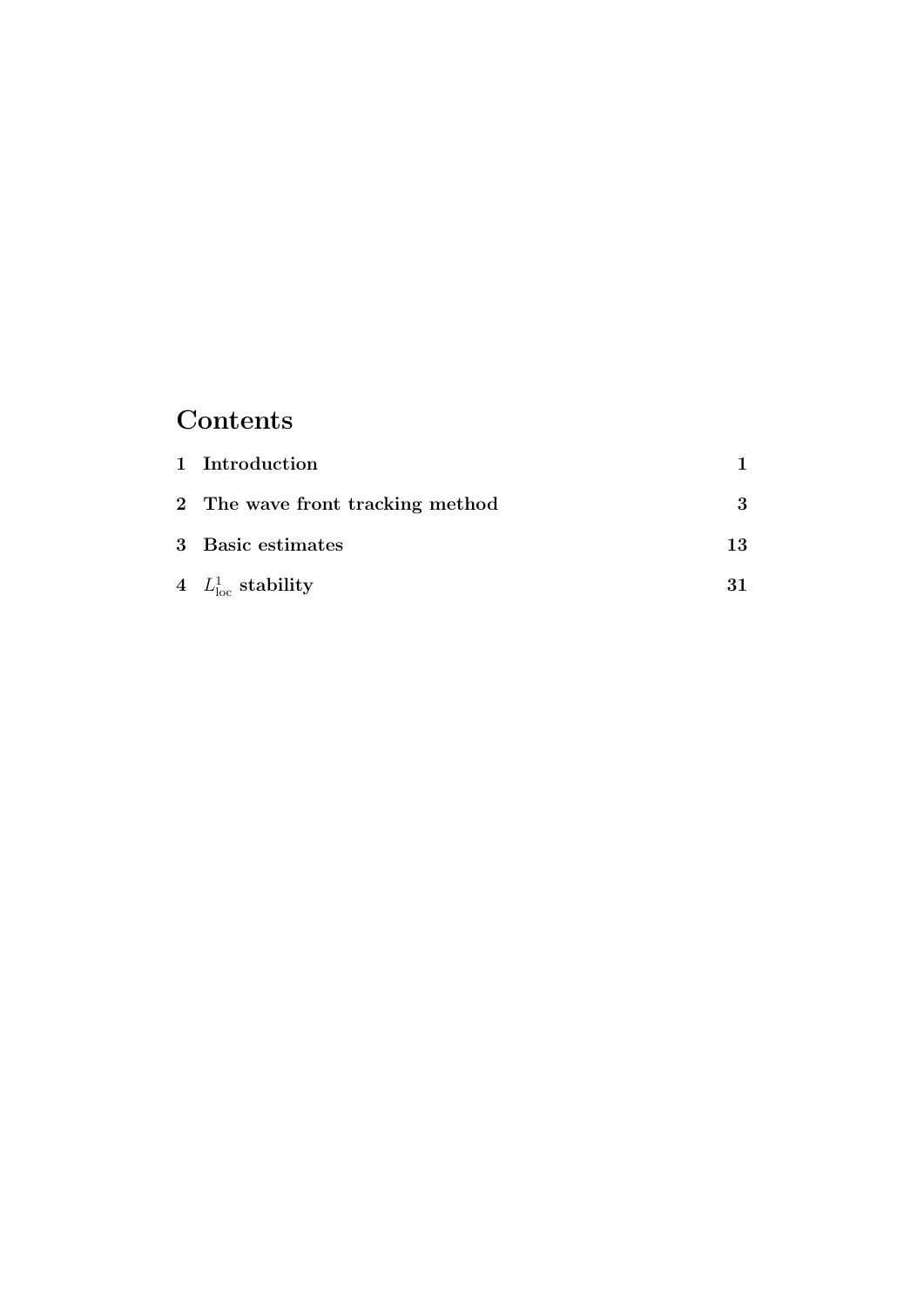## **1 Introduction**

This dissertation is concerned with the  $L^1_{loc}$  stability with respect to the initial conditions and flux functions, of the sequence of piecewise constant solutions constructed by the wave front tracking method for the Cauchy problem

$$
u_t + f_n(u)_x = 0 \quad (x \in \mathbb{R}, \ t > 0),
$$
  

$$
u(x, 0) = \bar{u}_n(x) \quad (x \in \mathbb{R}).
$$
 (E<sub>n</sub>)

Here, *u* is an unknown function of *x* and *t*, and  $f_n$  is a piecewise linear approximation of  $f \in C^2(\mathbb{R})$  defined by, for each  $u \in [2^{-n}i, 2^{-n}(i+1)]$  $(i \in \mathbb{Z}),$ 

$$
f_n(u) = \frac{u - 2^{-n}i}{2^{-n}} f(2^{-n}(i+1)) + \frac{2^{-n}(i+1) - u}{2^{-n}} f(2^{-n}i)
$$

with  $n \in \mathbb{N}$ , while  $\bar{u}_n$  is a piecewise constant approximation of  $\bar{u} \in$  $BV(\mathbb{R})$ .

Dafermos [4] (cf. Bressan [1]) proved that a limit function of subsequence of solutions constructed by the wave front tracking method is an entropy solution of the Cauchy problem

$$
u_t + f(u)_x = 0 \quad (x \in \mathbb{R}, \ t > 0), \tag{1}
$$

$$
u(x,0) = \bar{u}(x) \quad (x \in \mathbb{R}),\tag{2}
$$

with  $\bar{u} \in BV(\mathbb{R})$ . Note that  $BV(\mathbb{R})$  is a set of all functions defined on  $\mathbb{R}$ satisfying

T.V. 
$$
\{\psi\} := \sup \left\{ \sum_{j=1}^{N} |\psi(x_j) - \psi(x_{j-1})| \middle| N \ge 1, x_0 < x_1 < \dots < x_N \right\}
$$
  
<  $\infty$ .

In general, it is not easy to directly estimate a difference between solutions constructed by the wave front tracking method. For this reason, we need some compactness theorems such as Helly's theorem to argue the convergence of the sequence of solutions constructed by the wave front tracking method.

By using the result of the uniqueness theorem to the entropy solution given by Kružkov  $[8]$  (cf. Dafermos  $[5]$ , and Godlewski and Raviart  $[6]$ ),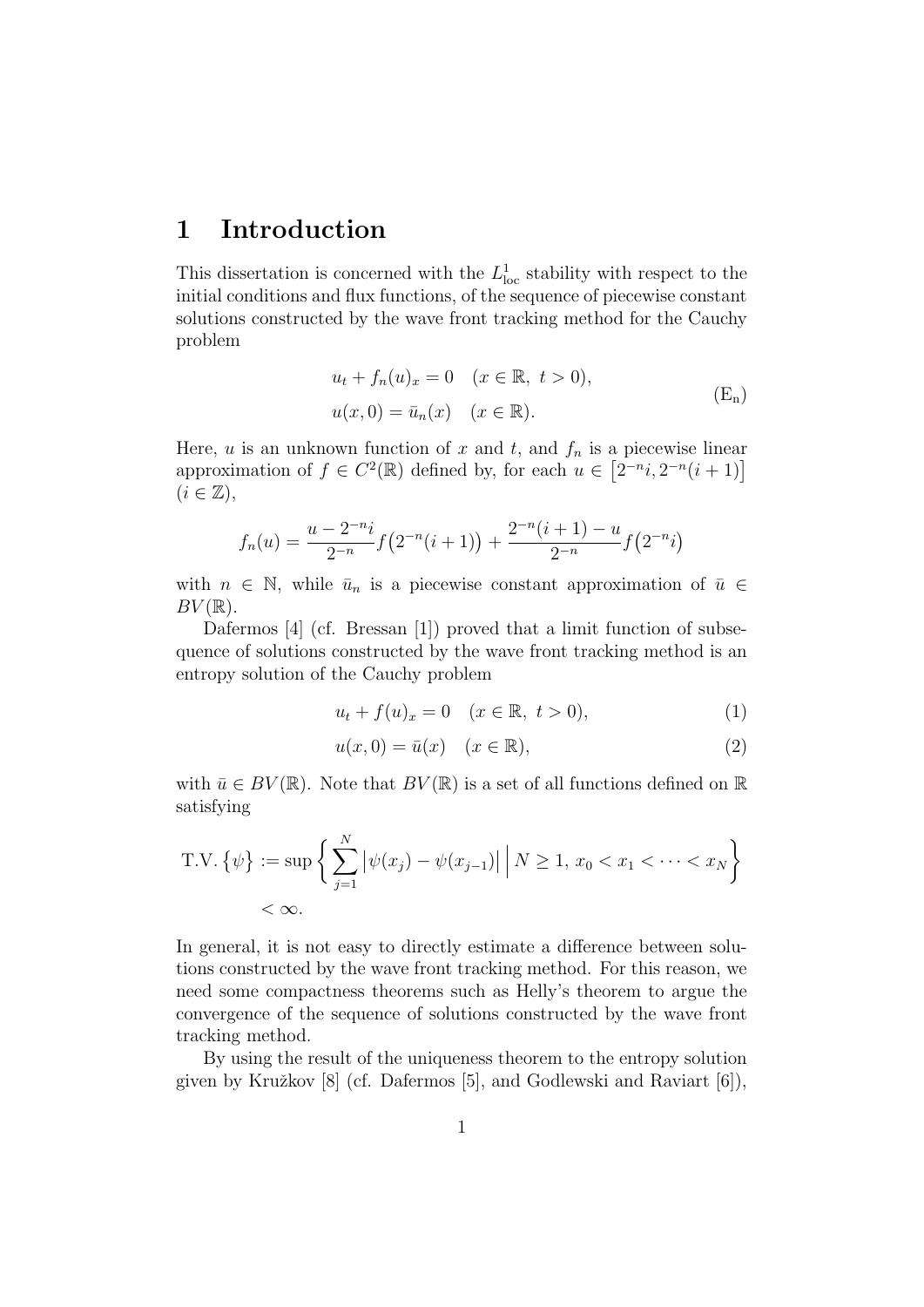Lucier  $[12]$ , and Holden and Risebro  $[7]$  proved the  $L<sup>1</sup>$  stability of the sequence of solutions constructed by the wave front tracking method for the Cauchy problem  $(E_n)$  with  $\bar{u} \in BV(\mathbb{R}) \cap L^1(\mathbb{R})$ . In general, it is not easy to argue the  $L^1$  stability of the sequence of solutions to the Cauchy problem  $(E_n)$  without using the result of the uniqueness theorem to the entropy solution. Because of that, Liu and Yang [9] introduced the direct method for arguing the  $L^1$  stability without using the result of the uniqueness theorem to the entropy solutions. Since, using this method, we can study the structure of the sequence of solutions constructed by the wave front tracking method, we prove the  $L^1$  stability of the sequence of solutions to the Cauchy problem  $(E_n)$  with  $\bar{u} \in BV(\mathbb{R}) \cap L^1(\mathbb{R})$ . However, since the proof deeply depends on the assumption  $\bar{u} \in L^1(\mathbb{R})$ , we are not able to apply the method to an argument about the  $L<sup>1</sup><sub>loc</sub>$  stability of the sequence of solutions constructed by the wave front tracking method for the Cauchy problem  $(E_n)$  with  $\bar{u} \in BV(\mathbb{R})$ .

Ohwa and Sasaki [13] extended the result of [7] and [12] to the case where  $\bar{u} \in BV(\mathbb{R})$ . More precisely, locally generalizing the method introduced by Liu and Yang, and applying the proof technique of the uniqueness theorem to the entropy solution given by Kružkov, they proved the  $L^1_{\text{loc}}$  stability of the sequence of solutions constructed by the wave front tracking method for the Cauchy problem  $(E_n)$  with  $\bar{u} \in BV(\mathbb{R})$ .

 $L<sup>1</sup>$  stability for system of conservation laws can be seen in [3, 10, 11]. More precisely, they proved the  $L^1$  stability with respect to the initial conditions for hyperbolic systems of conservation laws. However, these results deeply depend on the assumption that  $\bar{u} \in L^1$  has a sufficiently small total variation.

This dissertation is organized as follows. In section 2, we review the construction of the solution for the Cauchy problem  $(E_n)$  by using the wave front tracking method. Moreover, reviewing some important properties of the solution, we prove the existence of solution for the Cauchy problem  $(1)$ – $(2)$ . In section 3, following [13], we calculate a certain amount, which is a key estimate for our result. In section 4, we prove the  $L^1_{\text{loc}}$  stability with respect to the initial conditions and flux functions, of the sequence of piecewise constant solutions constructed by the wave front tracking method for the Cauchy problem  $(E_n)$ .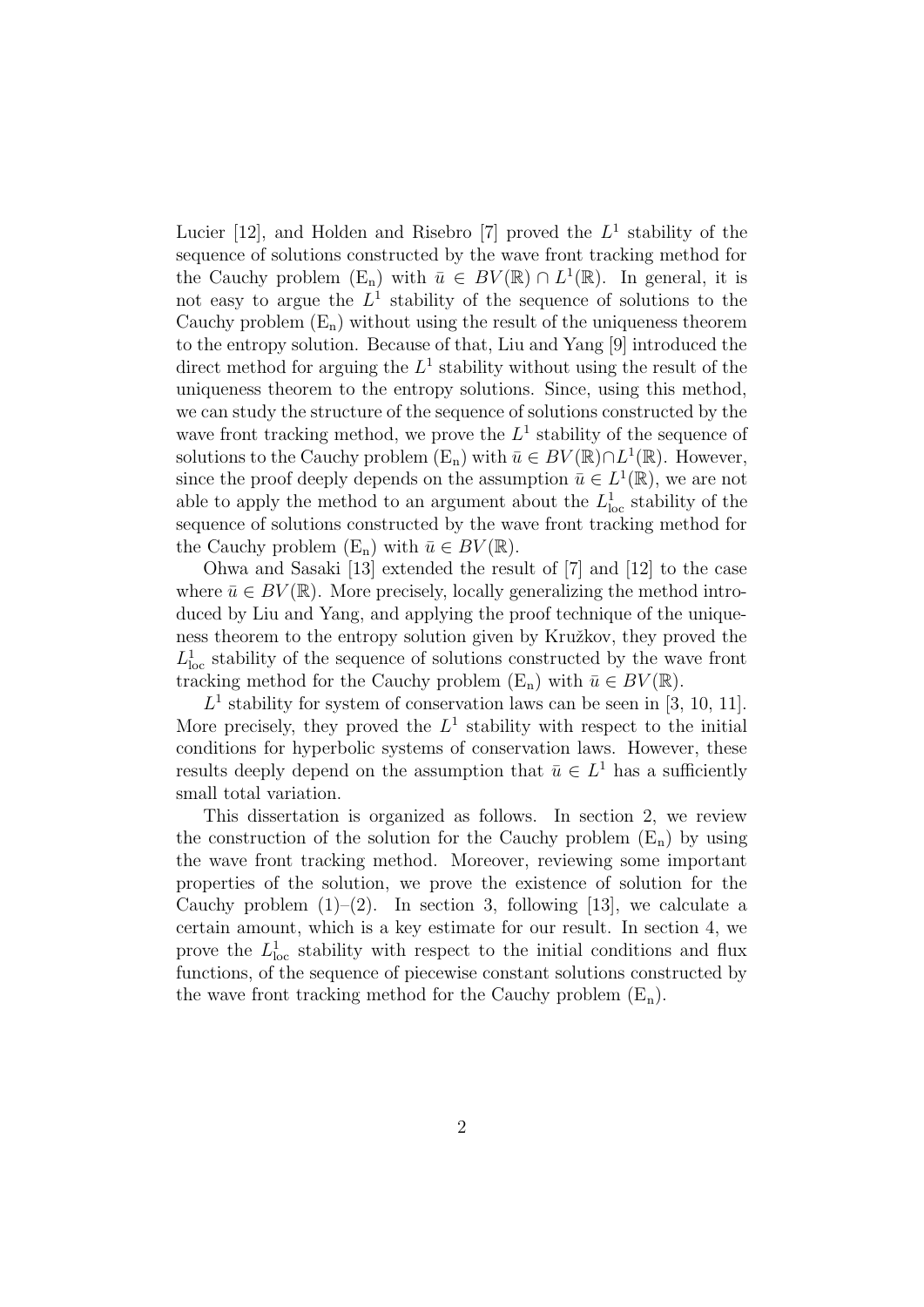### **2 The wave front tracking method**

In this section, we prove the existence of solution constructed by the wave front tracking method for the Cauchy problem  $(1)$ – $(2)$ . Following  $[1, 3, 13]$ , we construct an entropy solution for the Cauchy problem  $(E_n)$ and review some properties of the solution. Here, it is said that  $u \in$  $C([0,\infty); L^1_{loc}(\mathbb{R}))$  is an entropy solution of the Cauchy problem  $(1)$ – $(2)$ if *u* satisfies (2) and

$$
\iint |u-k|\varphi_t + \operatorname{sgn}(u-k) \big(f(u) - f(k)\big)\varphi_x \, dx dt \ge 0
$$

holds for every  $k \in \mathbb{R}$  and every non-negative function  $\varphi \in C_c^1(\mathbb{R} \times$  $(0, \infty)$ ). Note that

$$
sgn(w) = \begin{cases} 1 & (if w > 0) \\ 0 & (if w = 0) \\ -1 & (if w < 0) \end{cases}.
$$

Since,  $f \in \text{Lip}_{\text{loc}}(\mathbb{R})$ , we may assume that f is a Lipschitz continuous with Lipschitz constant  $L > 0$ .

The wave front tracking method is an approximation theory for proving the existence of a solution for the Cauchy problem  $(1)$ – $(2)$  by considering the Cauchy problem  $(E_n)$ . For this reason, we need to approximate an initial condition  $\bar{u} \in BV(\mathbb{R})$ . We denote by  $2^{-n}\mathbb{Z}$  the set  $\{2^{-n}j \mid j \in \mathbb{Z}\}\.$ For any  $\bar{u} \in BV(\mathbb{R})$ , we use the following lemma to approximate  $\bar{u}$  by a piecewise constant function  $\bar{u}_n$  satisfying

$$
\bar{u}_n(x) \in 2^{-n}\mathbb{Z} \quad (x \in \mathbb{R}),
$$

$$
\|\bar{u}_n - \bar{u}\|_{L^{\infty}} \le 2^{-n+1} \to 0 \quad (n \to \infty),
$$

$$
T.V. \{\bar{u}_n\} \le 2 \, T.V. \{\bar{u}\}.
$$

**Lemma 1.** Let  $n \in \mathbb{N}$ . If  $\bar{u} \in BV(\mathbb{R})$ , then there exists a piecewise *constant function*  $\bar{u}_n$  *with*  $\bar{u}_n(x) \in 2^{-n}\mathbb{Z}$  ( $x \in \mathbb{R}$ ) satisfying

$$
T.V. \{\bar{u}_n\} \le 2 \, T.V. \{\bar{u}\}\tag{3}
$$

*and*

$$
\|\bar{u}_n - \bar{u}\|_{L^\infty} \le 2^{-n+1} \to 0 \quad (n \to \infty).
$$
 (4)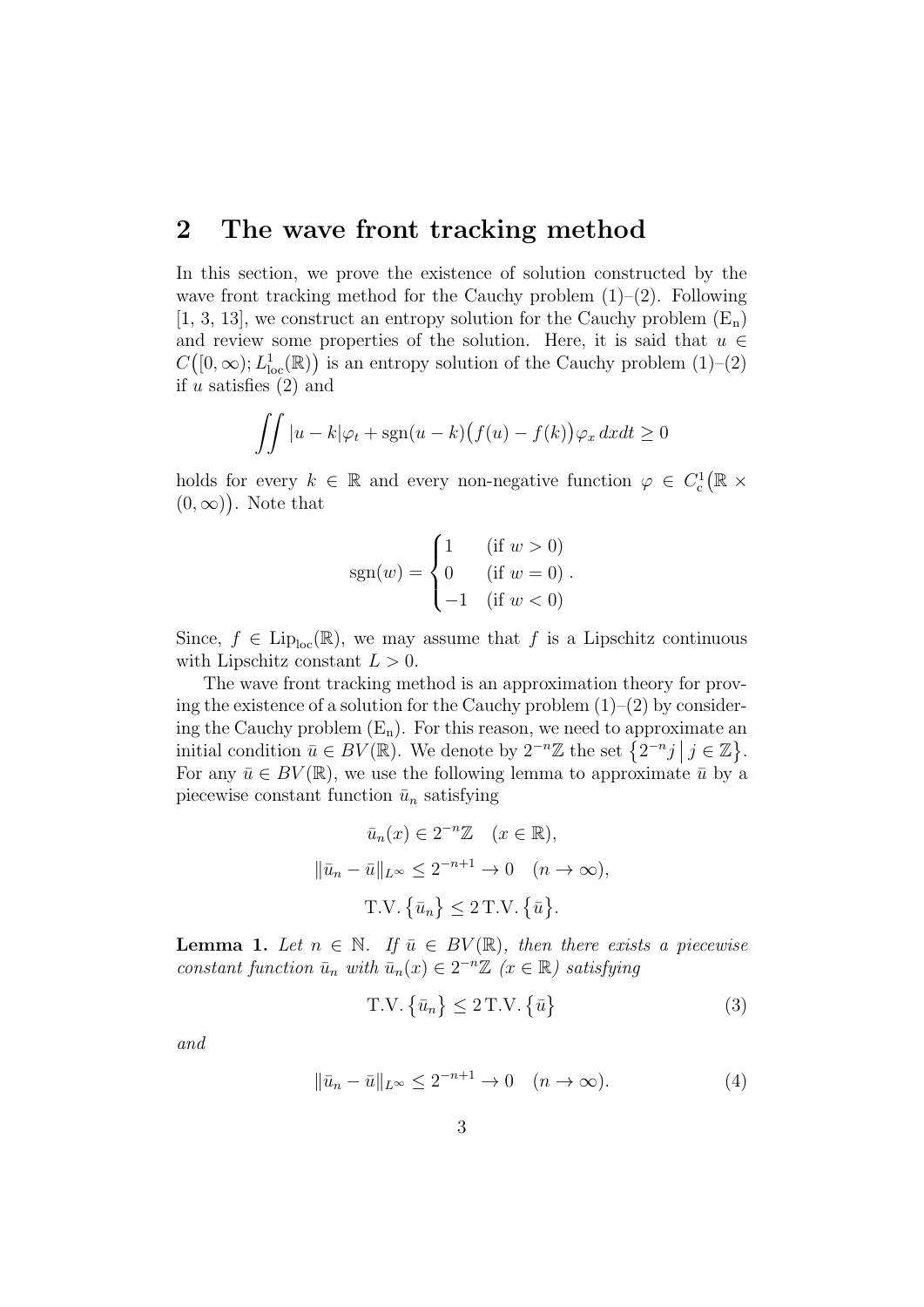*Proof.* Since it is only interesting in the  $L^1_{loc}$  equivalence class of *BV* functions, we may assume that  $\bar{u}$  is right continuous. Then, the function

$$
U(x) = \sup \left\{ \sum_{j=1}^{N} \left| \bar{u}(x_j) - \bar{u}(x_{j-1}) \right| \, \middle| \, N \ge 1, \, x_0 < x_1 < \cdots < x_N = x \right\}
$$

defined on (*−∞, x*] is right continuous and nondecreasing and satisfies

$$
U(-\infty) = 0, \quad U(\infty) = \text{T.V.} \{\bar{u}\},
$$

$$
|\bar{u}(y) - \bar{u}(x)| \le U(y) - U(x) \quad (x < y).
$$

Given  $n \in \mathbb{N}$ , let *N* be the largest integer that does not exceed  $2^n$  T.V.  $\{\bar{u}\}$ and we define

$$
x_0 = -\infty
$$
,  $x_N = \infty$ ,  $x_j = \min \{ x \mid U(x) \ge j2^{-n} \} \quad (j = 1, ..., N - 1).$ 

Then, setting  $\bar{u}_n(x) = \bar{u}(x_j)$   $(x \in [x_j, x_{j+1})$ , we have

 $T.V. \{\bar{u}_n\} \leq T.V. \{\bar{u}\}, \quad \|\bar{u}_n - \bar{u}\|_{L^\infty} \leq 2^{-n}.$ 

Moreover, appropriately and slightly changing the value of  $\bar{u}_n(x)$  so that  $\bar{u}_n(x) \in 2^{-n}\mathbb{Z}$ , since the number of the points of discontinuity of  $\bar{u}_n$  is at most  $2^n$  T.V.  $\{\bar{u}\}\text{, we have}$ 

T.V. 
$$
\{\bar{u}_n\}
$$
  $\leq$  T.V.  $\{\bar{u}\} + 2^{-n} \cdot 2^n$  T.V.  $\{\bar{u}\} = 2$  T.V.  $\{\bar{u}\},$   

$$
\|\bar{u}_n - \bar{u}\|_{L^{\infty}} \leq 2^{-n+1} \to 0 \quad (n \to \infty).
$$

Thus, Lemma 1 is proved.

Since the initial condition  $\bar{u} \in BV(\mathbb{R})$  is approximated by a piecewise constant function, we consider a piecewise constant solution for the initial value problem  $(E_n)$  with

$$
u(x,0) = \begin{cases} u_L & (x < 0) \\ u_R & (x > 0) \end{cases} \quad (u_L, u_R \in 2^{-n}\mathbb{Z}), \tag{5}
$$

 $\Box$ 

which is said to be the Riemann problem  $(E_n)$ . To solve the Riemann problem  $(E_n)$ , we review two conditions which is said to be the Rankine– Hugoniot condition and the shock admissibility condition (cf. Oleinik  $[14]$ ).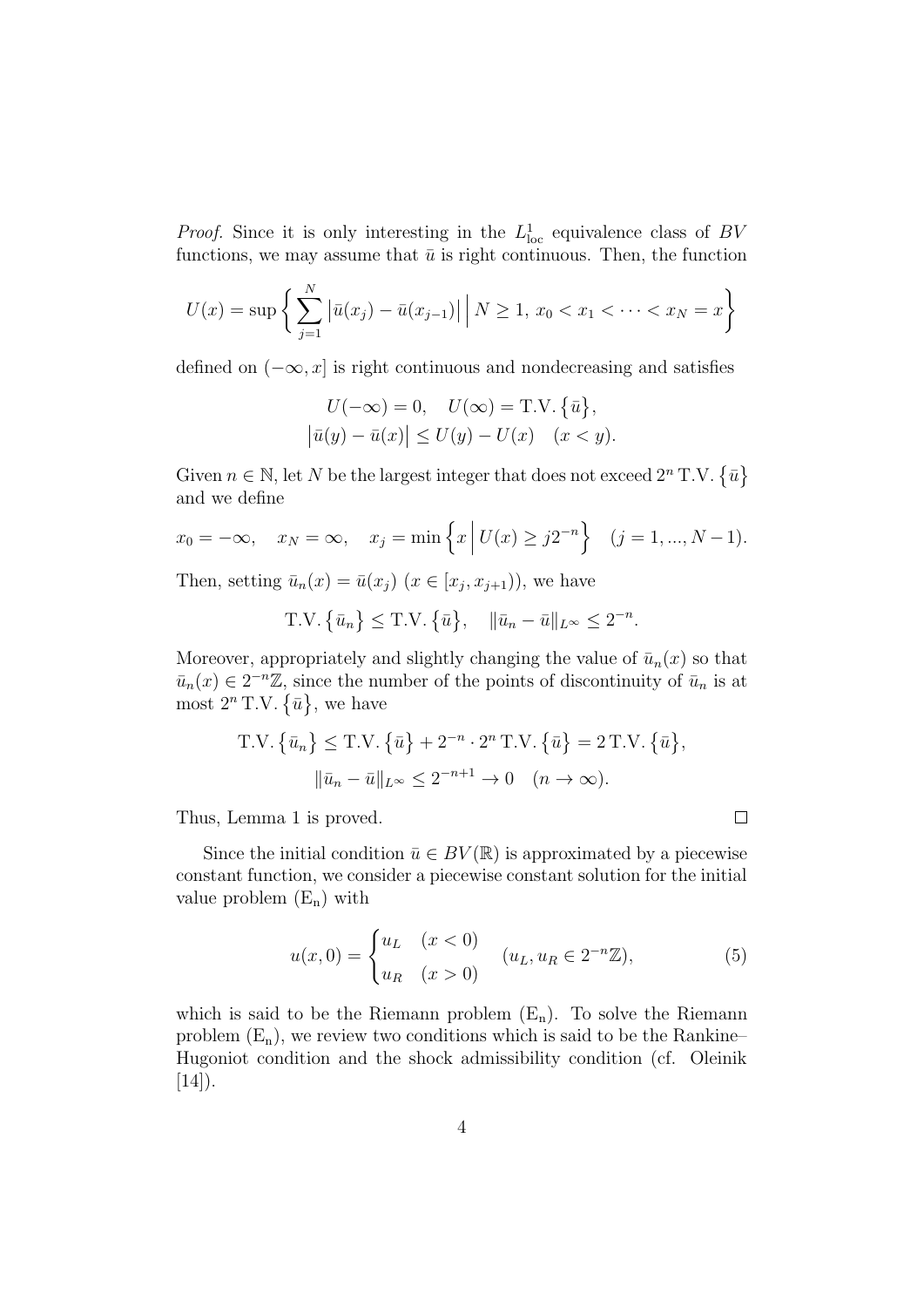Assume that *u<sup>n</sup>* is a piecewise constant solution of the Riemann problem (E<sub>n</sub>). Then, each shock wave  $\alpha = \langle u_-, u_+ \rangle$  of  $u_n$  travels with a speed

$$
\lambda(\alpha) = \frac{f_n(u_+) - f_n(u_-)}{u_+ - u_-}.
$$

This condition is said to be the Rankine–Hugoniot condition. For all *w*<sup>±</sup> ∈ ℝ with  $w_+ \neq w_$ <sup>−</sup>, for simplicity, we set

$$
\lambda(w_-, w_+) = \frac{f_n(w_+) - f_n(w_-)}{w_+ - w_-}.
$$

Next, assume that  $u_n$  be the piecewise constant entropy solution of the Riemann problem  $(E_n)$ . Namely, we assume that  $u_n$  satisfies (5) and

$$
\iint |u_n - k|\varphi_t + \operatorname{sgn}(u_n - k)(f_n(u) - f_n(k))\varphi_x \, dx dt \ge 0
$$

holds for every  $k \in \mathbb{R}$  and every non-negative function  $\varphi \in C_c^1(\mathbb{R} \times$  $(0, \infty)$ ). Then,  $u_n$  is the piecewise constant entropy solution of the Riemann problem  $(E_n)$  if and only if, for all waves  $\alpha = \langle u_-, u_+ \rangle$ , the Rankine–Hugoniot condition holds and

$$
\begin{cases}\nf_n(\theta u_+ + (1 - \theta)u_-) \ge \theta f_n(u_+) + (1 - \theta)f_n(u_-) & \text{ (if } u_- < u_+), \\
f_n(\theta u_+ + (1 - \theta)u_-) \le \theta f_n(u_+) + (1 - \theta)f_n(u_-) & \text{ (if } u_- > u_+).\n\end{cases}
$$

holds for all  $\theta \in [0, 1]$ . Hence, for all  $u \in (\min\{u_-, u_+\}, \max\{u_-, u_+\}),$ we have

$$
\lambda(u, u_+) \le \lambda(u_-, u_+),\tag{6}
$$

$$
\lambda(u_-, u_+) \leq \lambda(u_-, u). \tag{7}
$$

Inequalities (6) and (7) are said to be the shock admissibility condition. Note that inequalities (6) and (7) are equivalent.

Now, we construct the piecewise constant entropy solution for the Riemann problem  $(E_n)$ .

• In case of  $u_L < u_R$ .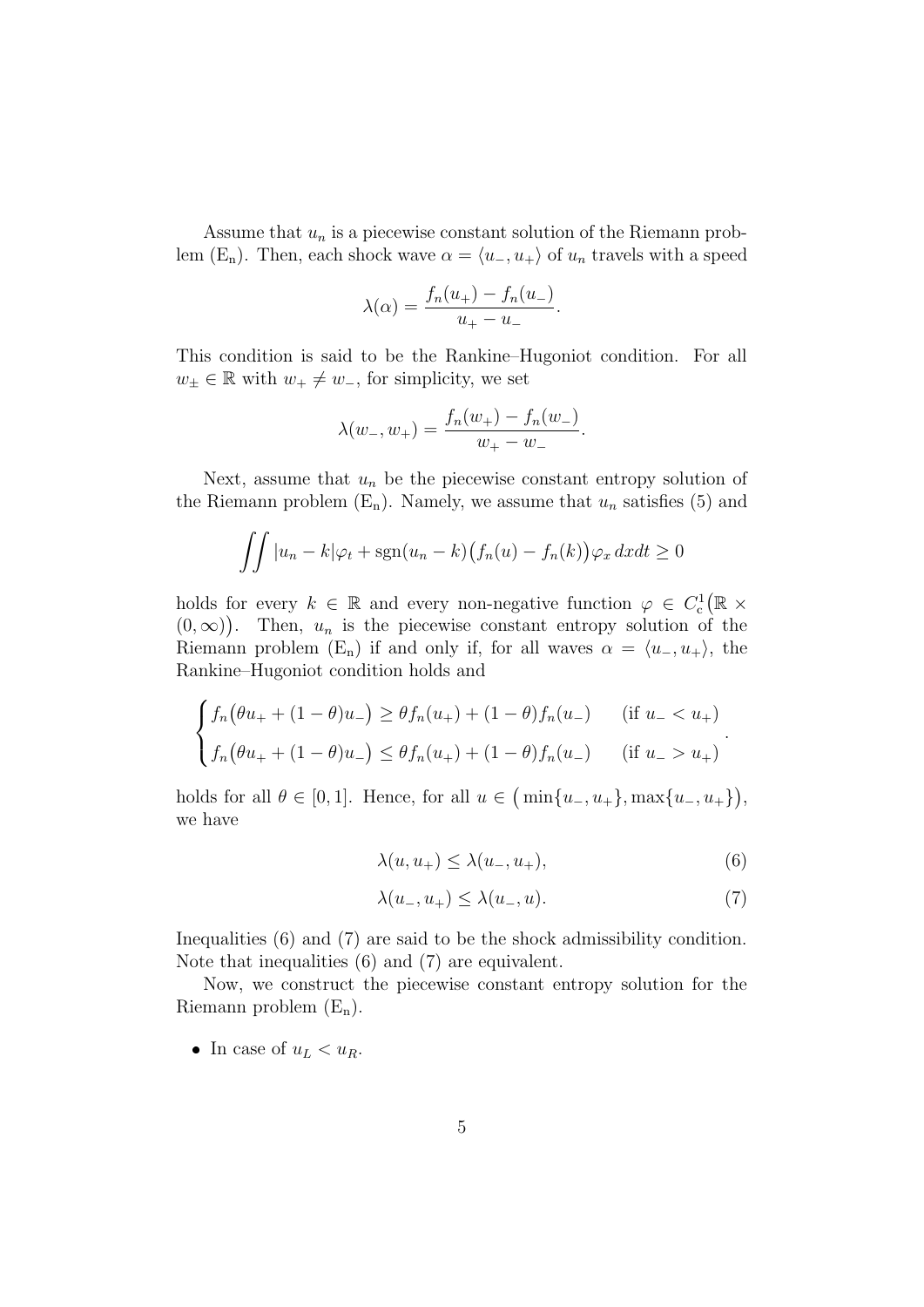Then, by taking  $f_*(u)$  to be the largest convex function of  $f_n(u)$  such that

$$
f_*(u) \le f_n(u) \quad \big(u \in [u_L, u_R]\big),
$$

the derivative of  $f_*(u)$  is a non-decreasing piecewise constant function. Hence, denoting by  $u_L = u_0 < u_1 < \cdots < u_N = u_R$  the points of discontinuity of derivative of *f∗*(*u*) and setting

$$
\lambda_j = \frac{f_n(u_j) - f_n(u_{j-1})}{u_j - u_{j-1}} \quad (j = 1, 2, ..., N),
$$

we see that

$$
u_n(x,t) = \begin{cases} u_L & (x < \lambda_1 t) \\ u_j & (\lambda_j t < x < \lambda_{j+1} t) \\ u_R & (\lambda_N t < x) \end{cases} \quad (j = 1, 2, ..., N - 1)
$$

is the piecewise constant entropy solution to the Riemann problem (E<sub>n</sub>). Indeed, for all  $k \in \mathbb{R}$  and all non-negative function  $\varphi \in C_c^1(\mathbb{R} \times$  $(0, \infty)$ , we have

$$
\iint |u_n - k|\varphi_t + sgn(u_n - k)(f_n(u_n) - f_n(k))\varphi_x \, dxdt
$$
  
= 
$$
\sum_{j=1}^N \iint \{\lambda_j(|u_j - k| - |u_{j-1} - k|)
$$
  

$$
- sgn(u_j - k)(f_n(u_j) - f_n(k))
$$
  

$$
+ sgn(u_{j-1} - k)(f_n(u_{j-1}) - f_n(k))\} \varphi(\lambda_j t, t) \, dt
$$
  
= 
$$
\sum_{j=1}^N \int \{\lambda_j(u_j + u_{j-1} - 2k) + 2f_n(k) - f_n(u_j) - f_n(u_{j-1})\}
$$
  

$$
\cdot \chi_{[u_{j-1}, u_j]}(k) \varphi(\lambda_j t, t) \, dt
$$
  

$$
\geq 0.
$$

Here,  $\chi_I$  is a characteristic function of the interval *I*. Namely,

$$
\chi_I(x) = \begin{cases} 1 & \text{if } x \in I \\ 0 & \text{if } x \notin I \end{cases}.
$$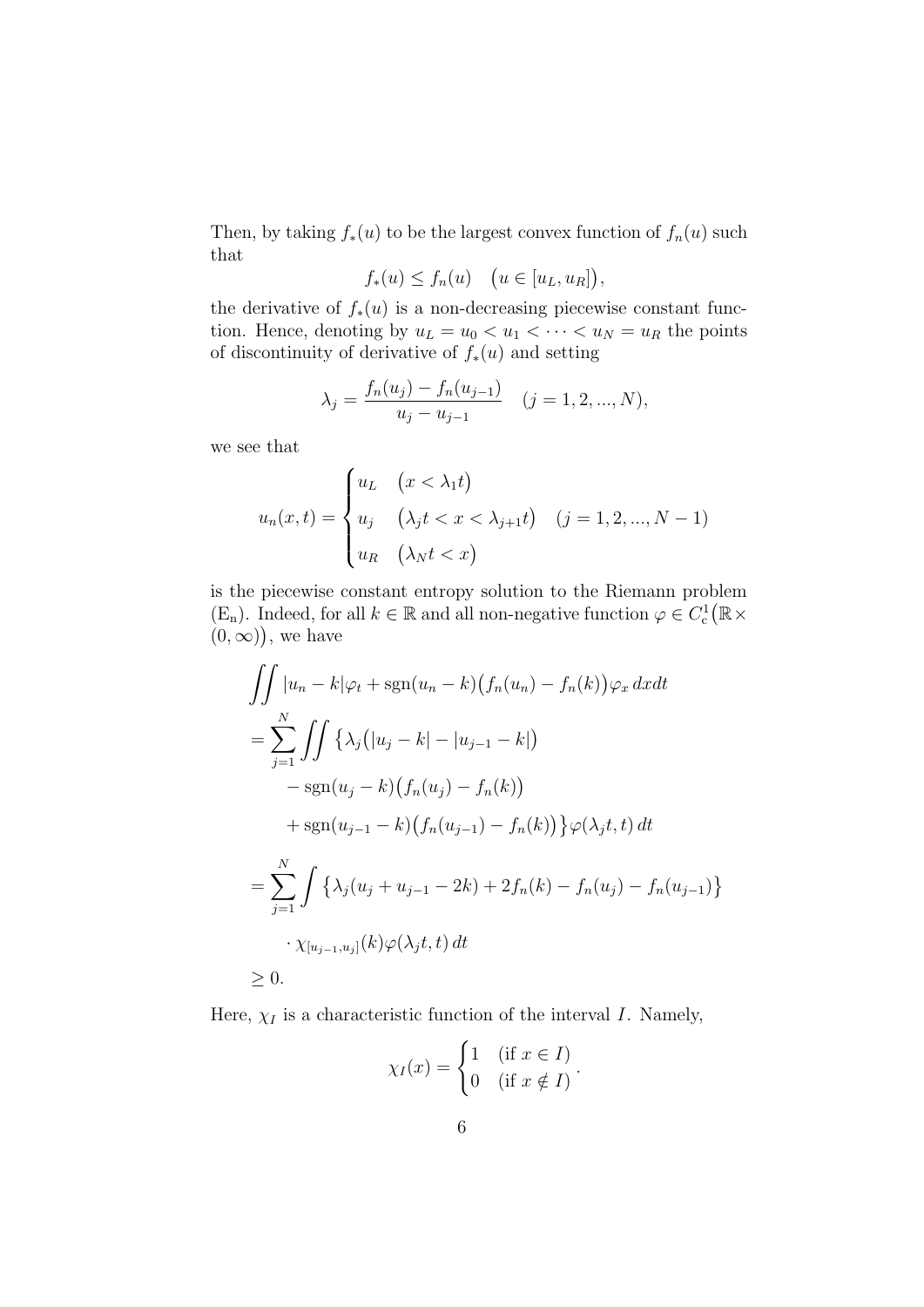Since the piecewise constant entropy solution  $u_n$  is monotonic, we have

T.V. 
$$
\{u_n(\cdot, t)\}\ = \text{T.V. }\{u_n(\cdot, 0)\}\
$$
  $(t > 0).$ 

Moreover, we have

$$
\int_{\mathbb{R}} |u_n(x,t) - u_n(x,s)| dx \leq tL \text{ T.V. } \{u_n(\cdot,0)\} \quad (t,s \geq 0).
$$

Note that, by the construction of the solution  $u_n$ , we have

$$
u_n(x,t) \in 2^{-n}\mathbb{Z}
$$

for all  $(x, t) \in \mathbb{R} \times [0, \infty)$ .

• In case of  $u_L > u_R$ .

Then, by taking  $f^*(u)$  to be the smallest concave function of  $f_n(u)$ such that

$$
f^*(u) \ge f_n(u) \quad \big(u \in [u_R, u_L]\big),
$$

the derivative of  $f^*(u)$  is a non-increasing piecewise constant function. Hence, denoting by  $u_R = u_0 < u_1 < \cdots < u_N = u_L$  the points of discontinuity of derivative of  $f^*(u)$  and setting  $\lambda_j$  in the same way in case of  $u_L < u_R$ , we see that

$$
u_n(x,t) = \begin{cases} u_L & \text{if } (x < \lambda_N t) \\ u_j & \text{if } (\lambda_{j+1} t < x < \lambda_j t) \\ u_R & \text{if } (\lambda_1 t < x) \end{cases} \quad (j = 1, 2, \dots, N - 1)
$$

is the piecewise constant entropy solution to the Riemann problem (E<sub>n</sub>). Indeed, for all  $k \in \mathbb{R}$  and all non-negative function  $\varphi \in C_c^1(\mathbb{R} \times$  $(0, \infty)$ , we have

$$
\iint |u_n - k|\varphi_t + \operatorname{sgn}(u_n - k) (f_n(u_n) - f_n(k))\varphi_x dx dt
$$
  
= 
$$
\sum_{j=1}^N \iint \{\lambda_j (-|u_j - k| + |u_{j-1} - k|)
$$
  
+ 
$$
\operatorname{sgn}(u_j - k) (f_n(u_j) - f_n(k))
$$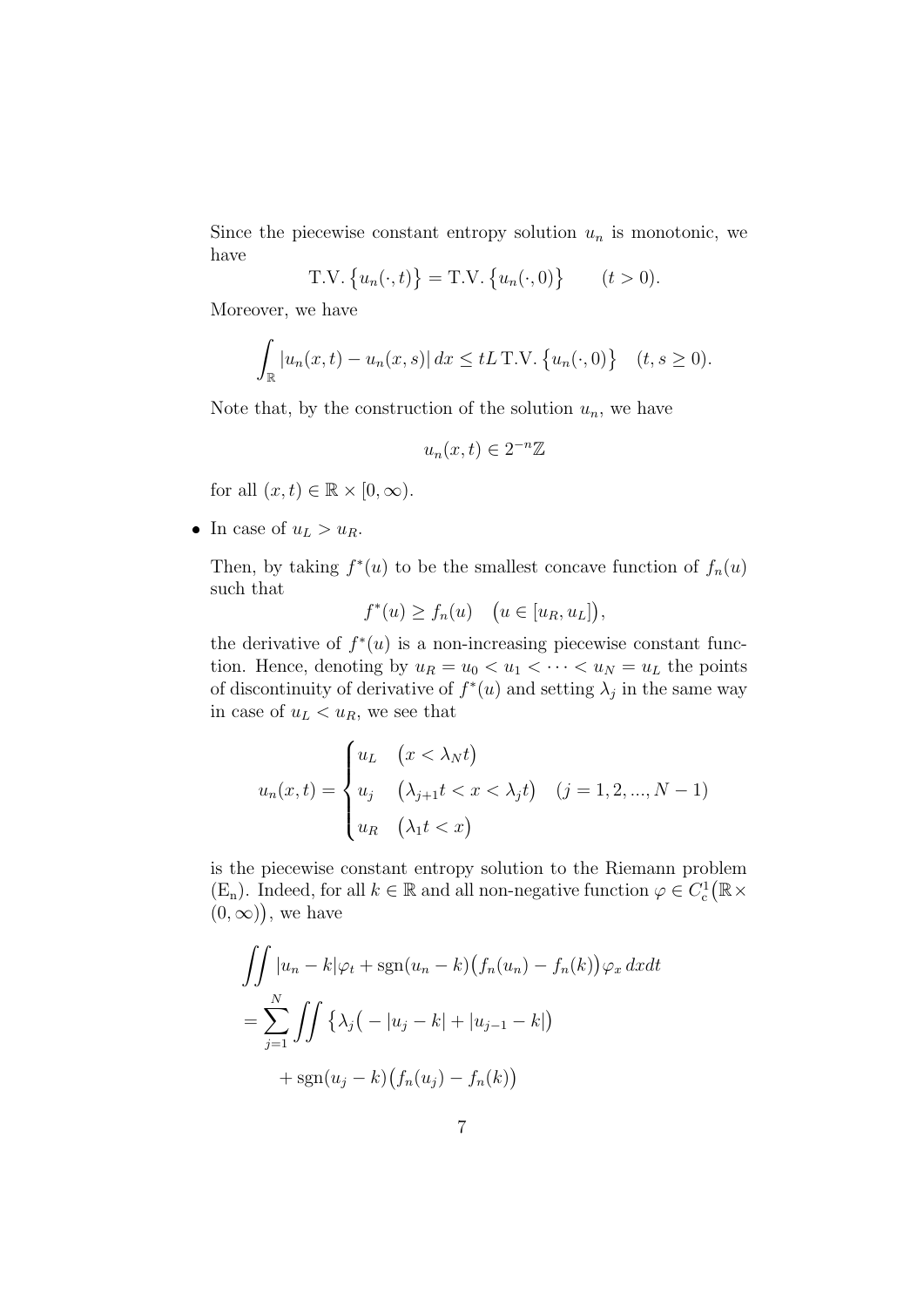$$
-\operatorname{sgn}(u_{j-1} - k) (f_n(u_{j-1}) - f_n(k)) \} \varphi(\lambda_j t, t) dt
$$
  
= 
$$
\sum_{j=1}^N \int {\{\lambda_j (-u_j - u_{j-1} + 2k) - 2f_n(k) + f_n(u_j) + f_n(u_{j-1})\}}
$$
  

$$
\cdot \chi_{[u_j, u_{j-1}]}(k) \varphi(\lambda_j t, t) dt
$$
  

$$
\geq 0.
$$

Since the piecewise constant entropy solution  $u_n$  is monotonic, we have

T.V. 
$$
\{u_n(\cdot, t)\}\
$$
T.V.  $\{u_n(\cdot, 0)\}\$   $(t > 0)$ .

Moreover, we have

$$
\int_{\mathbb{R}} |u_n(x,t) - u_n(x,s)| dx \leq tL \text{ T.V. } \{u_n(\cdot,0)\} \quad (t,s \geq 0).
$$

Note that, by the construction of the solution  $u_n$ , we have

 $u_n(x, t) \in 2^{-n}\mathbb{Z}$ 

for all  $(x, t) \in \mathbb{R} \times [0, \infty)$ .

Next, we generate a piecewise constant solution  $u_n$  to the Cauchy problem  $(E_n)$  with  $u(x, 0) = \bar{u}_n(x)$  in the following algorithm:

**Step 1.** We set  $u_n(x,0) = \bar{u}_n(x)$ . Then, we denote by  $x_1 < x_2 < \cdots$  $x_N$  the points of discontinuity of  $u_n(x, 0)$ .

**Step 2.** For each  $\alpha = 1, 2, ..., N$ , we solve the Riemann problem  $(E_n)$ generated by the jump  $(u_n(x_\alpha - 0, 0), u_n(x_\alpha + 0, 0))$  and construct a piecewise constant entropy solution  $u_n$  on a forward neighbourhood with respect to time.

**Step 3.** We prolong the solution until a time  $t_1$  where the first collision of fronts takes place. At time  $t_1$ , we solve the corresponding Riemann problem  $(E_n)$  in the way above.

**Step 4.** We repeat the operation of Step 3 until no collision of fronts takes place.

We have a global solution  $u_n$  to the Cauchy problem  $(E_n)$  by using this algorithm. However, to ensure that the operation of Step 3 only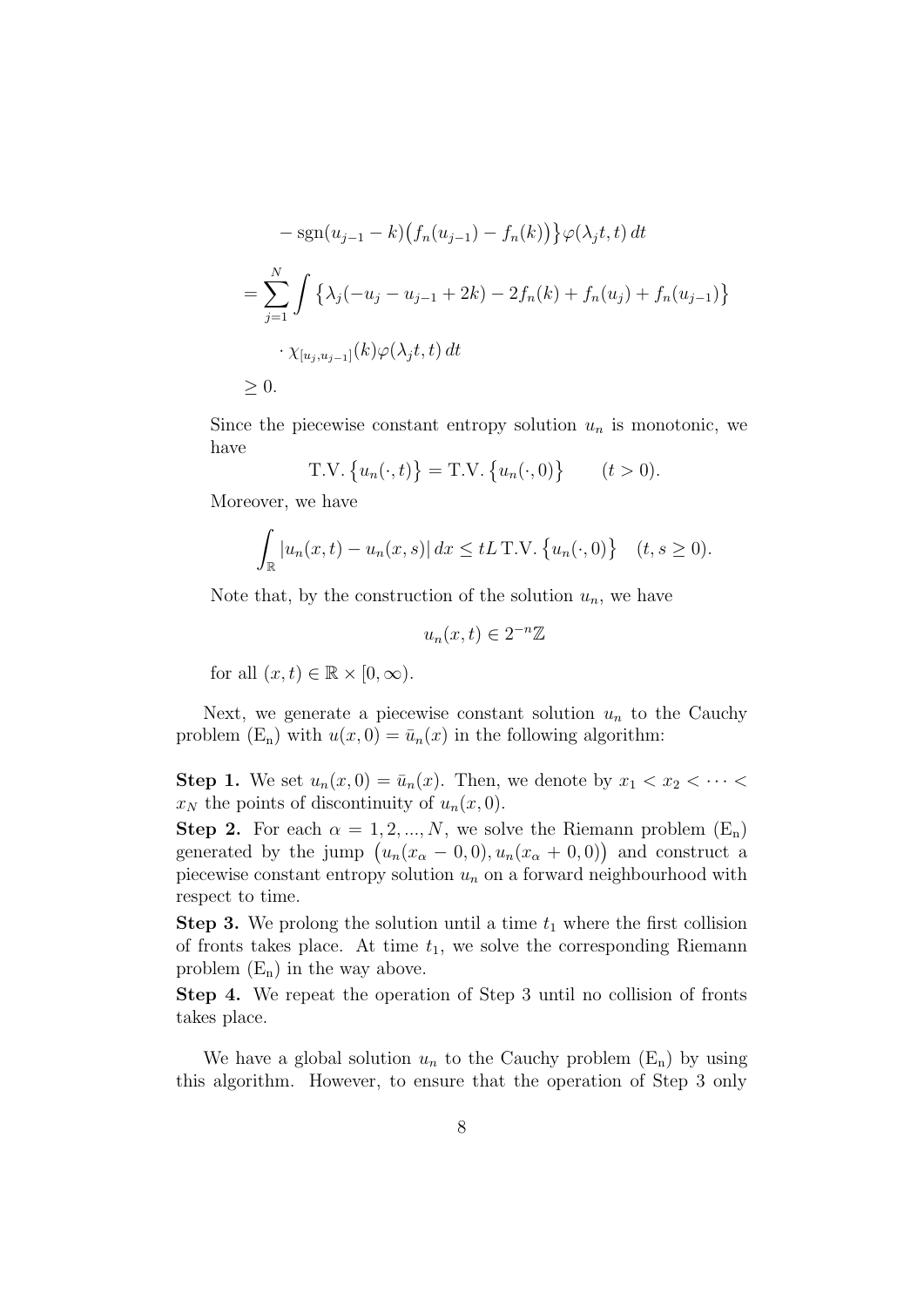occurs finitely many times, we need to estimate a total variation of *un*. Let  $(\xi, \tau)$  be a point where a collision of *m* fronts  $\xi_1(t) < \cdots < \xi_m(t)$  $(t < \tau)$  takes place. We denote by  $u_i - u_{i-1}$   $(i = 1, \ldots, m)$  the jump  $u(\xi_i(t) + t) - u(\xi_i(t) - t)$ . Namely,

$$
u_i - u_{i-1} = u(\xi_i(t) + t) - u(\xi_i(t) - t) \quad (i = 1, ..., m)
$$

To estimate a total variation of  $u_n$ , we discuss the following two cases.

#### **In case that all jumps has the same sign(Case 1).**

• In case of  $u_0 < \cdots < u_m$ .

By the construction of the entropy solution, we have

$$
\frac{d}{dt}\xi_i(t) = \frac{f_n(u_i) - f_n(u_{i-1})}{u_i - u_{i-1}} \quad (i = 1, \dots, m)
$$

and, for all  $k \in [u_{i-1}, u_i]$ , we have

$$
f_n(k) \geq \frac{k - u_{i-1}}{u_i - u_{i-1}} f_n(u_i) + \frac{u_i - k}{u_i - u_{i-1}} f_n(u_{i-1}).
$$

Then, noting that

$$
\frac{d}{dt}\xi_1(t) > \cdots > \frac{d}{dt}\xi_m(t),
$$

we have

$$
f_n(k) \ge \frac{f_n(u_m) - f_n(u_0)}{u_m - u_0} (k - u_0) + f_n(u_0)
$$
  
 
$$
\ge \frac{k - u_0}{u_m - u_0} f_n(u_m) + \frac{u_m - k}{u_m - u_0} f_n(u_0)
$$

for all  $k \in [u_0, u_m]$ . Hence, we prolong the solution  $u_n$  which has a single jump traveling with a speed

$$
\lambda(u_0, u_m) = \frac{f_n(u_m) - f_n(u_0)}{u_m - u_0}.
$$

In this case, we have

$$
T.V. \{u_n(\cdot, \tau-) \} = T.V. \{u_n(\cdot, \tau+) \}.
$$

Moreover, we see that the number of fronts decreases at least by one.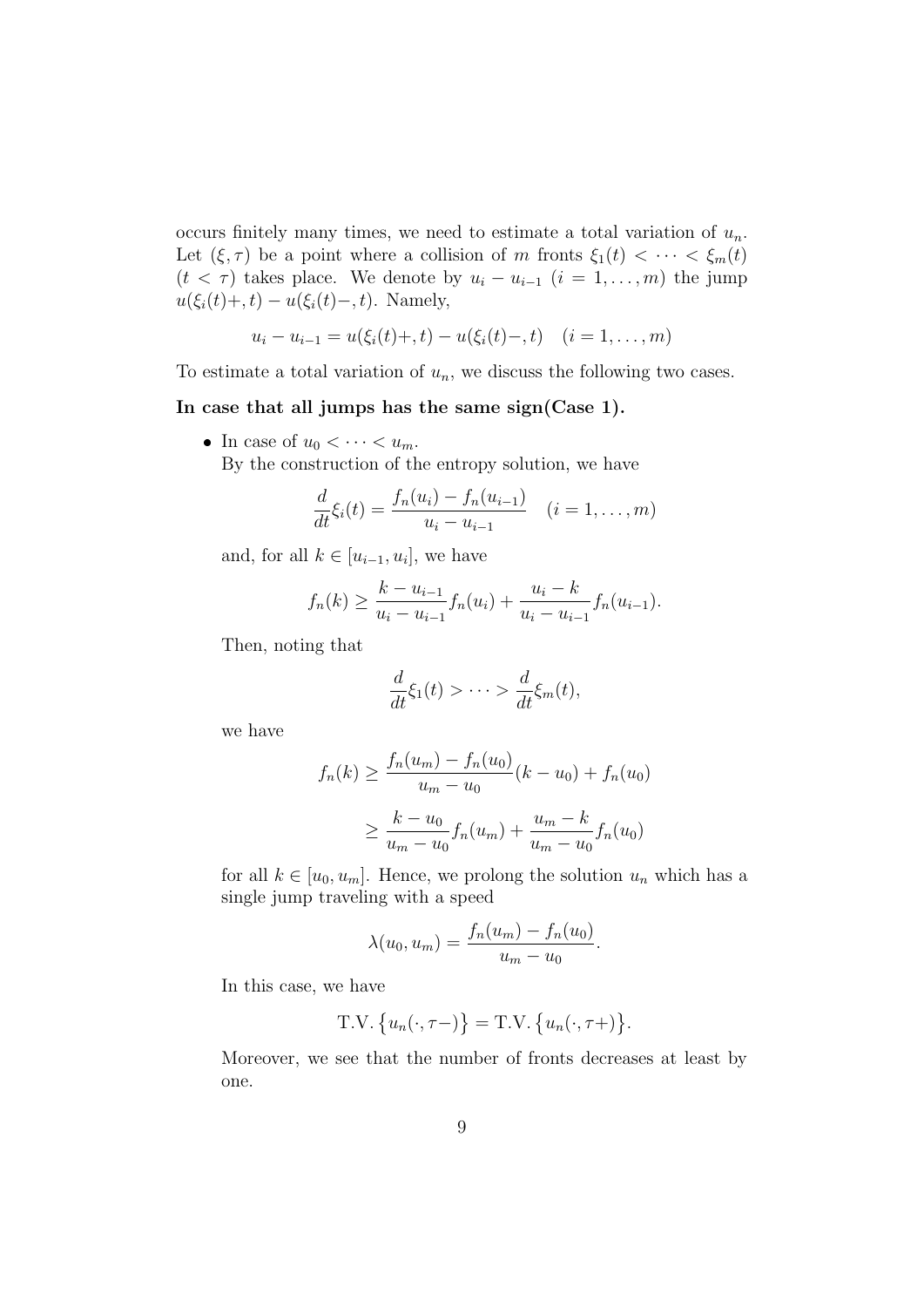• In case of  $u_0 > \cdots > u_m$ .

By the construction of the entropy solution, we have

$$
\frac{d}{dt}\xi_i(t) = \frac{f_n(u_i) - f_n(u_{i-1})}{u_i - u_{i-1}} \quad (i = 1, \dots, m)
$$

and, for all  $k \in [u_{i-1}, u_i]$ , we have

$$
f_n(k) \leq \frac{k - u_{i-1}}{u_i - u_{i-1}} f_n(u_i) + \frac{u_i - k}{u_i - u_{i-1}} f_n(u_{i-1}).
$$

Then, noting that

$$
\frac{d}{dt}\xi_1(t) > \cdots > \frac{d}{dt}\xi_m(t)
$$

we have

$$
f_n(k) \le \frac{f_n(u_m) - f_n(u_0)}{u_m - u_0} (k - u_0) + f_n(u_0)
$$
  

$$
\le \frac{k - u_0}{u_m - u_0} f_n(u_m) + \frac{u_m - k}{u_m - u_0} f_n(u_0)
$$

for all  $k \in [u_m, u_0]$ . Hence, we prolong the solution  $u_n$  which has a single jump traveling with a speed

$$
\lambda(u_0, u_m) = \frac{f_n(u_m) - f_n(u_0)}{u_m - u_0}.
$$

In this case, we have

$$
T.V. \{u_n(\cdot, \tau-) \} = T.V. \{u_n(\cdot, \tau+) \}.
$$

Moreover, we see that the number of fronts decreases at least by one.

**In case that at least two of jumps have opposite signs(Case 2).**

In this case, we have

T.V. 
$$
\{u_n(\cdot, \tau+\})
$$
 - T.V.  $\{u_n(\cdot, \tau-\})$   $\leq -2 \cdot 2^{-n}$ .

We see that the total variation of the solution  $u_n$  decrease in time when collision of fronts takes place.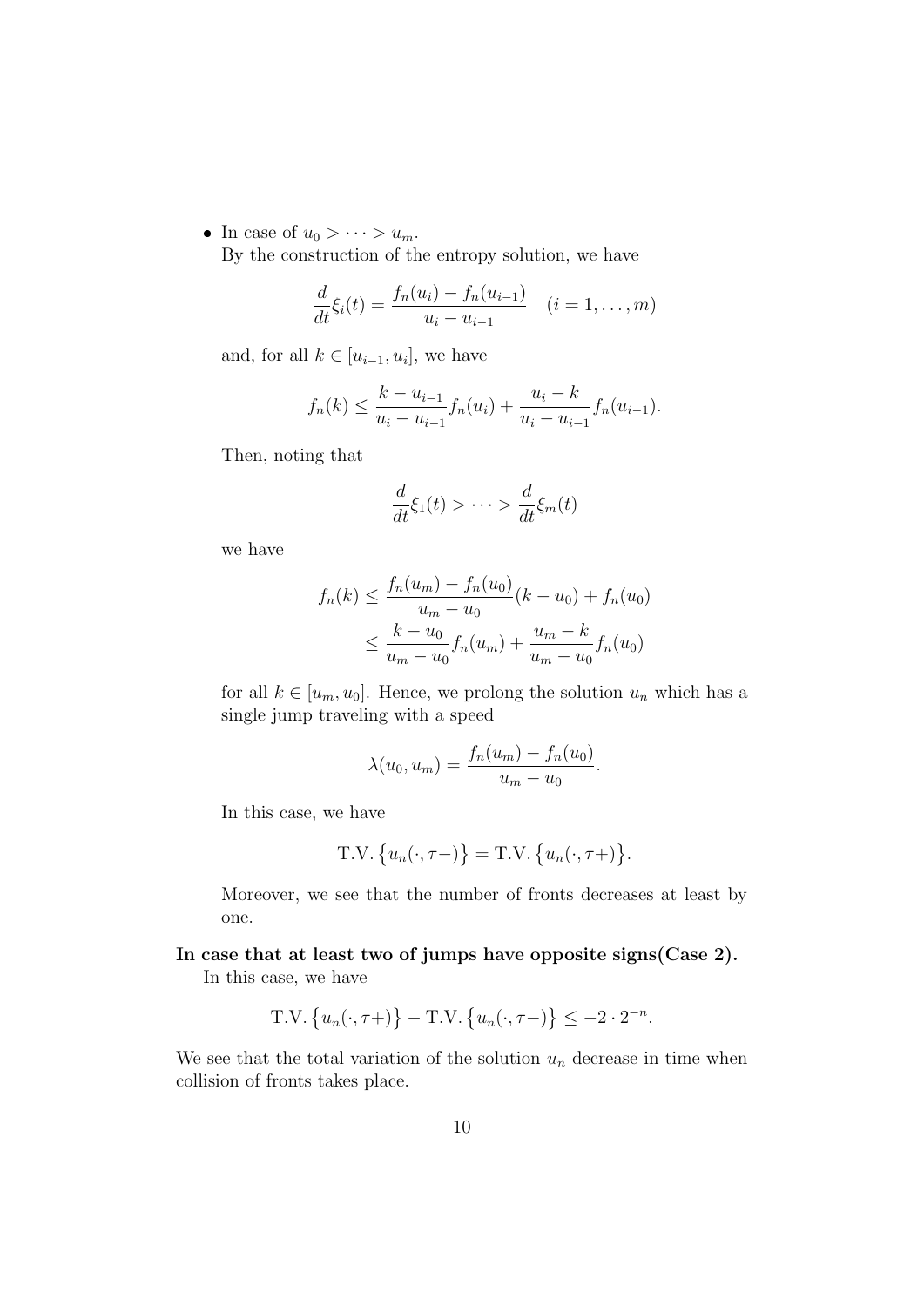By the discussion in Cases 1 and 2, we see that T.V.  $\{\bar{u}_n(\cdot, t)\}$  does not increase in time and is uniformly bounded at  $t = 0$ . Since  $T.V. \{\bar{u}_n(\cdot, t)\}$ decreases when collision of fronts takes place, Case 2 can occur finitely many times. Moreover, since the number of fronts decreases when collision of fronts takes place, Case 1 can occur finitely many times. Hence, we see that the operation of Step 3 only occurs finitely many times.

In addition, we see that the solution  $u_n$  is an  $L^1$  continuous with respect to the time. Indeed, for all  $s, t > 0$  ( $t > \tau > s$ ) which are sufficiently close to  $\tau$ , we have

$$
\int_{\mathbb{R}} |u_n(x,t) - u_n(x,s)| dx \le \int_{\mathbb{R}} |u_n(x,t) - u_n(x,\tau)| dx
$$

$$
+ \int_{\mathbb{R}} |u_n(x,\tau) - u_n(x,s)| dx
$$

$$
\le (t - \tau)L \text{ T.V. } \{u_n(\cdot,\tau)\}
$$

$$
+ (\tau - s)L \text{ T.V. } \{u_n(\cdot,\tau)\}
$$

$$
= (t - s)L \text{ T.V. } \{u_n(\cdot,\tau)\}.
$$

Properties of the piecewise constant solution  $u_n$  constructed by the wave front tracking method are summarized as follows:

- There exists a bounded closed interval  $K \subset \mathbb{R}$  such that, for all  $n \in \mathbb{N}$ , the components of  $u_n$  belong to  $2^{-n}\mathbb{Z} \cap K$ .
- The total variation of  $u_n$  does not increase in time.
- For all  $s, t \in [0, \infty)$ , the solution  $u_n$  satisfies

$$
\int_{\mathbb{R}} |u_n(x, s) - u_n(x, t)| dx \le L \text{ T.V. } \{\bar{u}_n\} |s - t|.
$$
 (8)

**Remark.** By Helly's theorem, we see that there exists a subsequence *u*<sub>*nl*</sub> which converges to some function *u* in  $L^1_{loc}([0,\infty)\times\mathbb{R})$ . In fact, this limit function  $u$  is an entropy solution for the Cauchy problem  $(1)$ – $(2)$ . Indeed, since  $u_{n_l}$  is an entropy solution for the Cauchy problem  $(E_{n_l})$  and *f<sup>n</sup>* converges to *f* uniformly on a compact interval, we have

$$
\int\int |u-k|\varphi_t + \mathrm{sgn}(u-k)\big(f(u) - f(k)\big)\varphi_x\,dxdt
$$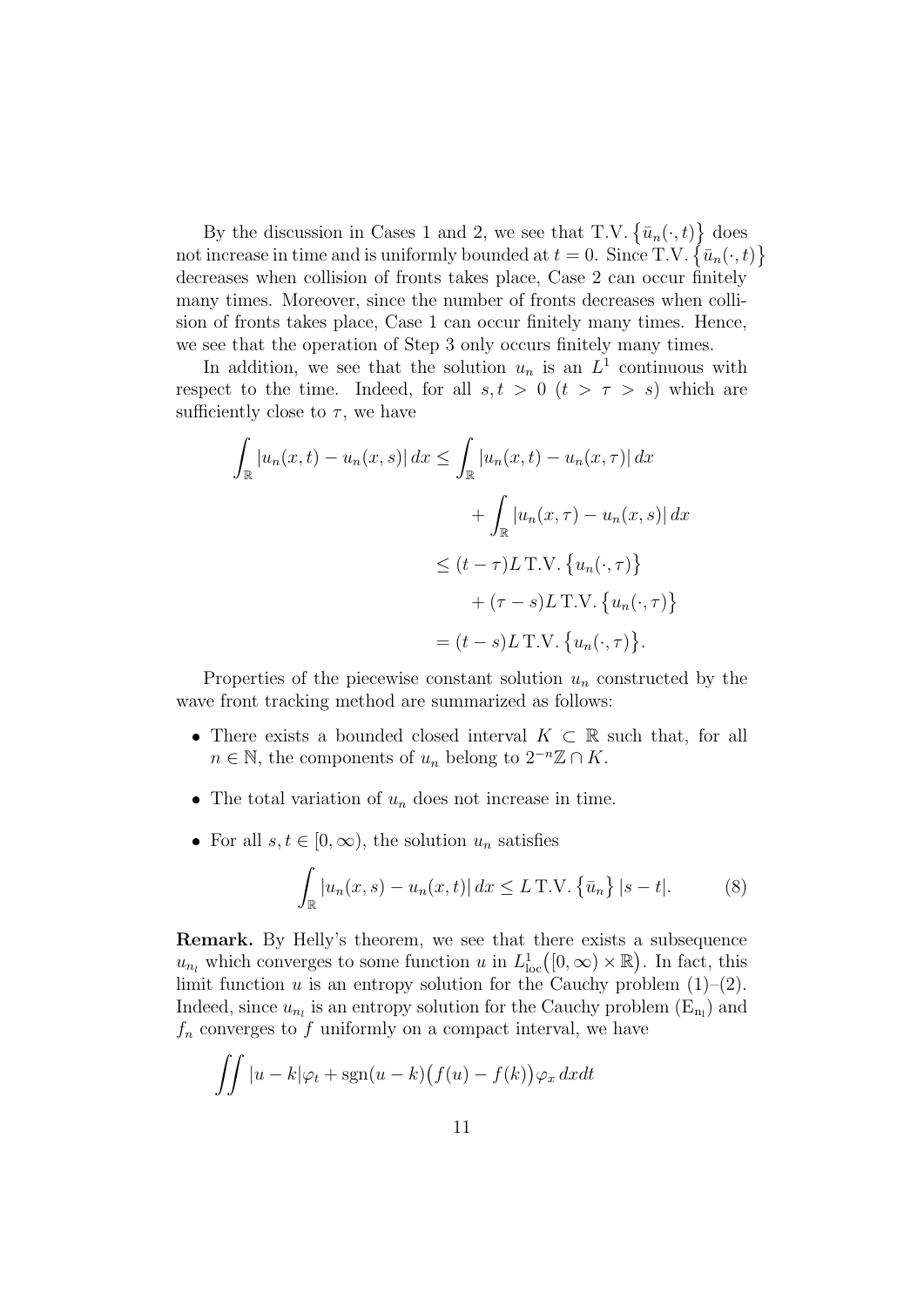$$
= \lim_{l \to \infty} \iint |u_{n_l} - k| \varphi_t + \operatorname{sgn}(u_{n_l} - k) (f_{n_l}(u_{n_l}) - f_{n_l}(k)) \varphi_x \, dxdt
$$
  
 
$$
\geq 0
$$

for every  $k \in \mathbb{R}$  and every non-negative function  $\varphi \in C_c^1(\mathbb{R} \times (0, \infty)).$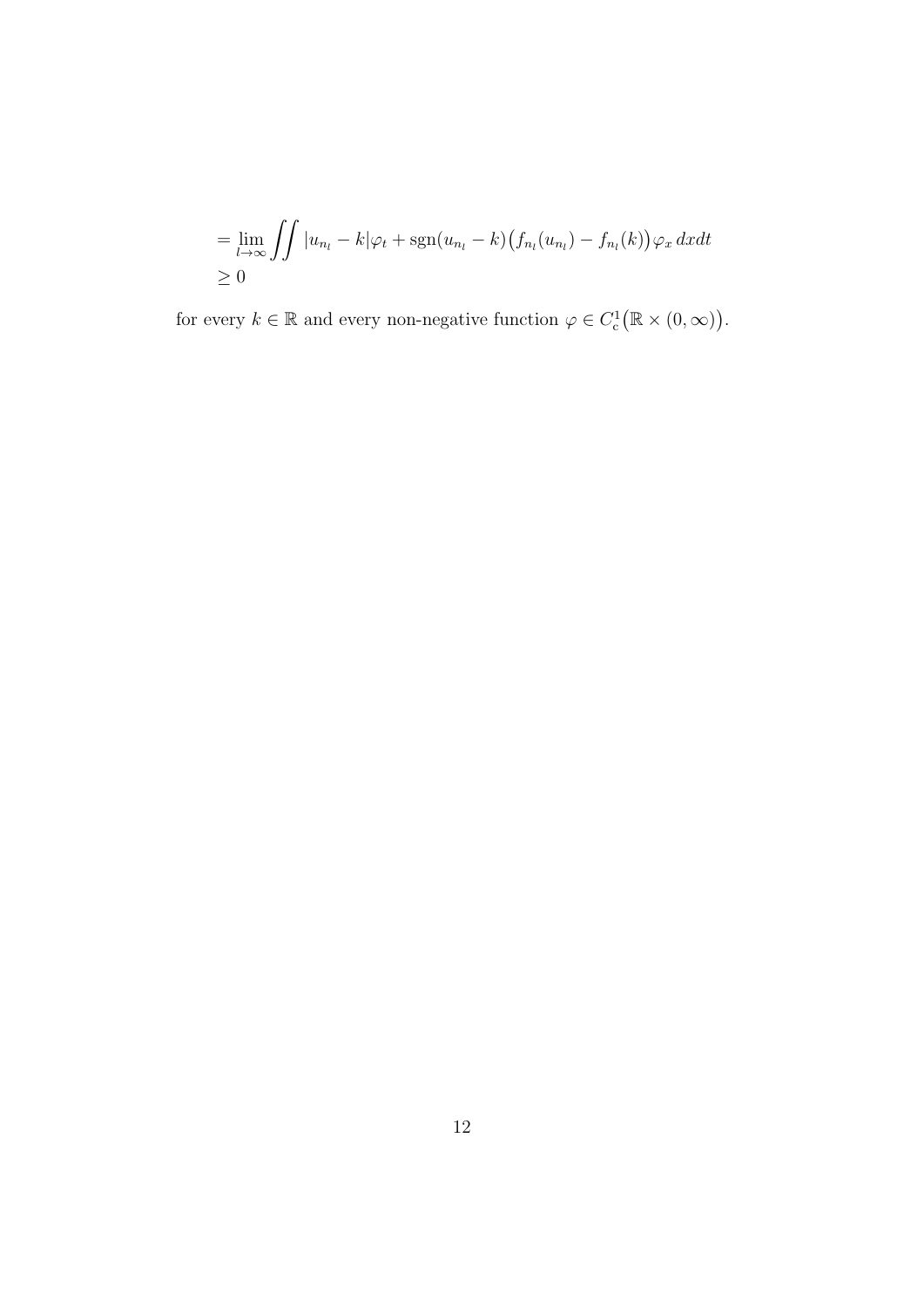## **3 Basic estimates**

For a bounded closed interval  $K \subset \mathbb{R}$ , we define

$$
||f||_{\text{Lip}(K)} = \sup_{u \in K} |f(u)| + \sup_{u,v \in K, u \neq v} \frac{|f(u) - f(v)|}{|u - v|}.
$$

For a piecewise linear continuous function  $f_n$ , we have the following lemma:

**Lemma 2.** For any bounded closed interval  $K \subset \mathbb{R}$ , there exist  $L, M > 0$ *such that, for all*  $n \in \mathbb{N}$  *and all*  $u, v \in K$ *,* 

$$
|f_n(u) - f_n(v)| \le L|u - v|
$$
\n<sup>(9)</sup>

*and*

$$
||f_n - f||_{\text{Lip}(K)} \le 2^{-n+1} M \to 0 \quad (n \to \infty).
$$
 (10)

*Proof.* Since  $f \in \text{Lip}_{\text{loc}}(\mathbb{R})$ , we denote by  $L > 0$  the Lipschitz constant of *f*. Without loss of generality, we may assume that  $u < v$  ( $u, v \in K$ ).

We first prove (9). If  $u, v \in [2^{-n}i, 2^{-n}(i+1)]$ , then we have

$$
|f_n(u) - f_n(v)| = \left| \frac{u - v}{2^{-n}} \Big( f(2^{-n}(i+1)) - f(2^{-n}i) \Big) \right| \le L|u - v|.
$$

If not, then, for  $u \in [2^{-n}i, 2^{-n}(i+1)]$ ,  $v \in [2^{-n}j, 2^{-n}(j+1)]$  with  $i + 1 \leq j$ , we have

$$
\begin{aligned}\n\left| f_n(u) - f_n(v) \right| \\
&= \left| \left( u - 2^{-n} (i+1) \right) \frac{f(2^{-n} (i+1)) - f(2^{-n} i)}{2^{-n}} + f(2^{-n} (i+1)) \right| \\
&- \left( v - 2^{-n} j \right) \frac{f(2^{-n} (j+1)) - f(2^{-n} j)}{2^{-n}} - f(2^{-n} j) \right| \\
&\le L \left( 2^{-n} (i+1) - u \right) + L \left( v - 2^{-n} j \right) + L \left( 2^{-n} j - 2^{-n} (i+1) \right) \\
&= L |u - v|. \n\end{aligned}
$$

Thus, (9) is proved.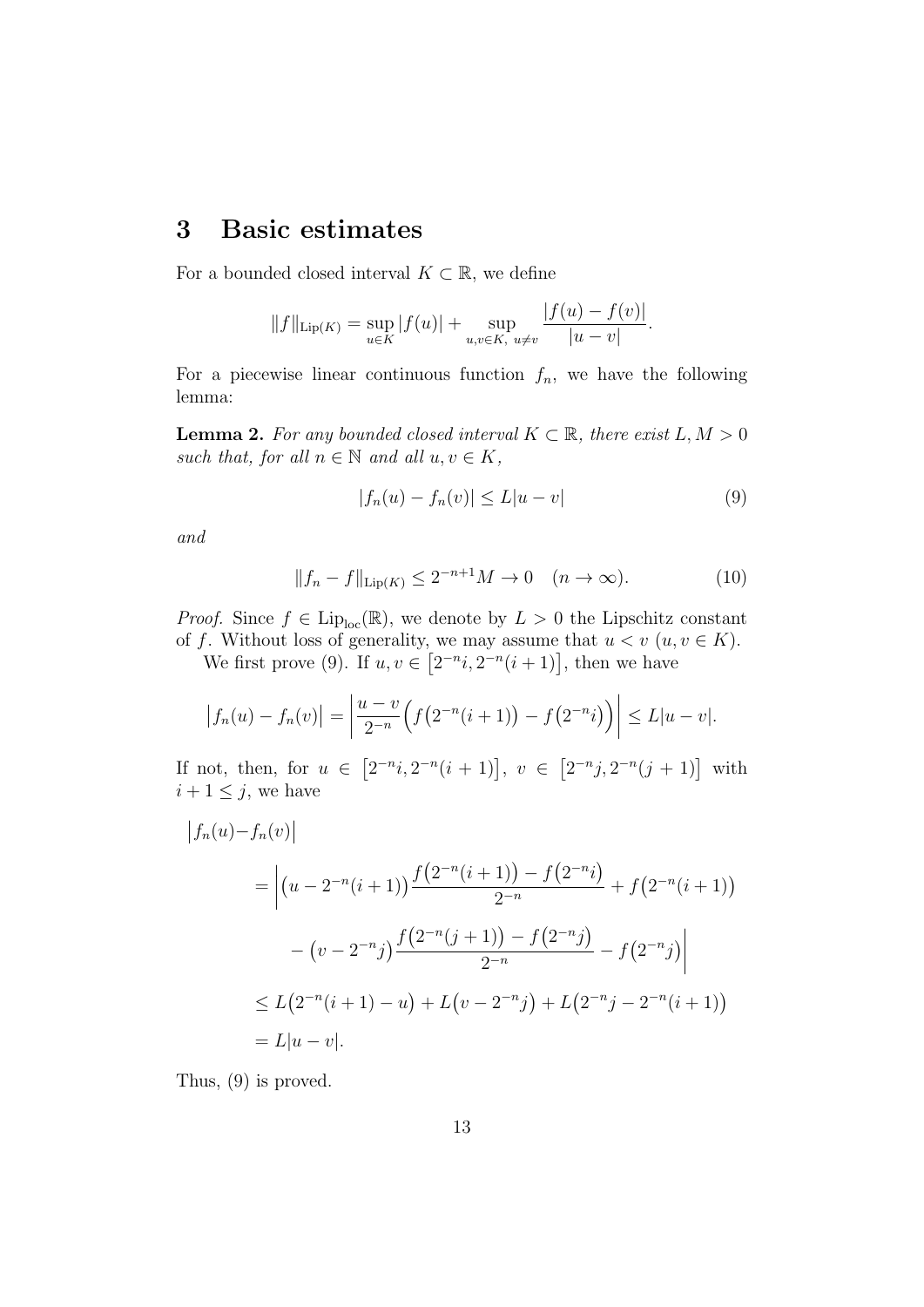Next, we prove (10). Since, for any  $u \in K$ , there exists  $i \in \mathbb{Z}$  such that  $u \in [2^{-n}i, 2^{-n}(i+1)]$ , we have

$$
|f_n(u) - f(u)| = \left| (u - 2^{-n}i) \frac{f(2^{-n}(i+1)) - f(2^{-n}i)}{2^{-n}} + f(2^{-n}i) - f(u) \right|
$$
  
 
$$
\leq 2L(u - 2^{-n}i) \leq 2^{-n+1}L.
$$

Moreover, if  $u, v \in [2^{-n}i, 2^{-n}(i+1)]$ , then, by the mean value theorem, for some constants  $w_1 \in (u, v)$  and  $w_2 \in (2^{-n}i, 2^{-n}(i+1))$ , we have

$$
\left| \frac{(f_n - f)(u) - (f_n - f)(v)}{u - v} \right| = \left| (f_n - f)'(w_1) \right|
$$
  
= 
$$
\left| \frac{f(2^{-n}(i + 1)) - f(2^{-n}i)}{2^{-n}} - f'(w_1) \right|
$$
  
= 
$$
\left| f'(w_2) - f'(w_1) \right|
$$
  
\$\leq \max\_{w \in K} |f''(w)| |w\_2 - w\_1|\$  
\$\leq 2^{-n} \max\_{w \in K} |f''(w)|\$.

If not, then, for  $u \in [2^{-n}i, 2^{-n}(i+1)]$ ,  $v \in [2^{-n}j, 2^{-n}(j+1)]$  with  $i + 1 \leq j$ , using

$$
(f_n - f)(2^{-n}(i+1)) = 0 = (f_n - f)(2^{-n}j),
$$

we have

$$
\left| \frac{(f_n - f)(u) - (f_n - f)(v)}{u - v} \right| = \left| \frac{(f_n - f)(u) - (f_n - f)(2^{-n}(i + 1))}{u - v} \right|
$$

$$
+ \frac{(f_n - f)(2^{-n}j) - (f_n - f)(v)}{u - v} \right|
$$

$$
\leq \left| \frac{(f_n - f)(u) - (f_n - f)(2^{-n}(i + 1))}{u - 2^{-n}(i + 1)} \right|
$$

$$
+ \left| \frac{(f_n - f)(2^{-n}j) - (f_n - f)(v)}{2^{-n}j - v} \right|
$$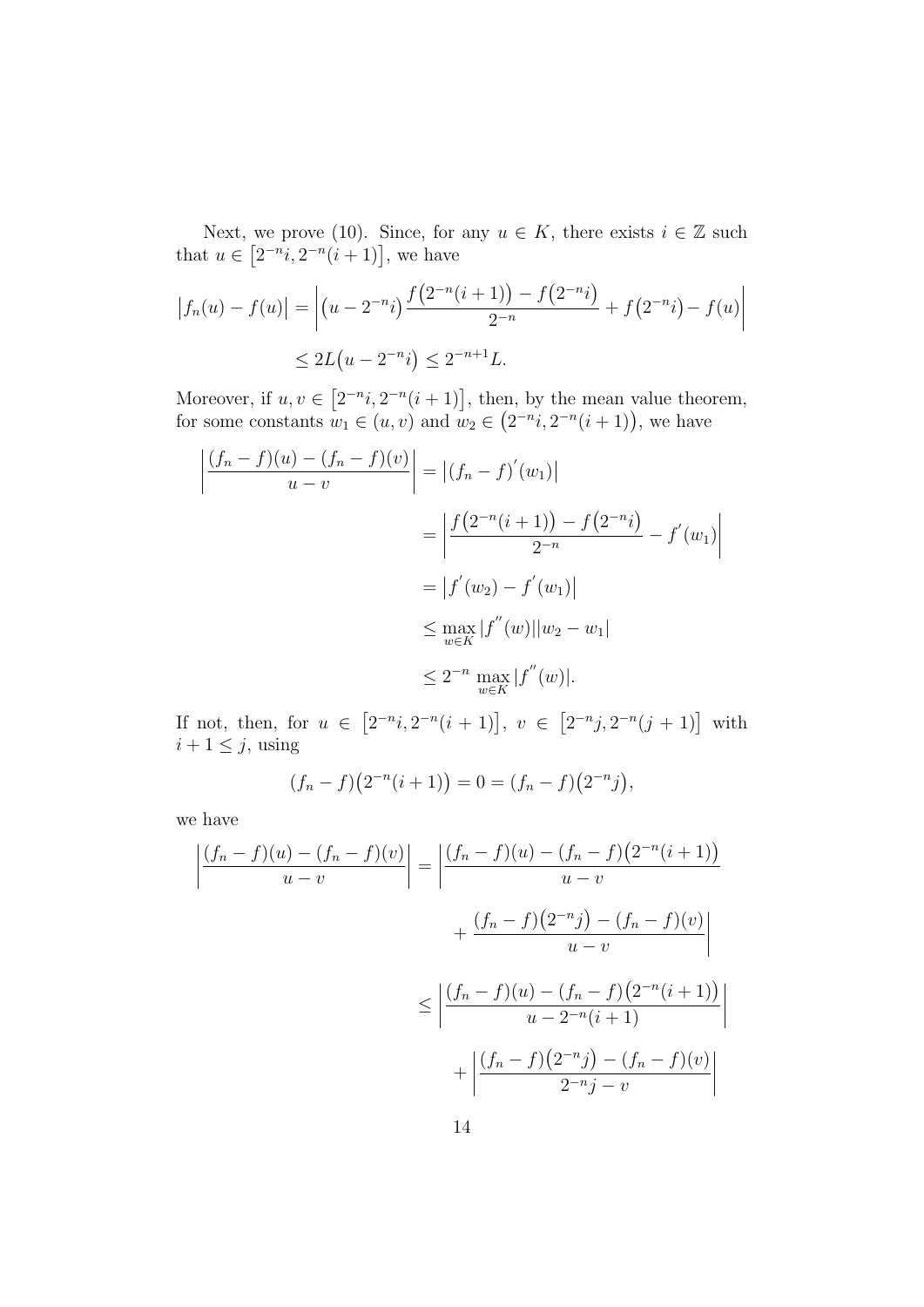$$
\leq 2^{-n+1} \max_{w \in K} |f''(w)|.
$$

Hence, setting  $M = L + \text{max}$ *w∈K*  $|f''(w)|$ , we have

$$
||f_n - f||_{\text{Lip}(K)} \le 2^{-n+1} L + 2^{-n+1} \max_{w \in K} |f''(w)|
$$
  
=  $2^{-n+1} \Big( L + \max_{w \in K} |f''(w)| \Big)$   
=  $2^{-n+1} M \to 0 \quad (n \to \infty).$ 

Thus, (10) is proved.

**Remark.** We see that, by inequality (9), the Lipschitz constant  $L > 0$ of  $f_n \in \text{Lip}_{\text{loc}}(\mathbb{R})$  does not depend on  $n \in \mathbb{N}$ .

Let  $\bar{u}, \bar{v} \in BV(\mathbb{R})$ . We consider a difference between solutions to the Cauchy problems  $(E_n)$  and  $(E_m)$  with piecewise constant initial functions  $\bar{u}_n$  and  $\bar{v}_m$  satisfying

$$
\bar{u}_n(x) \in 2^{-n}\mathbb{Z} \quad (x \in \mathbb{R}), \quad \text{T.V.} \{\bar{u}_n\} \le 2 \text{ T.V.} \{\bar{u}\},
$$

$$
\|\bar{u}_n - \bar{u}\|_{L^{\infty}} \le 2^{-n+1} \to 0 \quad (n \to \infty),
$$

and

$$
\bar{v}_m(x) \in 2^{-m}\mathbb{Z} \quad (x \in \mathbb{R}), \quad \text{T.V.} \{\bar{v}_m\} \le 2 \text{ T.V.} \{\bar{v}\},
$$

$$
\|\bar{v}_m - \bar{v}\|_{L^\infty} \le 2^{-m+1} \to 0 \quad (m \to \infty),
$$

respectively. In the following,  $u_n$  and  $v_m$  ( $n \leq m$ ) are piecewise constant solutions constructed by the wave front method for the Cauchy problems  $(E_n)$  with  $u(x, 0) = \bar{u}_n(x)$  and  $(E_m)$  with  $u(x, 0) = \bar{v}_m(x)$ , respectively.

Since  $\bar{u}_n(x) \in 2^{-n}\mathbb{Z} \subset 2^{-m}\mathbb{Z}$ , by the construction of solution, we have

$$
f_n(u_n(x,t)) = f_m(u_n(x,t)).
$$
\n(11)

Also, using inequality (8), we see that for all  $s, t \in [0, \infty)$ 

$$
\left| \int_{\mathbb{R}} |u_n(x,s) - v_m(x,s)| dx - \int_{\mathbb{R}} |u_n(x,t) - v_m(x,t)| dx \right| = O(1)|s - t|,
$$

which means that  $u_n - v_m \in C([0,\infty); L^1_{loc}(\mathbb{R}))$ . Here, we remark that *O*(1) is an uniform constant which is independent of *n*, *m*, *s*, and *t*.

 $\Box$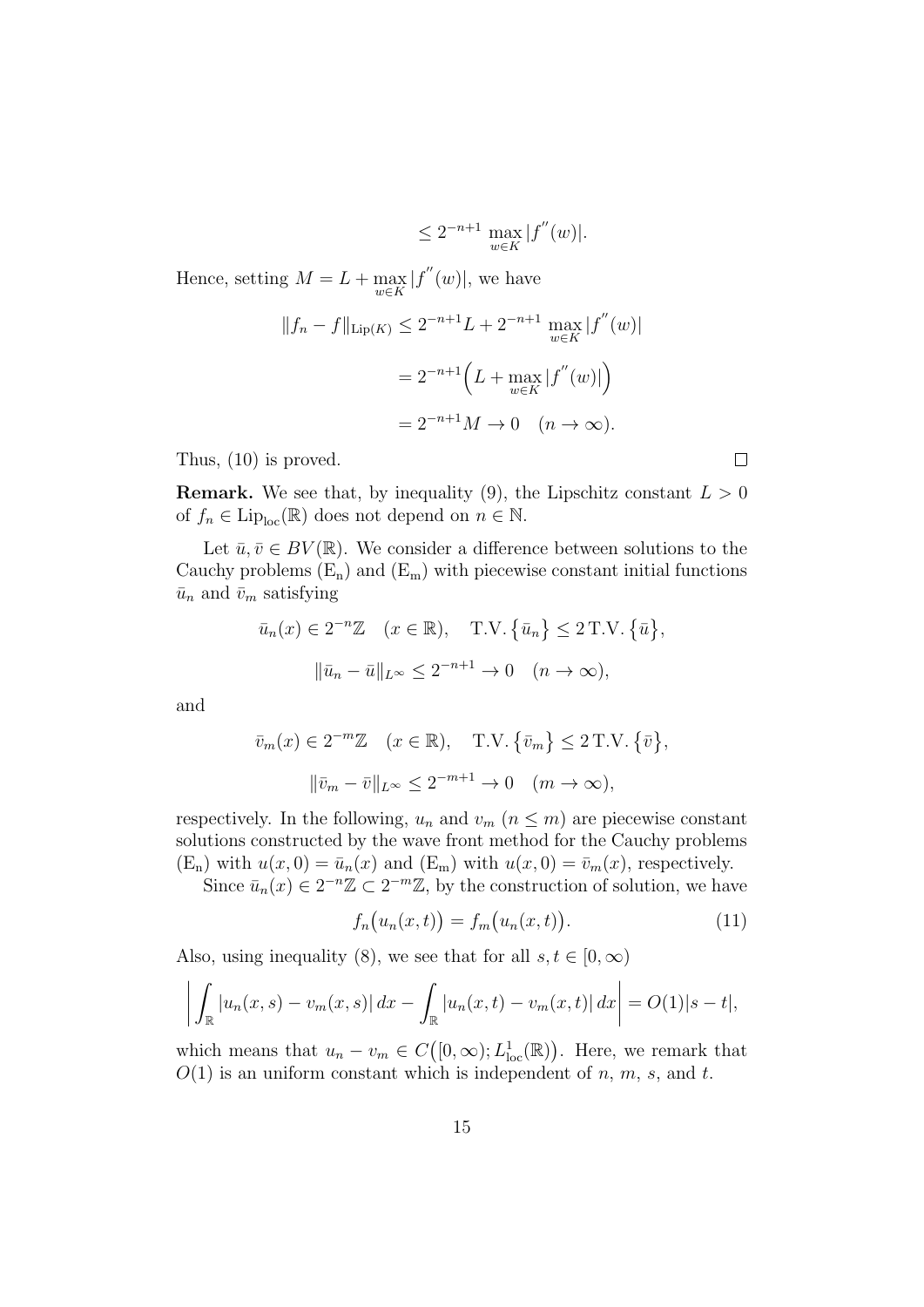**Definition.** It is said to be an interaction of  $u_n$  and  $v_m$  when either the fronts of  $u_n$  or the fronts of  $v_m$  intersects with each other, or the front of  $u_n$  and the front of  $v_m$  intersect with a different speed (namely, it is the situation in which the fronts of  $u_n$  and the fronts of  $v_m$  never overlap). Then, a time when the interaction takes place is said to be an interaction time of  $u_n$  and  $v_m$ . The number of interaction times is finite.

Let  $\lambda(\alpha)$  and  $x_\alpha$  denote the speed and the location of wave  $\alpha$  of solutions  $u_n$  and  $v_m$ . Let  $T > 0$ . For each  $\alpha$ , setting

$$
q^{\pm}(\alpha) = u_n(x_{\alpha} \pm 0) - v_m(x_{\alpha} \pm 0),
$$
  
\n
$$
Q^{\pm}(\alpha) = \text{sgn } q^{\pm}(\alpha) \left( f_m(u_n(x_{\alpha} \pm 0)) - f_m(v_m(x_{\alpha} \pm 0)) \right),
$$

we have, for all  $\phi \in C_c^{\infty}(\mathbb{R} \times (0, \infty))$  with  $\phi \geq 0$  which vanishes outside of  $T>0$ ,

$$
\int_0^{\infty} \int_{\mathbb{R}} \left( |u_n - v_m| \phi_t + \text{sgn}(u_n - v_m) \left( f_m(u_n) - f_m(v_m) \right) \phi_x \right) dx dt
$$
  
= 
$$
\int_0^T \sum_{\alpha} \left( -\lambda(\alpha) \left( |q^-(\alpha)| - |q^+(\alpha)| \right) + \left( Q^-(\alpha) - Q^+(\alpha) \right) \right) \phi(x_\alpha, t) dt
$$
  
= 
$$
\int_0^T \sum_{\alpha} \left( J^-(\alpha) + J^+(\alpha) \right) \phi(x_\alpha, t) dt
$$
  
= 
$$
\int_0^T \sum_{\alpha} J(\alpha) \phi(x_\alpha, t) dt,
$$

where

$$
J^{-}(\alpha) = -(\lambda(\alpha)|q^{-}(\alpha)| - Q^{-}(\alpha)),
$$
  
\n
$$
J^{+}(\alpha) = \lambda(\alpha)|q^{+}(\alpha)| - Q^{+}(\alpha),
$$
  
\n
$$
J(\alpha) = J^{-}(\alpha) + J^{+}(\alpha).
$$

Note that  $J^{\pm}(\alpha)$  and  $J(\alpha)$  are defined for all *t* when no interaction takes place. In the following, we denote by  $W^+$  the set of all waves  $\alpha$  of  $u_n$ and  $v_m$  with  $q^-(\alpha) \cdot q^+(\alpha) \geq 0$  and by  $W^-$  the set of all waves  $\alpha$  of  $u_n$ and  $v_m$  with  $q^-(\alpha) \cdot q^+(\alpha) < 0$ .

We need to consider the following three cases to estimate  $J(\alpha)$ :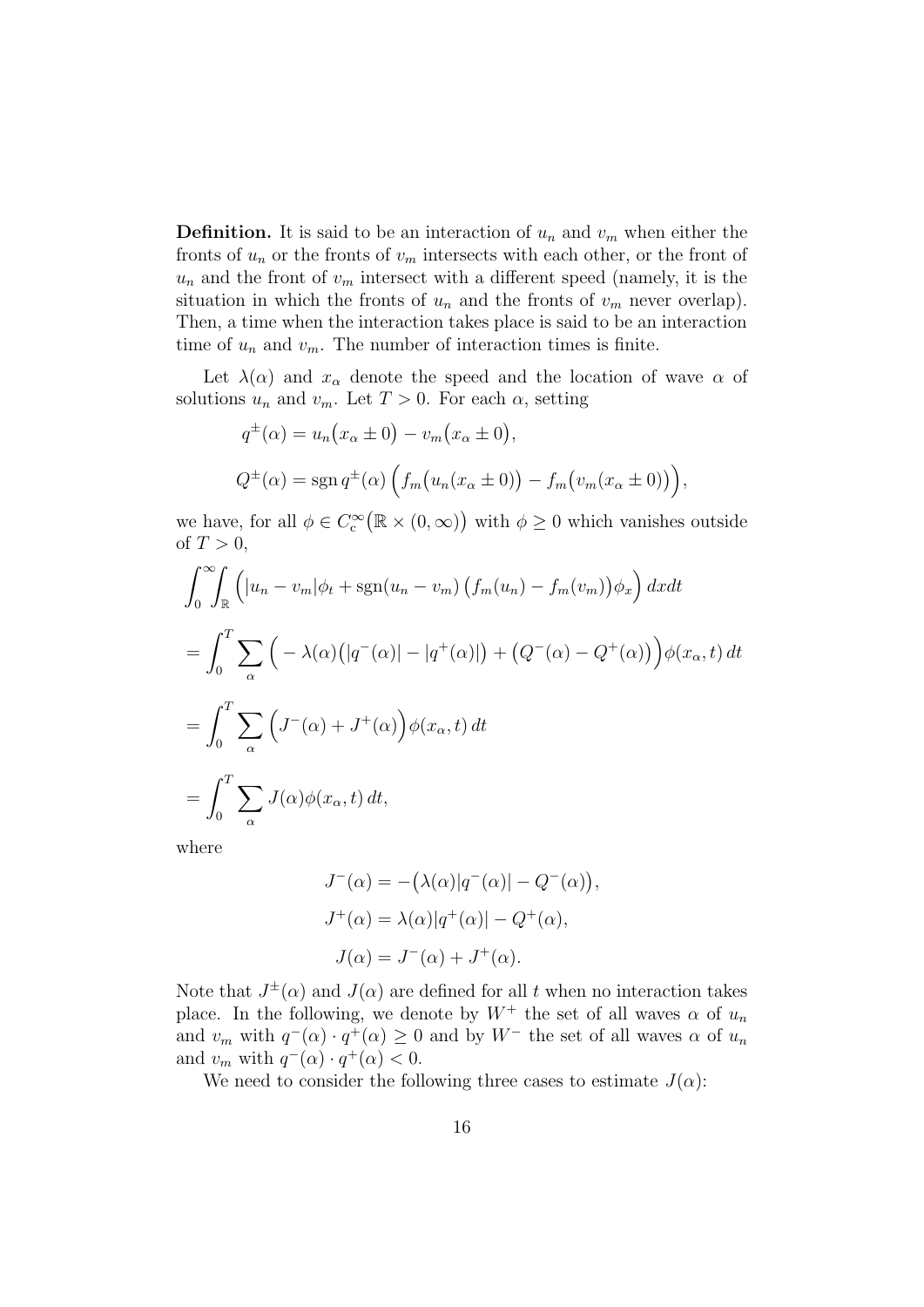- (i) At  $x_{\alpha}$ ,  $u_{n}$  has a shock wave and  $v_{m}$  is continuous.
- (ii) At  $x_{\alpha}$ ,  $u_{n}$  is continuous and  $v_{m}$  has a shock wave.
- (iii) At  $x_{\alpha}$ ,  $u_{n}$  and  $v_{m}$  have shock waves propagating with the same speed.

First, we have the following result for  $J(\alpha)$  ( $\alpha \in W^+$ ):

**Lemma 3.** *For each*  $\alpha \in W^+$ *, we have* 

$$
J(\alpha) = 0.\t(12)
$$

#### *Proof.*

- In case of  $q^-(\alpha) \cdot q^+(\alpha) > 0$ .
- (i) In case that  $u_n$  has a shock wave and  $v_m$  is continuous.

In this case, by equation (11), we have

$$
\lambda(\alpha)\big(q^{-}(\alpha) - q^{+}(\alpha)\big) - f_{m}\big(u_{n}(x_{\alpha} - 0)\big) + f_{m}\big(v_{m}(x_{\alpha} - 0)\big) \n+ f_{m}\big(u_{n}(x_{\alpha} + 0)\big) - f_{m}\big(v_{m}(x_{\alpha} + 0)\big) \n= \lambda(\alpha)\big(u_{n}(x_{\alpha} - 0) - u_{n}(x_{\alpha} + 0)\big) \n- f_{m}\big(u_{n}(x_{\alpha} - 0)\big) + f_{m}\big(u_{n}(x_{\alpha} + 0)\big) \n= f_{n}\big(u_{n}(x_{\alpha} - 0)\big) - f_{n}\big(u_{n}(x_{\alpha} + 0)\big) \n- f_{m}\big(u_{n}(x_{\alpha} - 0)\big) + f_{m}\big(u_{n}(x_{\alpha} + 0)\big) \n= 0
$$

so that

$$
J(\alpha) = 0.
$$

(ii) In case that  $u_n$  is continuous and  $v_m$  has a shock wave.

In this case, we have

$$
\lambda(\alpha)\big(q^-(\alpha)-q^+(\alpha)\big)-f_m\big(u_n(x_\alpha-0)\big)+f_m\big(v_m(x_\alpha-0)\big)
$$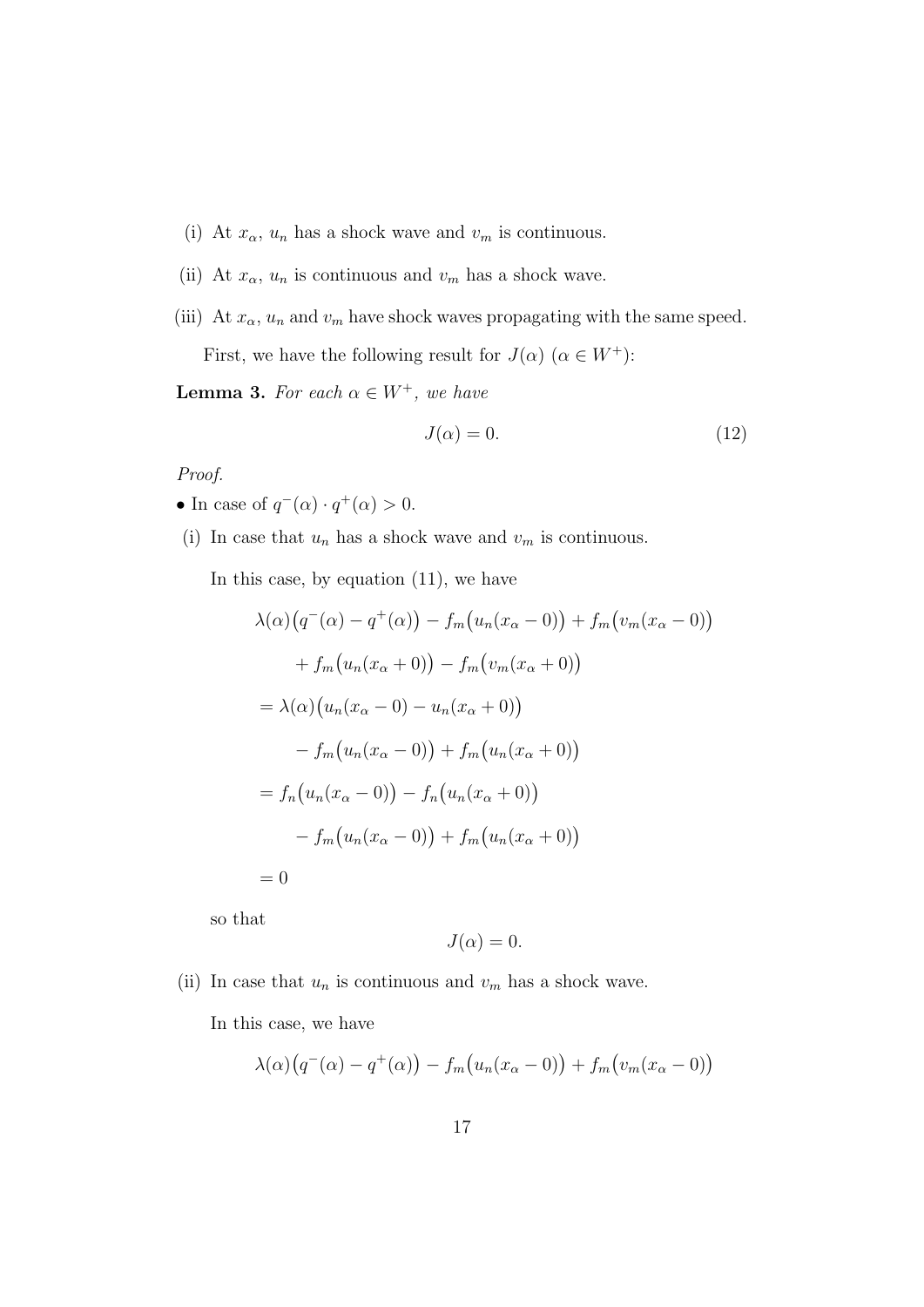+ 
$$
f_m(u_n(x_\alpha + 0)) - f_m(v_m(x_\alpha + 0))
$$
  
\n=  $\lambda(\alpha) (v_m(x_\alpha + 0) - v_m(x_\alpha - 0))$   
\n-  $(f_m(v_m(x_\alpha + 0)) - f_m(v_m(x_\alpha - 0)))$   
\n= 0

so that

$$
J(\alpha) = 0.
$$

(iii) In case that  $u_n$  and  $v_m$  have shock waves propagating with the same speed:

In this case, by equation (11), we have

$$
\lambda(\alpha)\big(q^{-}(\alpha) - q^{+}(\alpha)\big) - f_{m}\big(u_{n}(x_{\alpha} - 0)\big) + f_{m}\big(v_{m}(x_{\alpha} - 0)\big) \n+ f_{m}\big(u_{n}(x_{\alpha} + 0)\big) - f_{m}\big(v_{m}(x_{\alpha} + 0)\big) \n= \lambda(\alpha)\big(u_{n}(x_{\alpha} - 0) - u_{n}(x_{\alpha} + 0)\big) - f_{m}\big(u_{n}(x_{\alpha} - 0)\big) \n+ f_{m}\big(u_{n}(x_{\alpha} + 0)\big) + \lambda(\alpha)\big(v_{m}(x_{\alpha} + 0) - v_{m}(x_{\alpha} - 0)\big) \n- \Big(f_{m}\big(v_{m}(x_{\alpha} + 0)\big) - f_{m}\big(v_{m}(x_{\alpha} - 0)\big)\Big) \n= f_{n}\big(u_{n}(x_{\alpha} - 0)\big) - f_{n}\big(u_{n}(x_{\alpha} + 0)\big) \n- f_{m}\big(u_{n}(x_{\alpha} - 0)\big) + f_{m}\big(u_{n}(x_{\alpha} + 0)\big) \n= 0
$$

so that

$$
J(\alpha) = 0.
$$

• In case of  $q^{-}(\alpha) \cdot q^{+}(\alpha) = 0$ .

First, we prove the case of  $q^{-}(\alpha) = 0$  and  $q^{+}(\alpha) \neq 0$ . Then, noting that  $u_n(x_\alpha - 0) = v_m(x_\alpha - 0)$ , we have  $J^-(\alpha) = 0$ .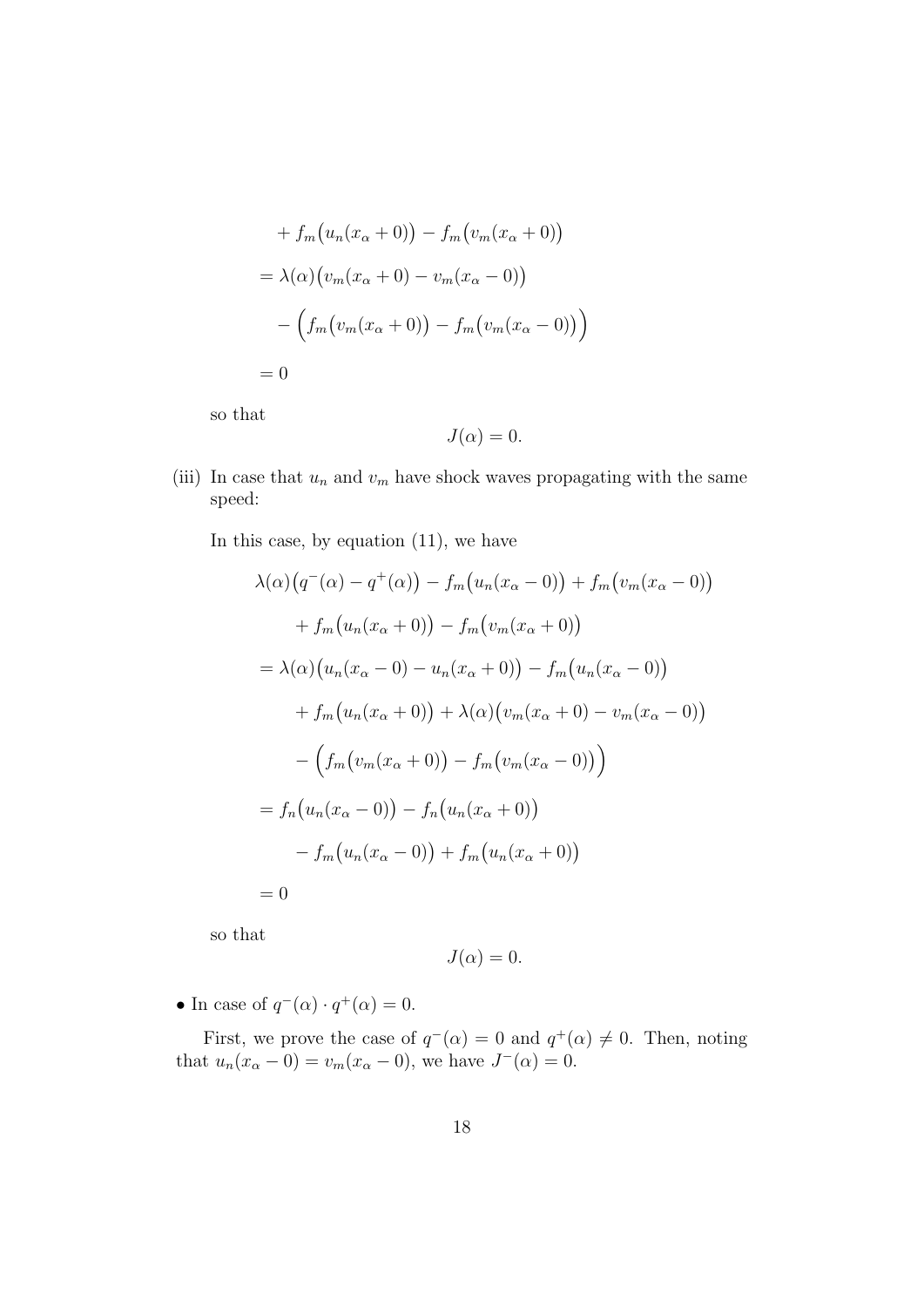(i) In case that  $u_n$  has a shock wave and  $v_m$  is continuous.

In this case, noting that  $u_n(x_\alpha - 0) = v_m(x_\alpha - 0) = v_m(x_\alpha + 0)$ , by equation (11), we have

$$
\lambda(\alpha)q^{+}(\alpha) - f_{m}(u_{n}(x_{\alpha} + 0)) + f_{m}(v_{m}(x_{\alpha} + 0))
$$
  
=  $\lambda(\alpha)(u_{n}(x_{\alpha} + 0) - u_{n}(x_{\alpha} - 0))$   
 $- f_{m}(u_{n}(x_{\alpha} + 0)) + f_{m}(u_{n}(x_{\alpha} - 0))$   
=  $f_{n}(u_{n}(x_{\alpha} + 0)) - f_{n}(u_{n}(x_{\alpha} - 0))$   
 $- f_{m}(u_{n}(x_{\alpha} + 0)) + f_{m}(u_{n}(x_{\alpha} - 0))$   
= 0

so that

$$
J(\alpha) = 0.
$$

(ii) In case that  $u_n$  is continuous and  $v_m$  has a shock wave.

In this case, noting that  $u_n(x_\alpha + 0) = u_n(x_\alpha - 0) = v_m(x_\alpha - 0)$ , we have

$$
\lambda(\alpha)q^{+}(\alpha) - f_{m}(u_{n}(x_{\alpha}+0)) + f_{m}(v_{m}(x_{\alpha}+0))
$$
  
=  $\lambda(\alpha)(v_{m}(x_{\alpha}-0) - v_{m}(x_{\alpha}+0))$   
 $- (f_{m}(v_{m}(x_{\alpha}-0)) - f_{m}(v_{m}(x_{\alpha}+0)))$   
= 0

so that

$$
J(\alpha)=0.
$$

(iii) In case that  $u_n$  and  $v_m$  have shock waves propagating with the same speed.

In this case, by equation (11), we have

$$
\lambda(\alpha)q^{+}(\alpha) - f_{m}(u_{n}(x_{\alpha}+0)) + f_{m}(v_{m}(x_{\alpha}+0))
$$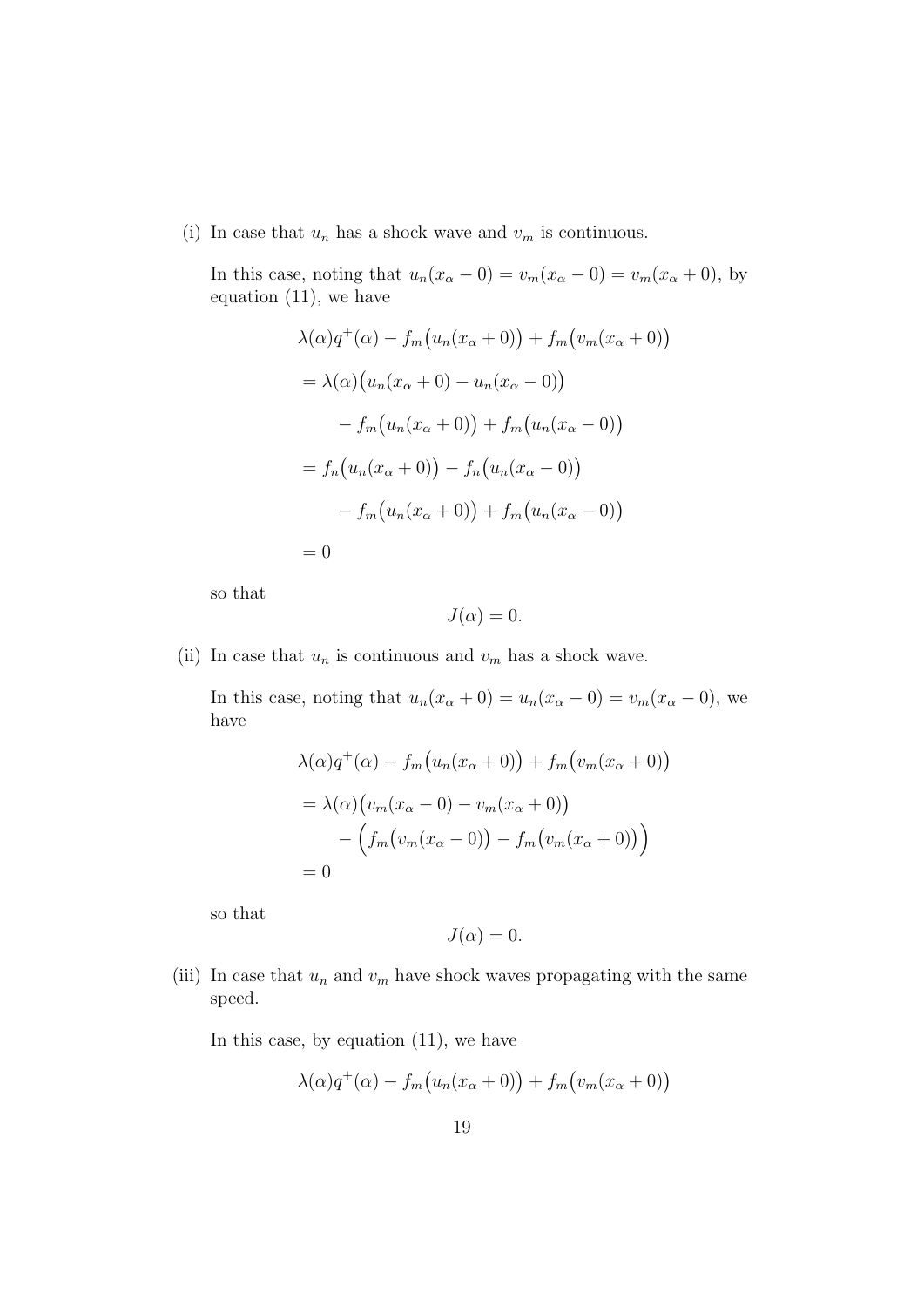$$
= \lambda(\alpha) (u_n(x_{\alpha} + 0) - u_n(x_{\alpha} - 0))
$$
  

$$
- f_m(u_n(x_{\alpha} + 0)) + f_m(u_n(x_{\alpha} - 0))
$$
  

$$
+ \lambda(\alpha) (v_m(x_{\alpha} - 0) - v_m(x_{\alpha} + 0))
$$
  

$$
- (f_m(v_m(x_{\alpha} - 0)) - f_m(v_m(x_{\alpha} + 0)) )
$$
  

$$
= f_n(u_n(x_{\alpha} + 0)) - f_n(u_n(x_{\alpha} - 0))
$$
  

$$
- f_m(u_n(x_{\alpha} + 0)) + f_m(u_n(x_{\alpha} - 0))
$$
  

$$
= 0
$$

so that

$$
J(\alpha)=0.
$$

On the other hand, we prove the case of  $q^{-}(\alpha) \neq 0$  and  $q^{+}(\alpha) = 0$ . Then, noting that  $u_n(x_\alpha + 0) = v_m(x_\alpha + 0)$ , we have  $J^+(\alpha) = 0$ .

(i) In case that  $u_n$  has a shock wave and  $v_m$  is continuous.

In this case, noting that  $u_n(x_\alpha + 0) = v_m(x_\alpha + 0) = v_m(x_\alpha - 0)$ , by equation (11), we have

$$
\lambda(\alpha)q^{-}(\alpha) - f_{m}(u_{n}(x_{\alpha} - 0)) + f_{m}(v_{m}(x_{\alpha} - 0))
$$
  
= 
$$
\lambda(\alpha) (u_{n}(x_{\alpha} - 0) - u_{n}(x_{\alpha} + 0))
$$
  

$$
- f_{m}(u_{n}(x_{\alpha} - 0)) + f_{m}(u_{n}(x_{\alpha} + 0))
$$
  
= 
$$
f_{n}(u_{n}(x_{\alpha} - 0)) - f_{n}(u_{n}(x_{\alpha} + 0))
$$
  

$$
- f_{m}(u_{n}(x_{\alpha} - 0)) + f_{m}(u_{n}(x_{\alpha} + 0))
$$
  
= 0

so that

$$
J(\alpha) = 0.
$$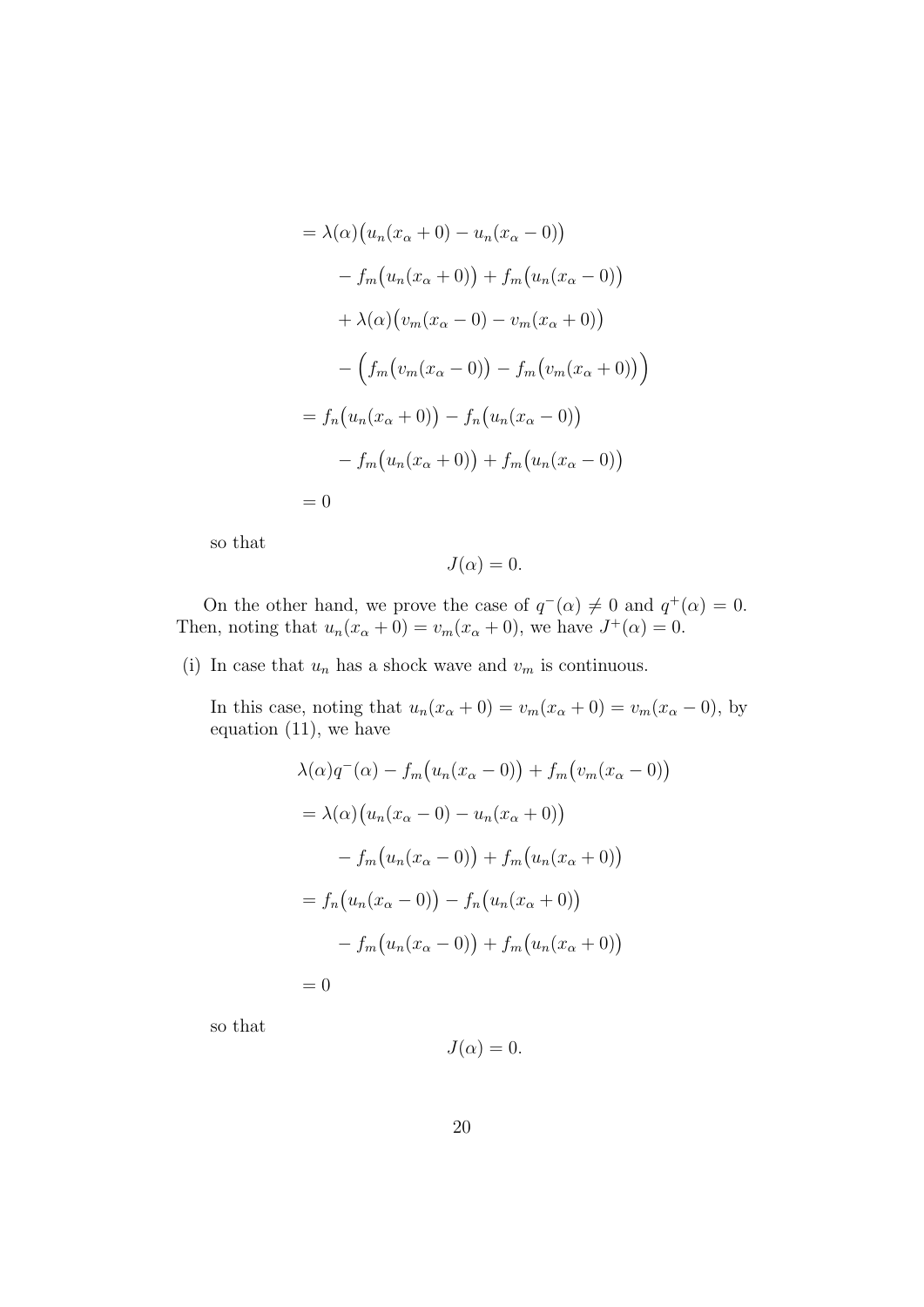(ii) In case that  $u_n$  is continuous and  $v_m$  has a shock wave.

In this case, noting that  $u_n(x_\alpha - 0) = u_n(x_\alpha + 0) = v_m(x_\alpha + 0)$ , we have

$$
\lambda(\alpha)q^{-}(\alpha) - f_{m}(u_{n}(x_{\alpha} - 0)) + f_{m}(v_{m}(x_{\alpha} - 0))
$$
  
= 
$$
\lambda(\alpha)(v_{m}(x_{\alpha} + 0) - v_{m}(x_{\alpha} - 0)) - (f_{m}(v_{m}(x_{\alpha} + 0)) - f_{m}(v_{m}(x_{\alpha} - 0)))
$$
  
= 0

so that

$$
J(\alpha) = 0.
$$

(iii) In case that  $u_n$  and  $v_m$  have shock waves propagating with the same speed.

In this case, by equation (11), we have

$$
\lambda(\alpha)q^{-}(\alpha) - f_{m}(u_{n}(x_{\alpha} - 0)) + f_{m}(v_{m}(x_{\alpha} - 0))
$$
  
\n
$$
= \lambda(\alpha) (u_{n}(x_{\alpha} - 0) - u_{n}(x_{\alpha} + 0))
$$
  
\n
$$
- f_{m}(u_{n}(x_{\alpha} - 0)) + f_{m}(u_{n}(x_{\alpha} + 0))
$$
  
\n
$$
+ \lambda(\alpha) (v_{m}(x_{\alpha} + 0) - v_{m}(x_{\alpha} - 0))
$$
  
\n
$$
- (f_{m}(v_{m}(x_{\alpha} + 0)) - f_{m}(v_{m}(x_{\alpha} - 0)))
$$
  
\n
$$
= f_{n}(u_{n}(x_{\alpha} - 0)) - f_{n}(u_{n}(x_{\alpha} + 0))
$$
  
\n
$$
- f_{m}(u_{n}(x_{\alpha} - 0)) + f_{m}(u_{n}(x_{\alpha} + 0))
$$
  
\n
$$
= 0
$$

so that

$$
J(\alpha) = 0.
$$

 $\hfill \square$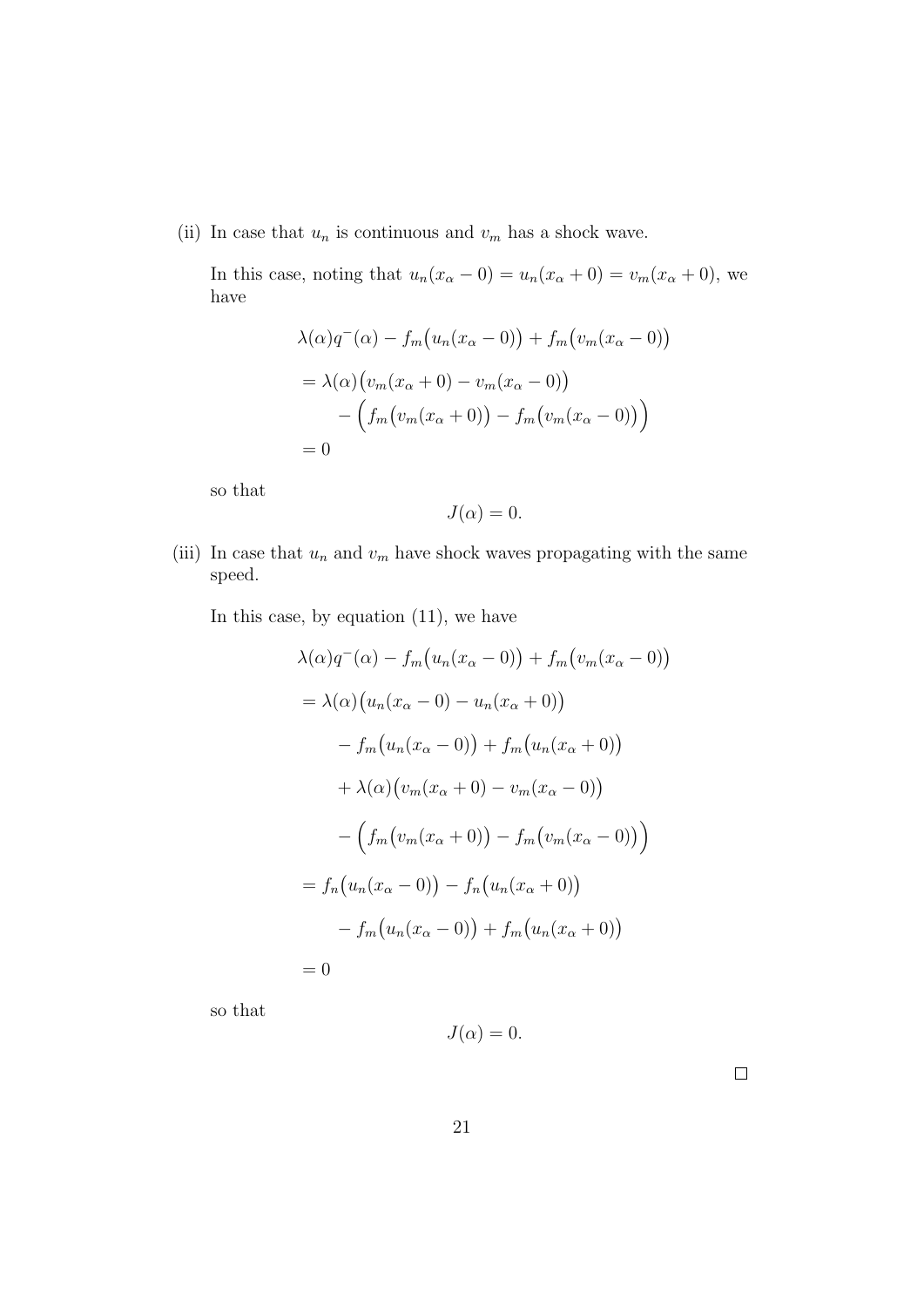Next, we have the following result for  $J(\alpha)$  ( $\alpha \in W^-$ ):

**Lemma 4.** For each  $\alpha \in W^-$ , we have

$$
J(\alpha) \ge \begin{cases} 0 & (if n = m) \\ -\|f_n - f_m\|_{\text{Lip}(K)} |u_n(x_\alpha + 0) - u_n(x_\alpha - 0)| & (if n < m) \\ (13) & (13) \end{cases}.
$$

*Proof.* Setting

$$
J^{-}(\alpha) = -\text{sgn } q^{-}(\alpha) \left( \left( \lambda(\alpha) - \lambda(q^{-}(\alpha))q^{-}(\alpha) \right), \right.J^{+}(\alpha) = \text{sgn } q^{+}(\alpha) \left( \left( \lambda(\alpha) - \lambda(q^{+}(\alpha))q^{+}(\alpha) \right), \right.
$$

where

$$
\lambda(q^{\pm}(\alpha)) = \frac{f_m(u_n(x_{\alpha} \pm 0)) - f_m(v_m(x_{\alpha} \pm 0))}{u_n(x_{\alpha} \pm 0) - v_m(x_{\alpha} \pm 0)},
$$

by an argument similar to the proof in Lemma 3, we have

$$
(\lambda(\alpha) - \lambda(q^-(\alpha))) q^-(\alpha) - (\lambda(\alpha) - \lambda(q^+(\alpha))) q^+(\alpha) = 0,
$$

which means that

$$
(\lambda(\alpha) - \lambda(q^-(\alpha))) |q^-(\alpha)| + (\lambda(\alpha) - \lambda(q^+(\alpha))) |q^+(\alpha)| = 0.
$$

Hence we have

$$
J(\alpha) = -2\left(\lambda(\alpha) - \lambda(q^{-}(\alpha))\right)|q^{-}(\alpha)| = 2\left(\lambda(\alpha) - \lambda(q^{+}(\alpha))\right)|q^{+}(\alpha)|.
$$
\n(14)

In the following, for simplicity, we set  $u_{\pm} = u_n(x_{\alpha} \pm 0)$  and  $v_{\pm} = v_m(x_{\alpha} \pm 0)$ 0).

- (i) In case that  $u_n$  has a shock wave and  $v_m$  is continuous.
	- (a) In case of  $u_{+} < v_{\pm} < u_{-}$ .

$$
\lambda(\alpha) - \lambda(q^{-}(\alpha)) = \frac{f_n(u_+) - f_n(u_-)}{u_+ - u_-} - \frac{f_m(u_-) - f_m(v_{\pm})}{u_- - v_{\pm}}
$$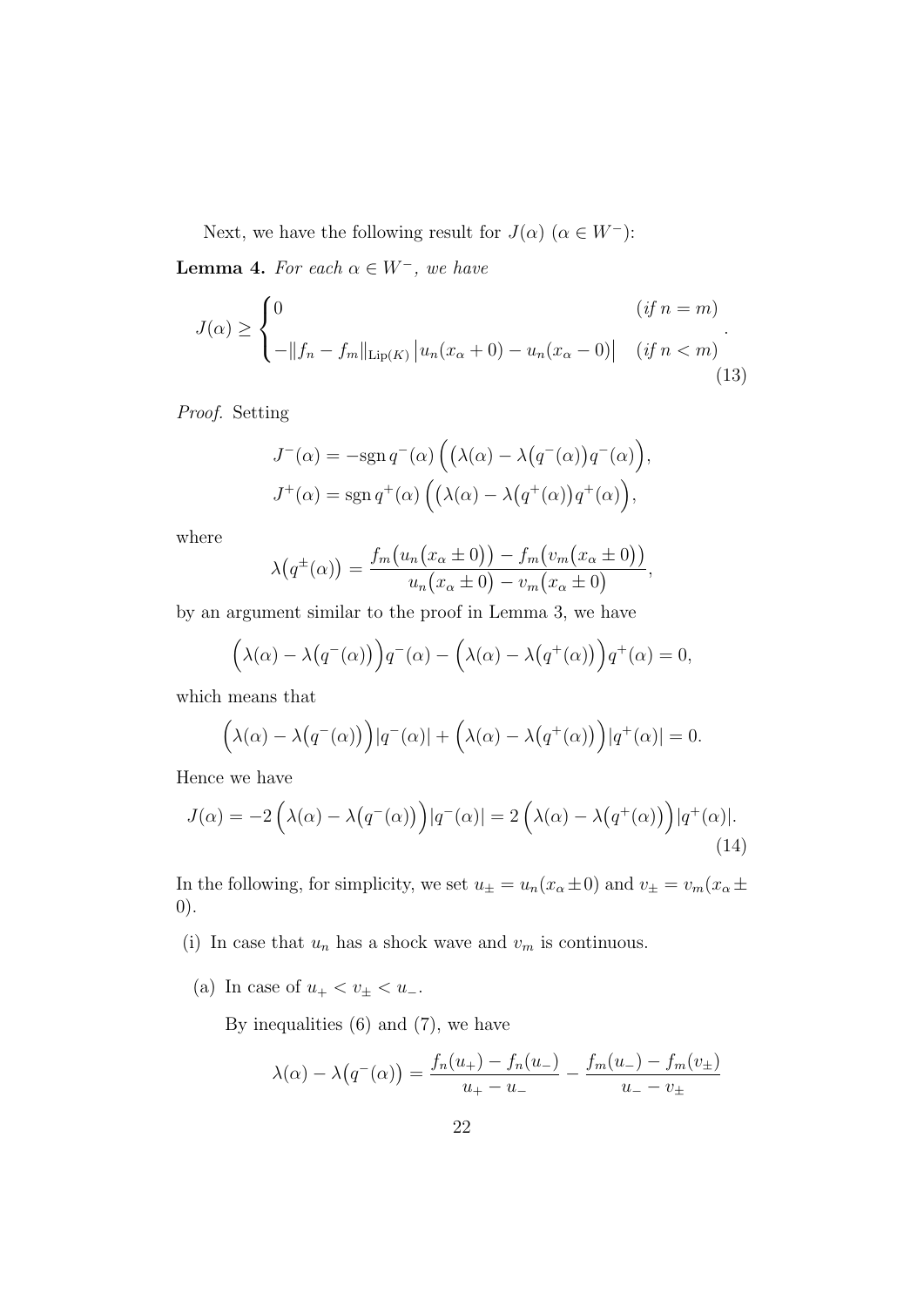$$
= \lambda(u_-, u_+) - \lambda(u_-, v_{\pm})
$$
  
+  $\frac{f_n(u_-) - f_n(v_{\pm})}{u_- - v_{\pm}} - \frac{f_m(u_-) - f_m(v_{\pm})}{u_- - v_{\pm}}$   

$$
\leq \frac{f_n(u_-) - f_n(v_{\pm})}{u_- - v_{\pm}} - \frac{f_m(u_-) - f_m(v_{\pm})}{u_- - v_{\pm}},
$$
  

$$
\lambda(\alpha) - \lambda(q^+(\alpha)) = \frac{f_n(u_+) - f_n(u_-)}{u_+ - u_-} - \frac{f_m(u_+) - f_m(v_{\pm})}{u_+ - v_{\pm}}
$$
  

$$
= \lambda(u_-, u_+) - \lambda(v_{\pm}, u_+)
$$
  
+  $\frac{f_n(u_+) - f_n(v_{\pm})}{u_+ - v_{\pm}} - \frac{f_m(u_+) - f_m(v_{\pm})}{u_+ - v_{\pm}}$   

$$
\geq \frac{f_n(u_+) - f_n(v_{\pm})}{u_+ - v_{\pm}} - \frac{f_m(u_+) - f_m(v_{\pm})}{u_+ - v_{\pm}}
$$

so that

$$
J(\alpha) \geq \Big( -f_n(u_-) + f_n(v_{\pm}) + f_m(u_-) - f_m(v_{\pm}) \Big) - \Big( f_n(u_+) - f_n(v_{\pm}) - f_m(u_+) + f_m(v_{\pm}) \Big).
$$

Hence, if  $n = m$ , then we have

$$
J(\alpha) \geq 0,
$$

while if  $n < m$ , then we have

$$
J(\alpha) \ge -||f_n - f_m||_{\text{Lip}(K)} (u_- - v_\pm)
$$
  
- ||f\_n - f\_m||\_{\text{Lip}(K)} (v\_\pm - u\_+)  
= -||f\_n - f\_m||\_{\text{Lip}(K)} (u\_- - u\_+).

(b) In case of  $u_{-} < v_{\pm} < u_{+}$ .

$$
\lambda(\alpha) - \lambda(q^{-}(\alpha)) = \frac{f_n(u_+) - f_n(u_-)}{u_+ - u_-} - \frac{f_m(u_-) - f_m(v_{\pm})}{u_- - v_{\pm}}
$$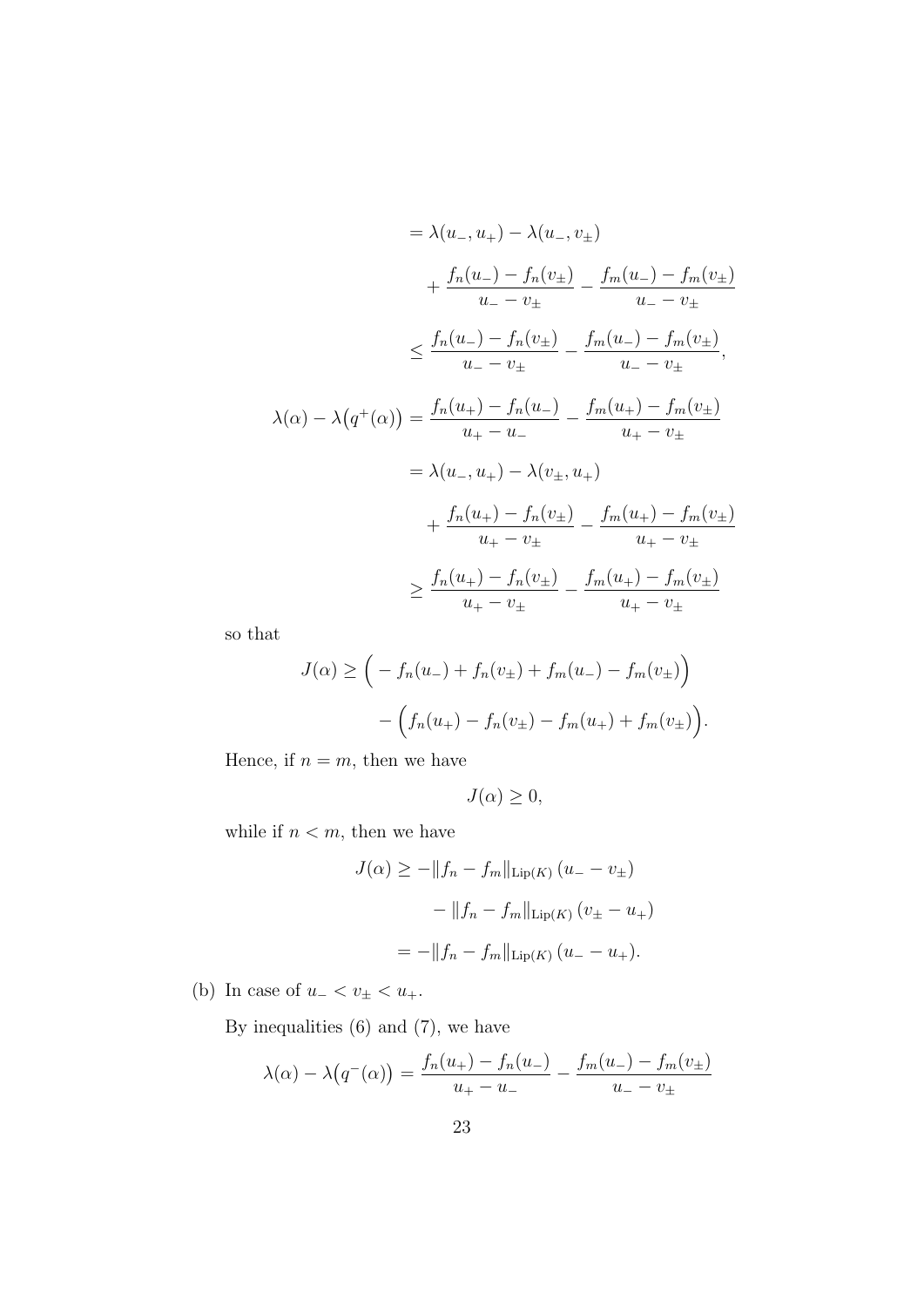$$
= \lambda (u_{-}, u_{+}) - \lambda (u_{-}, v_{\pm})
$$
  
+ 
$$
\frac{f_n(u_{-}) - f_n(v_{\pm})}{u_{-} - v_{\pm}} - \frac{f_m(u_{-}) - f_m(v_{\pm})}{u_{-} - v_{\pm}}
$$
  

$$
\leq \frac{f_n(u_{-}) - f_n(v_{\pm})}{u_{-} - v_{\pm}} - \frac{f_m(u_{-}) - f_m(v_{\pm})}{u_{-} - v_{\pm}},
$$
  

$$
\lambda(\alpha) - \lambda(q^+(\alpha)) = \frac{f_n(u_{+}) - f_n(u_{-})}{u_{+} - u_{-}} - \frac{f_m(u_{+}) - f_m(v_{\pm})}{u_{+} - v_{\pm}}
$$
  

$$
= \lambda(u_{-}, u_{+}) - \lambda(v_{\pm}, u_{+})
$$
  

$$
+ \frac{f_n(u_{+}) - f_n(v_{\pm})}{u_{+} - v_{\pm}} - \frac{f_m(u_{+}) - f_m(v_{\pm})}{u_{+} - v_{\pm}}
$$
  

$$
\geq \frac{f_n(u_{+}) - f_n(v_{\pm})}{u_{+} - v_{\pm}} - \frac{f_m(u_{+}) - f_m(v_{\pm})}{u_{+} - v_{\pm}}
$$

so that

$$
J(\alpha) \ge \left( f_n(u_-) - f_n(v_{\pm}) - f_m(u_-) + f_m(v_{\pm}) \right)
$$

$$
- \left( -f_n(u_+) + f_n(v_{\pm}) + f_m(u_+) - f_m(v_{\pm}) \right).
$$

Hence, if  $n = m$ , then we have

$$
J(\alpha) \geq 0,
$$

while if  $n < m$ , then we have

$$
J(\alpha) \ge -||f_n - f_m||_{\text{Lip}(K)} (v_{\pm} - u_{-})
$$

$$
-||f_n - f_m||_{\text{Lip}(K)} (u_{+} - v_{\pm})
$$

$$
= -||f_n - f_m||_{\text{Lip}(K)} (u_{+} - u_{-}).
$$

- (ii) In case that  $u_n$  is continuous and  $v_m$  has a shock wave.
	- (a) In case of  $v_{+} < u_{\pm} < v_{-}$ .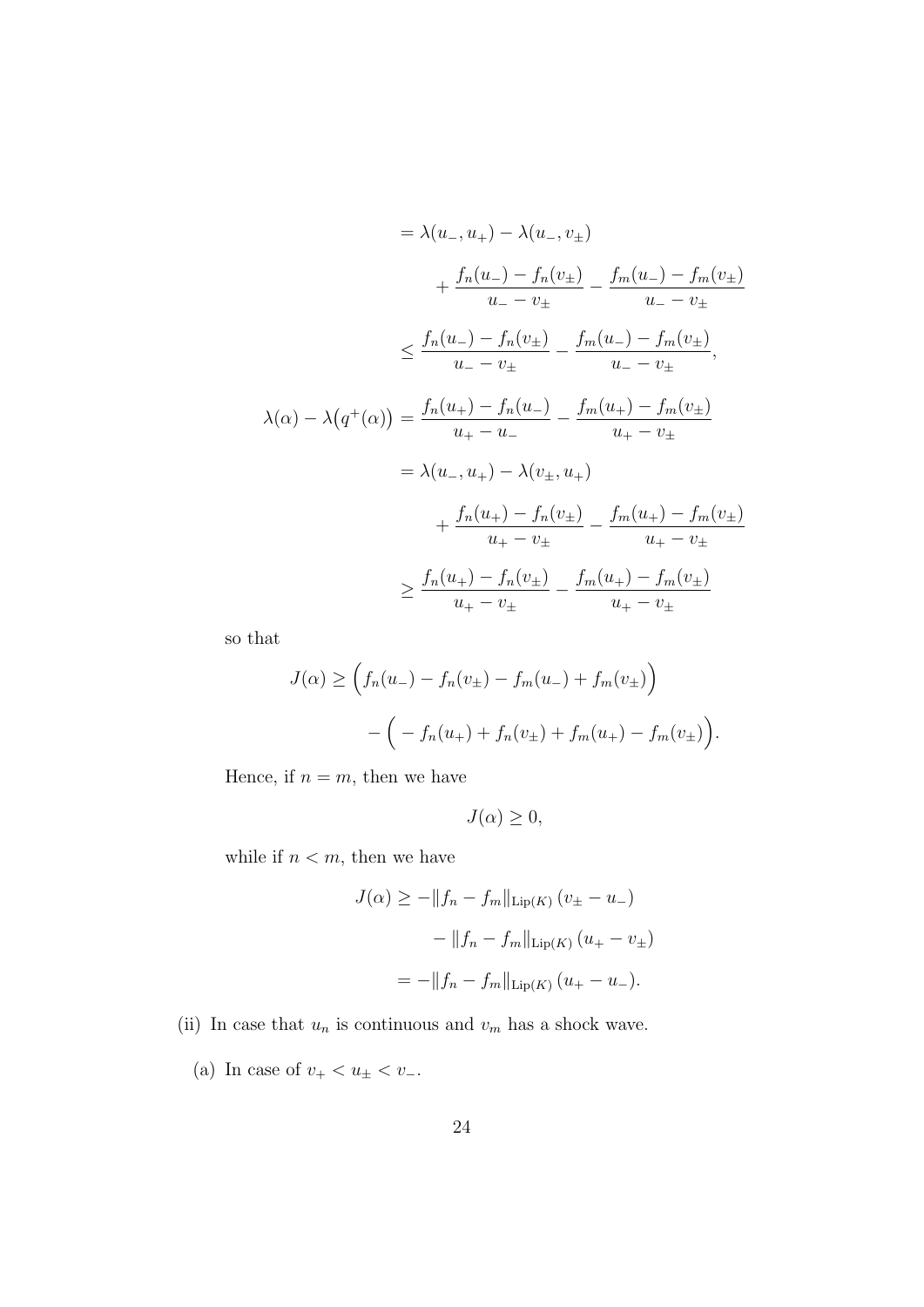By inequalities (6) and (7), we have

$$
\lambda(\alpha) - \lambda(q^{-}(\alpha)) = \frac{f_m(v_+) - f_m(v_-)}{v_+ - v_-} - \frac{f_m(u_{\pm}) - f_m(v_-)}{u_{\pm} - v_-}
$$
  
\n
$$
= \lambda(v_-, v_+) - \lambda(v_-, u_{\pm})
$$
  
\n
$$
\leq 0,
$$
  
\n
$$
\lambda(\alpha) - \lambda(q^{+}(\alpha)) = \frac{f_m(v_+) - f_m(v_-)}{v_+ - v_-} - \frac{f_m(u_{\pm}) - f_m(v_+)}{u_{\pm} - v_+}
$$
  
\n
$$
= \lambda(v_-, v_+) - \lambda(u_{\pm}, v_+)
$$
  
\n
$$
\geq 0
$$

so that

$$
J(\alpha) \geq 0.
$$

(b) In case of  $v$ <sup>*-*</sup>  $< u$ <sup> $\pm$ </sup>  $< v$ <sup> $+$ </sup>.

By inequalities (6) and (7), we have

$$
\lambda(\alpha) - \lambda(q^-(\alpha)) = \frac{f_m(v_+) - f_m(v_-)}{v_+ - v_-} - \frac{f_m(u_\pm) - f_m(v_-)}{u_\pm - v_-}
$$

$$
= \lambda(v_-, v_+) - \lambda(v_-, u_\pm)
$$

$$
\leq 0,
$$

$$
\lambda(\alpha) - \lambda(q^+(\alpha)) = \frac{f_m(v_+) - f_m(v_-)}{v_+ - v_-} - \frac{f_m(u_\pm) - f_m(v_+)}{u_\pm - v_+}
$$

$$
= \lambda(v_-, v_+) - \lambda(u_\pm, v_+)
$$

$$
\geq 0
$$

so that

$$
J(\alpha) \geq 0.
$$

(iii) In case that  $u_n$  and  $v_m$  have shock waves propagating with a same speed.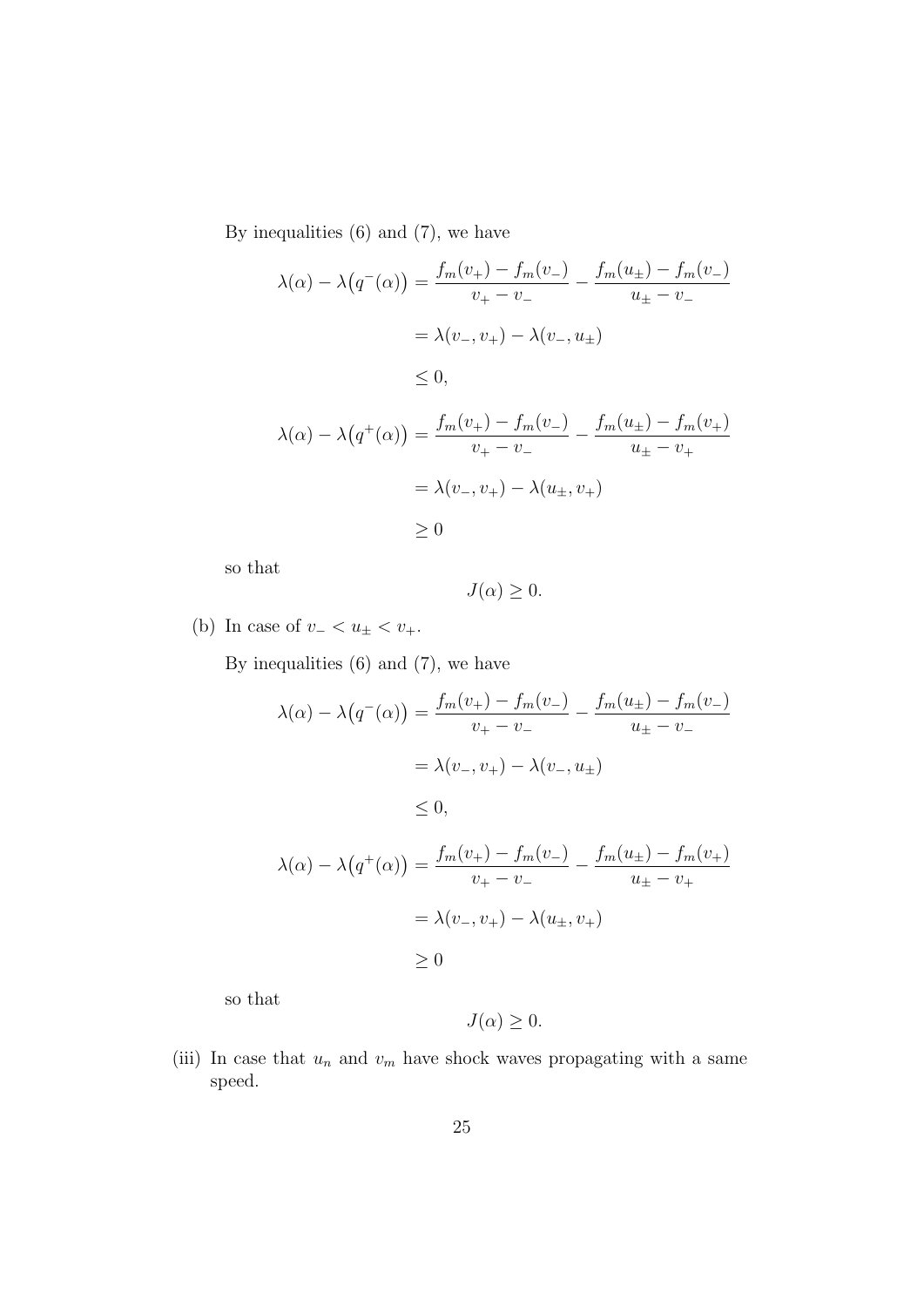In this case, we have

$$
\lambda(\alpha) - \lambda(q^{-}(\alpha))
$$
\n
$$
= \begin{cases}\n\frac{f_n(u_+) - f_n(u_-)}{u_+ - u_-} - \frac{f_m(u_-) - f_m(v_-)}{u_- - v_-} \\
\frac{f_m(v_+) - f_m(v_-)}{v_+ - v_-} - \frac{f_m(u_-) - f_m(v_-)}{u_- - v_-} \\
\frac{f_n(u_-) - f_n(v_-)}{u_- - v_-} - \frac{f_m(u_-) - f_m(v_-)}{u_- - v_-} \\
\lambda(v_-, v_+) - \lambda(v_-, u_-)\n\end{cases}
$$

$$
\lambda(\alpha) - \lambda(q^+(\alpha))
$$
\n
$$
= \begin{cases}\n\frac{f_n(u_+) - f_n(u_-)}{u_+ - u_-} - \frac{f_m(u_+) - f_m(v_+)}{u_+ - v_+} \\
\frac{f_m(v_+) - f_m(v_-)}{v_+ - v_-} - \frac{f_m(u_+) - f_m(v_+)}{u_+ - v_+} \\
\frac{1}{\alpha} \lambda(u_-, u_+) - \lambda(v_+, u_+) \\
+ \frac{f_n(u_+) - f_n(v_+)}{u_+ - v_+} - \frac{f_m(u_+) - f_m(v_+)}{u_+ - v_+} \\
\lambda(v_-, v_+) - \lambda(u_+, v_+)\n\end{cases}
$$

First, we prove the case of  $u$ <sup>*−*</sup>  $< v$ <sup>*−*</sup> and  $v$ <sup>+</sup>  $< u$ <sup>+</sup>.

(a) In case of  $u_{-} < v_{-} < v_{+} < u_{+}$ .

$$
J(\alpha) \ge \left( f_n(u_-) - f_n(v_-) - f_m(u_-) + f_m(v_-) \right)
$$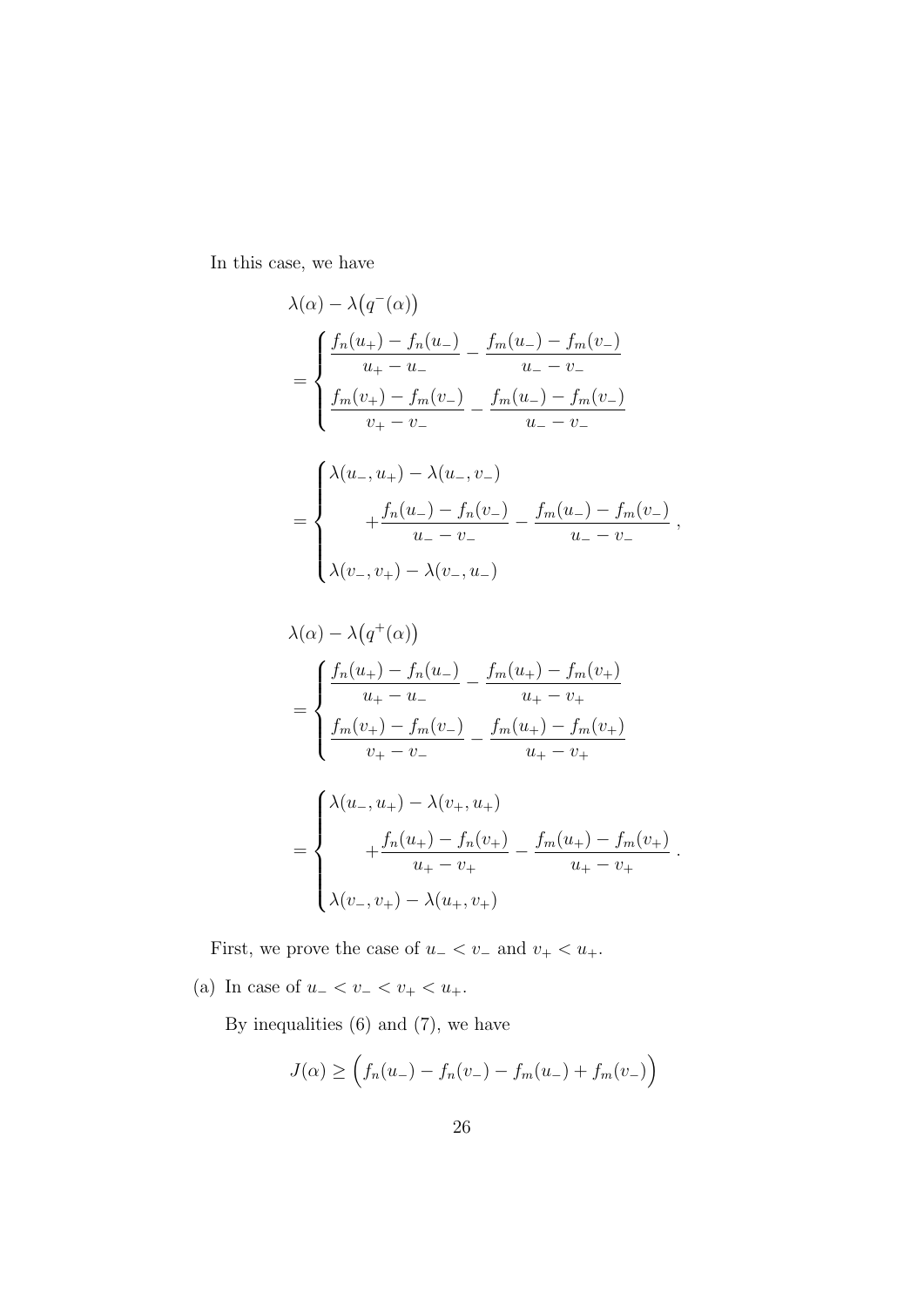$$
-\Big(-f_n(u_+) + f_n(v_+) + f_m(u_+) - f_m(v_+)\Big).
$$

Hence, if  $n = m$ , then we have

$$
J(\alpha) \geq 0,
$$

while if  $n < m$ , then we have

$$
J(\alpha) \ge -\|f_n - f_m\|_{\text{Lip}(K)} (v_- - u_-)
$$

$$
-\|f_n - f_m\|_{\text{Lip}(K)} (u_+ - v_+)
$$

$$
\ge -\|f_n - f_m\|_{\text{Lip}(K)} (u_+ - u_-).
$$

(b) In case of  $u_-\leq v_+ < v_-\leq u_+$ .

By inequalities (6) and (7), we have

$$
J(\alpha) \ge \left( f_n(u_-) - f_n(v_-) - f_m(u_-) + f_m(v_-) \right)
$$
  
-  $\left( -f_n(u_+) + f_n(v_+) + f_m(u_+) - f_m(v_+) \right).$ 

Hence, if  $n = m$ , then we have

$$
J(\alpha) \geq 0,
$$

while if  $n < m$ , then we have

$$
J(\alpha) \ge -\|f_n - f_m\|_{\text{Lip}(K)} (v_+ - u_-)
$$
  
- 
$$
\|f_n - f_m\|_{\text{Lip}(K)} (u_+ - v_-)
$$
  

$$
\ge -\|f_n - f_m\|_{\text{Lip}(K)} (u_+ - u_-).
$$

(c) In case of  $u_-\leq v_+ < u_+ \leq v_-.$ 

By inequality (6) and equation (14), we have

$$
J(\alpha) \geq 0.
$$

(d) In case of  $v_{+} < u_{+} < u_{-} < v_{-}$ .

$$
J(\alpha) \geq 0.
$$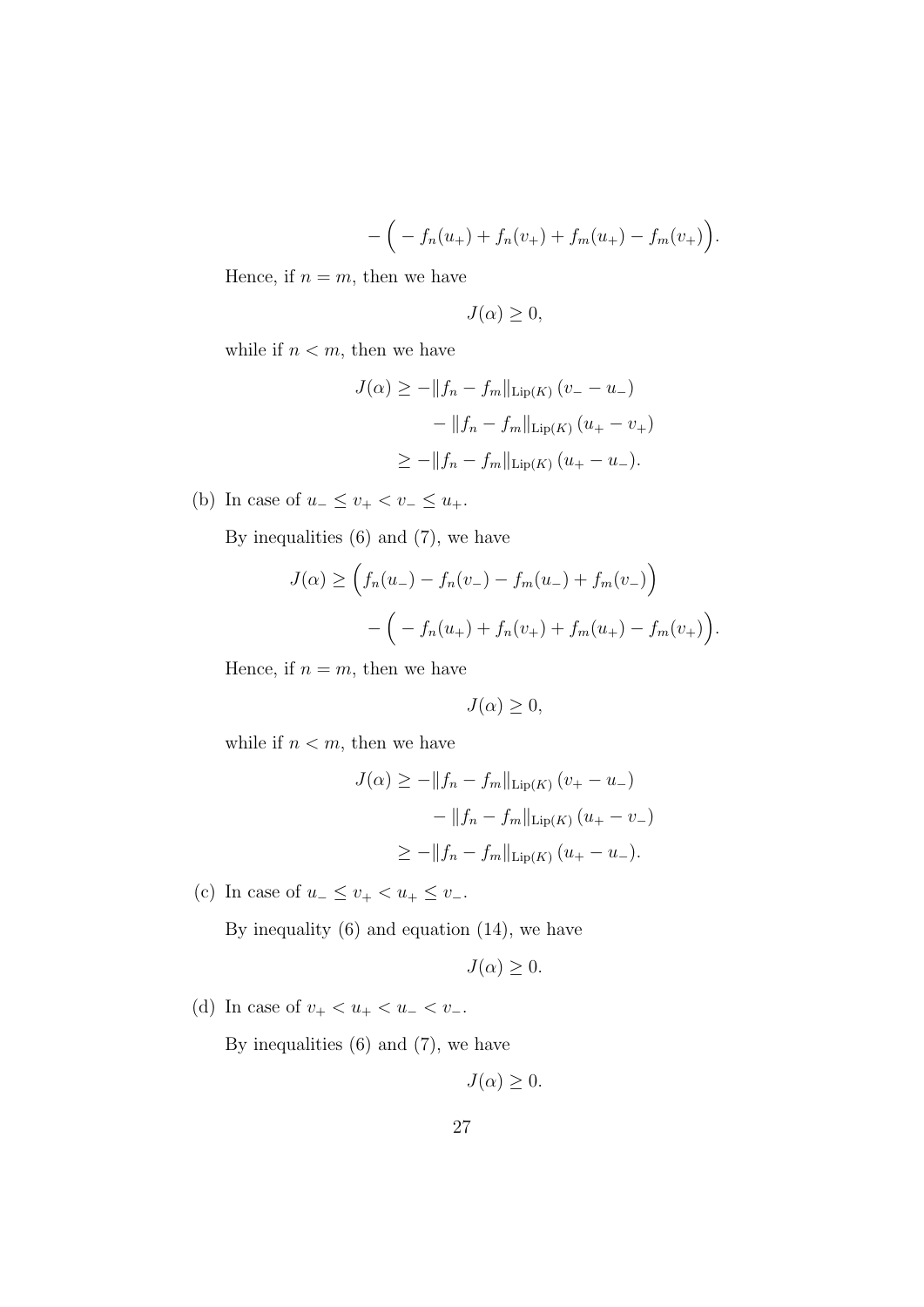(e) In case of  $v_+ \leq u_- < u_+ \leq v_-.$ 

By inequalities (6) and (7), we have

$$
J(\alpha) \geq 0.
$$

(f) In case of  $v_+ \leq u_- < v_- \leq u_+$ .

By inequality  $(7)$  and equation  $(14)$ , we have

$$
J(\alpha) \geq 0.
$$

On the other hand, we prove the case  $v$ <sub>−</sub>  $< u$ <sub>−</sub> and  $u$ <sub>+</sub>  $< v$ <sub>+</sub>.

(a) In case of  $u_+ < v_+ < v_- < u_-$ .

By inequalities  $(6)$  and  $(7)$ , we have

$$
J(\alpha) \ge -\Big(f_n(u_-) - f_n(v_-) - f_m(u_-) + f_m(v_-)\Big) - \Big(f_n(u_+) - f_n(v_+) - f_m(u_+) + f_m(v_+)\Big).
$$

Hence, if  $n = m$ , then we have

$$
J(\alpha) \geq 0,
$$

while if  $n < m$ , then we have

$$
J(\alpha) \ge -||f_n - f_m||_{\text{Lip}(K)} (u_- - v_-)
$$
  
- ||f\_n - f\_m||\_{\text{Lip}(K)} (v\_+ - u\_+)  

$$
\ge -||f_n - f_m||_{\text{Lip}(K)} (u_- - u_+).
$$

(b) In case of  $u_+ \le v_- < v_+ \le u_-$ .

$$
J(\alpha) \ge -\Big(f_n(u_-) - f_n(v_-) - f_m(u_-) + f_m(v_-)\Big) - \Big(f_n(u_+) - f_n(v_+) - f_m(u_+) + f_m(v_+)\Big).
$$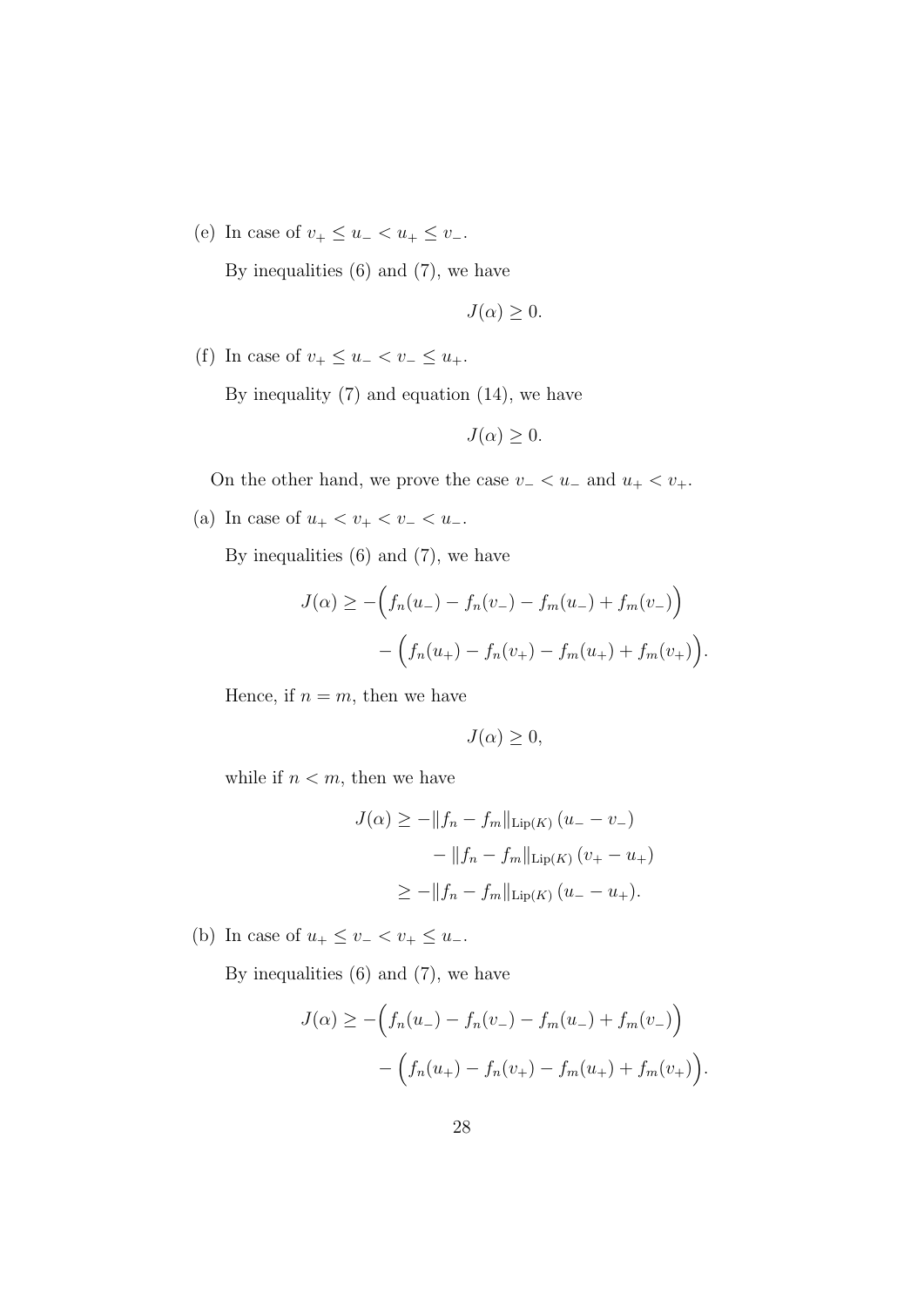Hence, if  $n = m$ , then we have

$$
J(\alpha) \geq 0,
$$

while if  $n < m$ , then we have

$$
J(\alpha) \ge -\|f_n - f_m\|_{\text{Lip}(K)} (u_- - v_+)
$$
  
- 
$$
\|f_n - f_m\|_{\text{Lip}(K)} (v_- - u_+)
$$
  

$$
\ge -\|f_n - f_m\|_{\text{Lip}(K)} (u_- - u_+).
$$

(c) In case of  $v_-\leq u_+ < v_+ \leq u_-.$ 

By inequality  $(6)$  and equation  $(14)$ , we have

$$
J(\alpha) \geq 0.
$$

(d) In case of  $v_-\lt u_-\lt u_+ < v_+$ .

By inequalities (6) and (7), we have

 $J(\alpha) \geq 0$ .

(e) In case of  $v_-\leq u_+ < u_-\leq v_+$ .

By inequalities  $(6)$  and  $(7)$ , we have

$$
J(\alpha) \geq 0.
$$

(f) In case of  $u_+ \leq v_- < u_- \leq v_+$ .

By inequality (7) and equation (14), we have

$$
J(\alpha) \geq 0.
$$

 $\Box$ 

Using Lemmas 3 and 4, we have the following:

**Proposition 1.** *Let*  $T > 0$ *. For piecewise constant solutions*  $u_n$  *and*  $v_m$  $(n \leq m)$  constructed by the wave front tracking method for the Cauchy *problems*  $(E_n)$  with  $u(x, 0) = \bar{u}_n(x)$  and  $(E_m)$  with  $u(x, 0) = \bar{v}_m(x)$ ,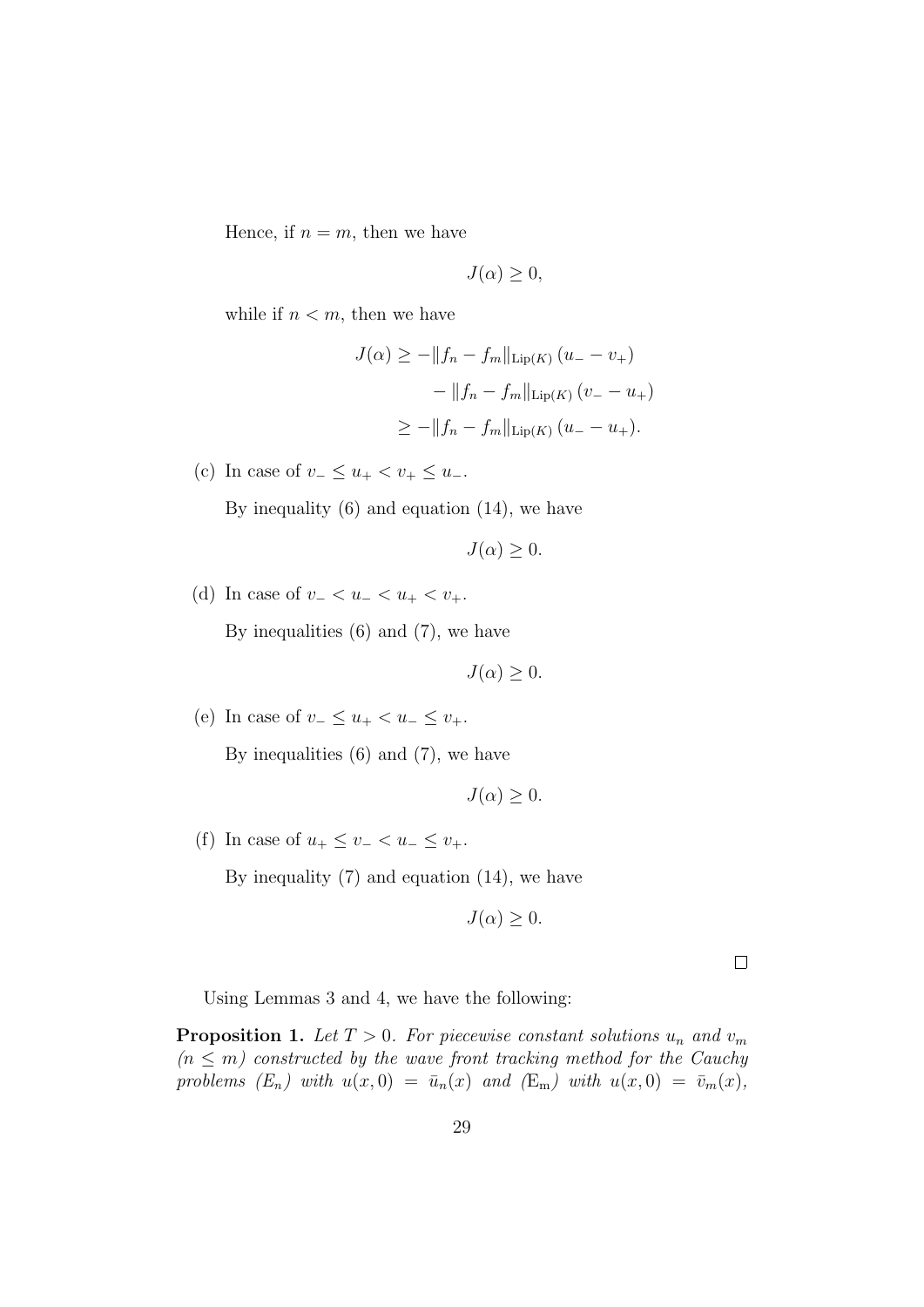*respectively, and all*  $\phi \in C_c^{\infty}(\mathbb{R} \times (0, \infty))$  *with*  $\phi \geq 0$  *which vanishes outside of*  $T > 0$ *, we have* 

$$
\int_0^\infty \int_{\mathbb{R}} \left( |u_n - v_m| \phi_t + \text{sign}(u_n - v_m) \left( f_m(u_n) - f_m(v_m) \right) \phi_x \right) dx dt
$$
  
 
$$
\geq - \left( \max_{x, t} \phi \right) T \| f_n - f_m \|_{\text{Lip}(K)} \text{T.V.} \left\{ \bar{u}_n \right\}. \tag{15}
$$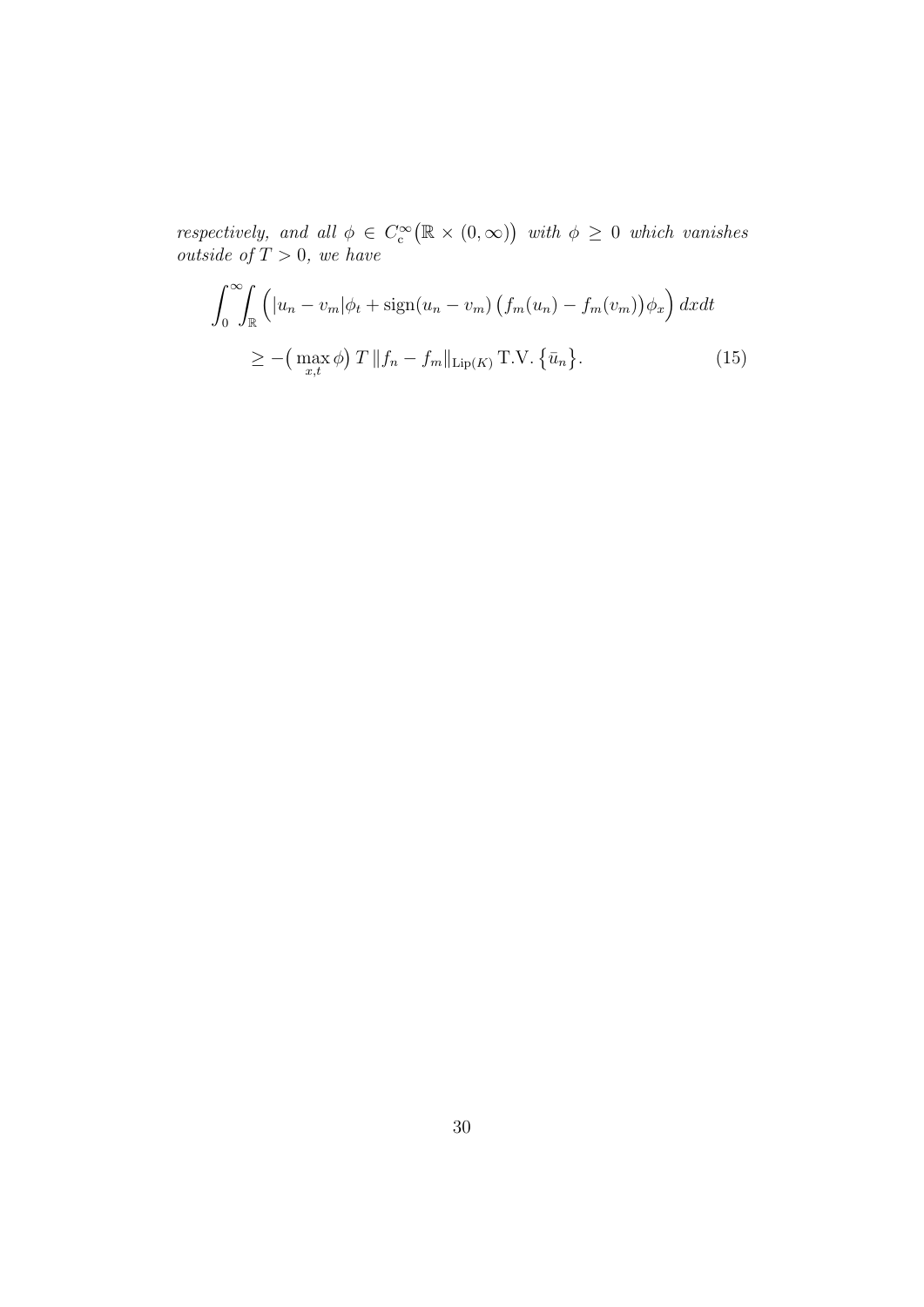# $4$   $L^1_{\rm loc}$  stability

In this section, we prove the  $L<sub>loc</sub>$  stability of sequence of piecewise constant solutions constructed by the wave front tracking method for the Cauchy problem  $(E_n)$ .

**Theorem 1.** *Let*  $\bar{u}, \bar{v} \in BV(\mathbb{R})$ *. For piecewise constant solutions*  $u_n$  *and*  $v_m$  ( $n \leq m$ ) constructed by the wave front tracking method for the Cauchy *problems*  $(E_n)$  with  $u(x, 0) = \bar{u}_n(x)$  and  $(E_m)$  with  $u(x, 0) = \bar{v}_m(x)$ , *respectively, each*  $t \geq 0$ *, and all*  $R > 0$ *, we have* 

$$
\int_{|x| \le R} |u_n(x, t) - v_m(x, t)| dx \le \int_{|x| \le R + Lt} |u_n(x, 0) - v_m(x, 0)| dx
$$
  
+ t ||f<sub>n</sub> - f<sub>m</sub>||<sub>Lip(K)</sub> T.V. { $\bar{u}_n$ }. (16)

*Proof.* We define  $\delta \in C_c^{\infty}(\mathbb{R})$  by

$$
\delta(x) = \begin{cases} C \exp\left(\frac{1}{|x|^2 - 1}\right) & (|x| < 1) \\ 0 & (|x| \ge 1) \end{cases}
$$

where  $C$  is a constant which is chosen so that R  $\delta(x) dx = 1$ . Using this *δ*, for each  $h > 0$ , we define

$$
\delta_h(x) = h\delta(hx), \quad \zeta_h(x) = \int_{-\infty}^x \delta_h(s) \, ds.
$$

An elementary calculation yields

$$
\delta_h(x) = 0 \quad (|x| \ge \frac{1}{h}), \quad \int_{-\frac{1}{h}}^{\frac{1}{h}} \delta_h(x) dx = 1,
$$

$$
\begin{cases} \zeta_h(x) = 0 & \left(x \le -\frac{1}{h}\right) \\ 0 < \zeta_h(x) < 1 \quad \left(|x| < \frac{1}{h}\right) \\ \zeta_h(x) = 1 & \left(x \ge \frac{1}{h}\right) \end{cases}
$$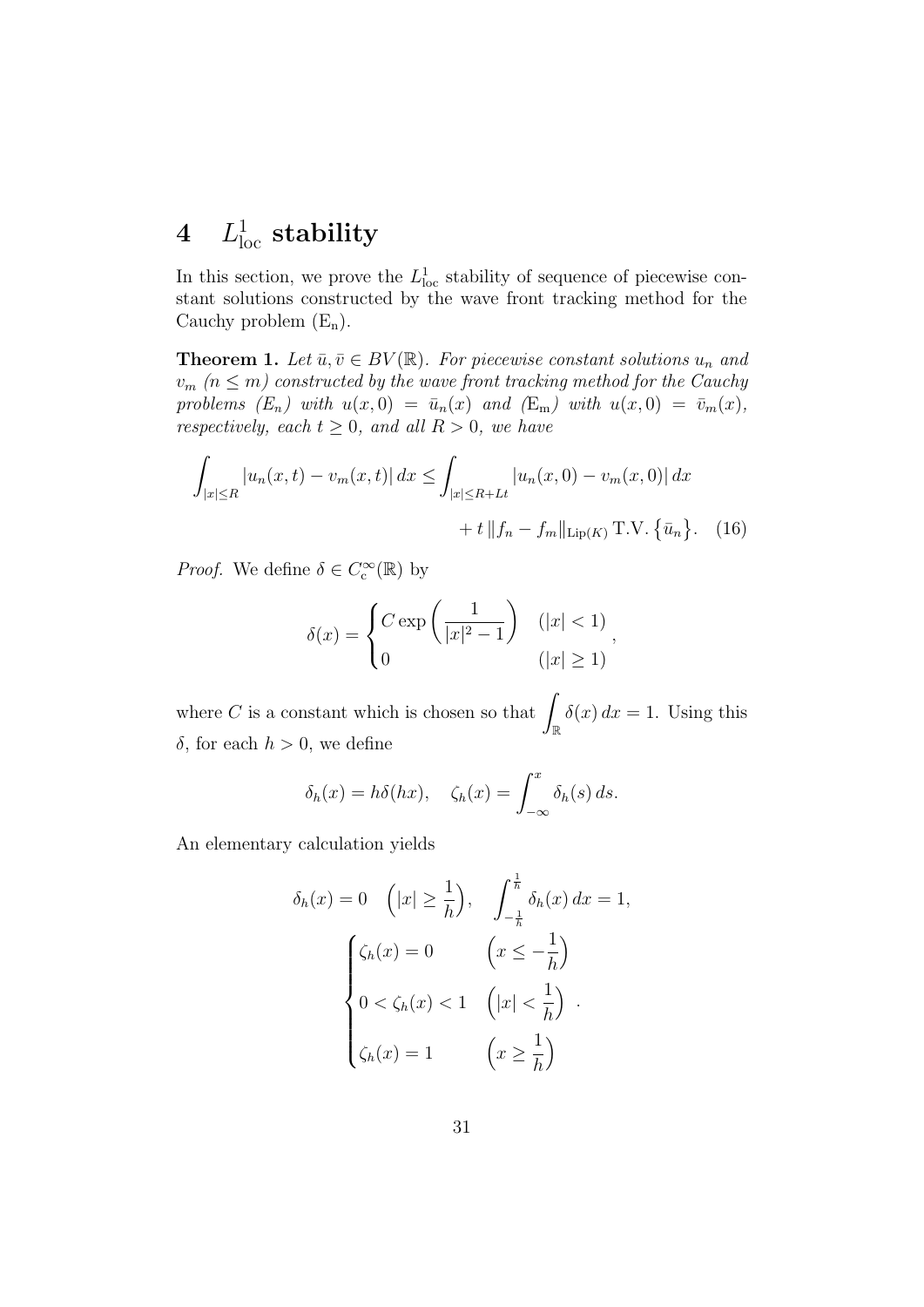For convenience, we set

$$
q(u_n, v_m) = |u_n - v_m|, \quad Q(u_n, v_m) = \text{sgn}(u_n - v_m) \left( f_m(u_n) - f_m(v_m) \right).
$$

Now, let  $0 < \tau_0 < \tau < T$  and, for sufficiently large  $h > 0$ , we take

$$
\phi(x,t) = \left(1 - \zeta_h(|x| - R - L(\tau - t))\right) \left(\zeta_h(t - \tau_0) - \zeta_h(t - \tau)\right).
$$

Then, since  $\phi \in C_c^{\infty}(\mathbb{R} \times (0, \infty))$  with  $\phi \geq 0$  vanishes outside of  $T > 0$ and satisfies

$$
\phi_t = -L\delta_h(|x| - R - L(\tau - t)) \Big( \zeta_h(t - \tau_0) - \zeta_h(t - \tau) \Big)
$$

$$
+ \Big( 1 - \zeta_h(|x| - R - L(\tau - t)) \Big) \Big( \delta_h(t - \tau_0) - \delta_h(t - \tau) \Big),
$$

$$
\phi_x = -\frac{x}{|x|} \delta_h(|x| - R - L(\tau - t)) \Big( \zeta_h(t - \tau_0) - \zeta_h(t - \tau) \Big),
$$

inserting this  $\phi$  into inequality (15), we have

$$
\int_0^{\infty} \int_{\mathbb{R}} q(u_n, v_m) \left( 1 - \zeta_h(|x| - R - L(\tau - t)) \right)
$$

$$
\cdot \left( \delta_h(t - \tau_0) - \delta_h(t - \tau) \right) dx dt
$$

$$
\geq \int_0^{\infty} \int_{\mathbb{R}} \left( Lq(u_n, v_m) + \frac{x}{|x|} Q(u_n, v_m) \right)
$$

$$
\cdot \delta_h(|x| - R - L(\tau - t)) \left( \zeta_h(t - \tau_0) - \zeta_h(t - \tau) \right) dx dt
$$

$$
- \left( \tau + \frac{1}{h} \right) ||f_n - f_m||_{\text{Lip}(K)} \text{T.V.} \left\{ \bar{u}_n \right\}.
$$

Hence, by

$$
|Q(u_n, v_m)| \le Lq(u_n, v_m), \quad \zeta_h(t - \tau_0) - \zeta_h(t - \tau) \ge 0,
$$

we have

$$
\int_0^\infty \int_{\mathbb{R}} q(u_n, v_m) \Big( 1 - \zeta_h(|x| - R - L(\tau - t)) \Big)
$$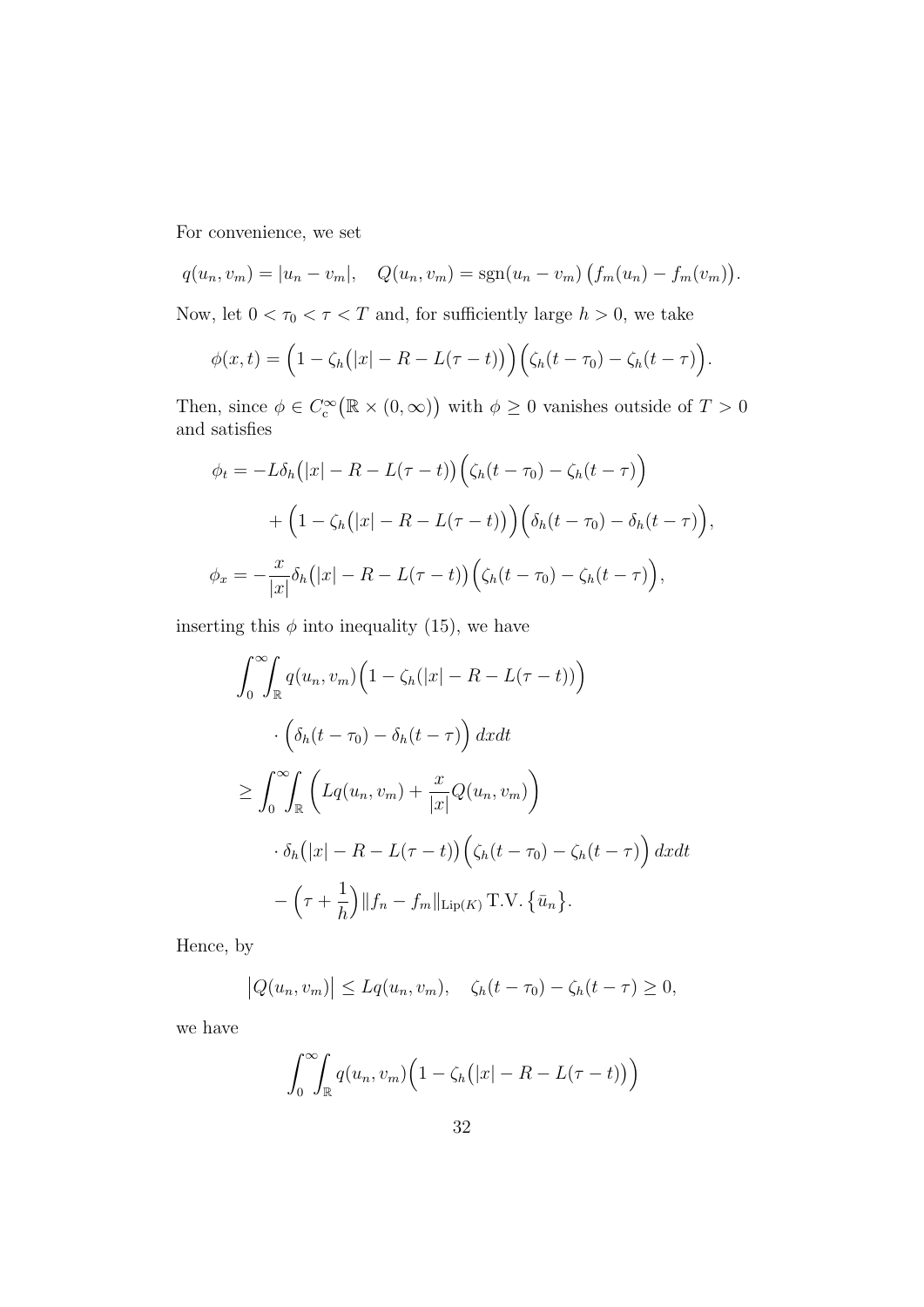$$
\left(\delta_h(t-\tau_0) - \delta_h(t-\tau)\right) dx dt
$$
  
\n
$$
\geq -\left(\tau + \frac{1}{h}\right) ||f_n - f_m||_{\text{Lip}(K)} \text{T.V.} \{\bar{u}_n\}.
$$

More precisely, by the construction of  $\phi$ , we have

$$
\int_{\tau_0 - \frac{1}{h}}^{\tau + \frac{1}{h}} \int_{|x| - R - L(\tau - t) \leq \frac{1}{h}} q(u_n, v_m) \left( 1 - \zeta_h(|x| - R - L(\tau - t)) \right)
$$

$$
\cdot \left( \delta_h(t - \tau_0) - \delta_h(t - \tau) \right) dx dt
$$

$$
\geq -\left( \tau + \frac{1}{h} \right) ||f_n - f_m||_{\text{Lip}(K)} \text{T.V.} \left\{ \bar{u}_n \right\}.
$$

Here, to estimate the first term, we write the following:

$$
\int_{\tau_0 - \frac{1}{h}}^{\tau + \frac{1}{h}} \int_{|x| - R - L(\tau - t) \leq \frac{1}{h}} q(u_n, v_m) \left( 1 - \zeta_h(|x| - R - L(\tau - t)) \right)
$$
  

$$
\cdot \left( \delta_h(t - \tau_0) - \delta_h(t - \tau) \right) dx dt
$$
  

$$
= \int_{\tau_0 - \frac{1}{h}}^{\tau + \frac{1}{h}} \int_{|x| - R - L(\tau - t) \leq -\frac{1}{h}} q(u_n, v_m) \left( 1 - \zeta_h(|x| - R - L(\tau - t)) \right)
$$
  

$$
\cdot \left( \delta_h(t - \tau_0) - \delta_h(t - \tau) \right) dx dt
$$
  

$$
+ \int_{\tau_0 - \frac{1}{h}}^{\tau + \frac{1}{h}} \int_{-\frac{1}{h} \leq |x| - R - L(\tau - t) \leq \frac{1}{h}} q(u_n, v_m) \left( 1 - \zeta_h(|x| - R - L(\tau - t)) \right)
$$
  

$$
\cdot \left( \delta_h(t - \tau_0) - \delta_h(t - \tau) \right) dx dt
$$
  

$$
= \int_{\tau_0 + \frac{1}{h}}^{\tau_0 + \frac{1}{h}} \int_{-\frac{1}{h} \leq |x| - R - L(\tau - t) \leq \frac{1}{h}} q(u_n, v_m) \delta_h(t - \tau_0) dx dt
$$

$$
= \int_{\tau_0 - \frac{1}{h}} \int_{|x| \le R + L(\tau - t) - \frac{1}{h}} q(u_n, v_m) \delta_h(t - \tau_0) \, dx dt
$$

$$
- \int_{\tau - \frac{1}{h}}^{\tau + \frac{1}{h}} \int_{|x| \le R + L(\tau - t) - \frac{1}{h}} q(u_n, v_m) \delta_h(t - \tau) \, dx dt
$$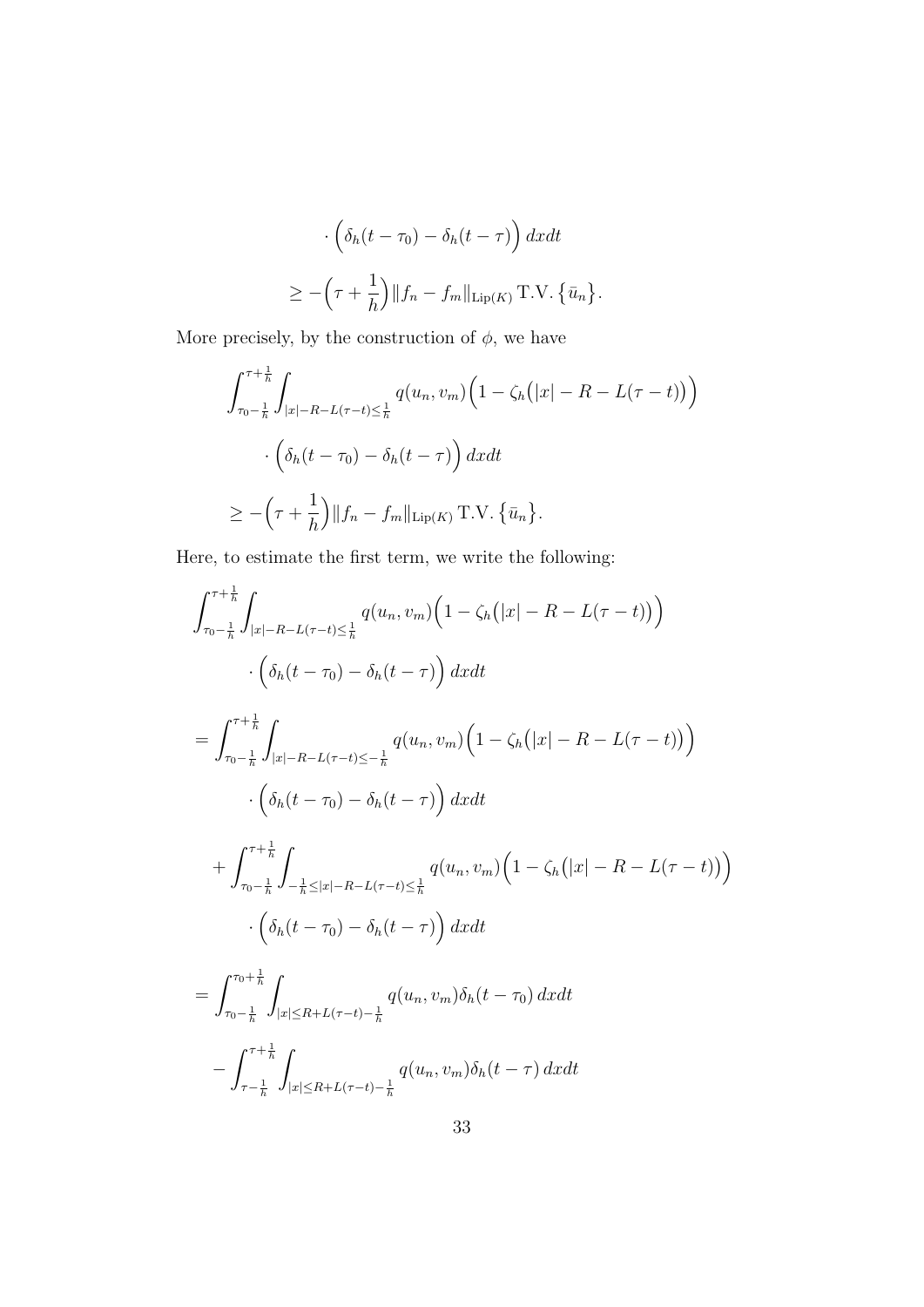$$
+\int_{\tau_0-\frac{1}{h}}^{\tau+\frac{1}{h}}\int_{-\frac{1}{h}\leq |x|-R-L(\tau-t)\leq \frac{1}{h}}q(u_n,v_m)\Big(1-\zeta_h(|x|-R-L(\tau-t))\Big)
$$

$$
\cdot\Big(\delta_h(t-\tau_0)-\delta_h(t-\tau)\Big)\,dxdt.
$$

Then, in terms of the first and second terms, setting  $s = \tau_0, \tau$ , for a.e. *s*, we have

$$
\int_{s-\frac{1}{h}}^{s+\frac{1}{h}} \int_{|x| \le R+L(\tau-t)-\frac{1}{h}} q(u_n(x,t), v_m(x,t)) \delta_h(t-s) dx dt
$$
  
\n
$$
= \int_{s-\frac{1}{h}}^{s+\frac{1}{h}} \int_{|x| \le R+L(\tau-t)} q(u_n(x,t), v_m(x,t)) \delta_h(t-s) dx dt
$$
  
\n
$$
- \int_{s-\frac{1}{h}}^{s+\frac{1}{h}} \int_{R+L(\tau-t)-\frac{1}{h} \le |x| \le R+L(\tau-t)} q(u_n(x,t), v_m(x,t)) \delta_h(t-s) dx dt
$$
  
\n
$$
= \int_{s-\frac{1}{h}}^{s+\frac{1}{h}} \int_{|x| \le R+L(\tau-t)} q(u_n(x,t), v_m(x,t)) \delta_h(t-s) dx dt
$$
  
\n
$$
+ O(1) h \int_{s-\frac{1}{h}}^{s+\frac{1}{h}} \int_{R+L(\tau-t)-\frac{1}{h} \le |x| \le R+L(\tau-t)} dx dt
$$
  
\n
$$
= \int_{s-\frac{1}{h}}^{s+\frac{1}{h}} \int_{|x| \le R+L(\tau-t)} q(u_n(x,t), v_m(x,t)) \delta_h(t-s) dx dt + O(1)/h
$$
  
\n
$$
\rightarrow \int_{|x| \le R+L(\tau-s)} q(u_n(x,s), v_m(x,s)) dx \quad (h \rightarrow \infty),
$$

and, in terms of third term,

$$
\int_{\tau_0 - \frac{1}{h}}^{\tau + \frac{1}{h}} \int_{-\frac{1}{h} \leq |x| - R - L(\tau - t) \leq \frac{1}{h}} q(u_n, v_m) \left( 1 - \zeta_h(|x| - R - L(\tau - t)) \right)
$$

$$
\cdot \left( \delta_h(t - \tau_0) - \delta_h(t - \tau) \right) dx dt
$$

$$
\to 0 \quad (h \to \infty).
$$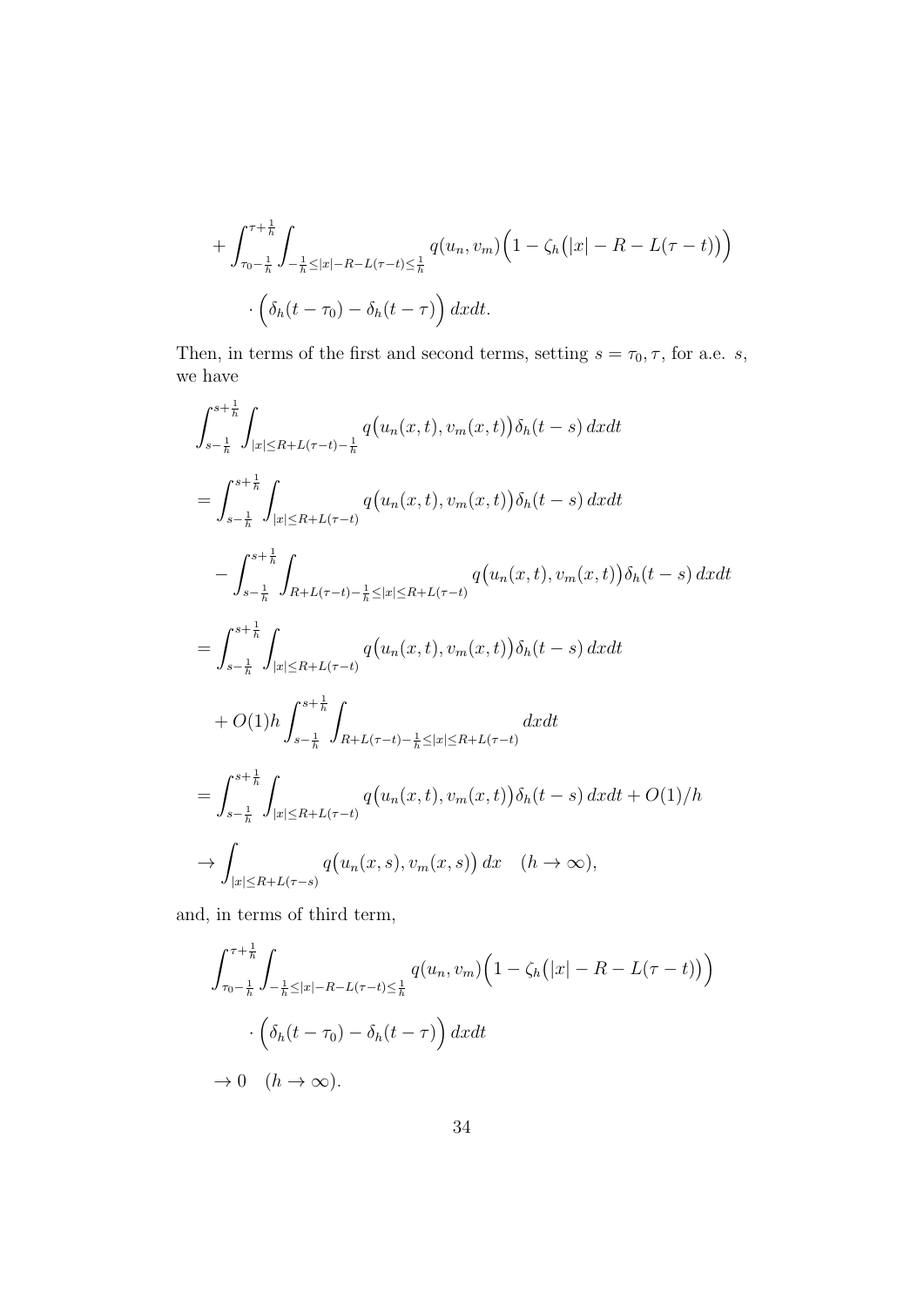Therefore, noting that  $u_n - v_m \in C([0,\infty); L^1_{loc}(\mathbb{R}))$ , for any  $\tau_0, \tau$  with  $\tau_0 < \tau$ , we have

$$
\int_{|x| \le R} |u_n(x,\tau) - v_m(x,\tau)| dx \le \int_{|x| \le R + L(\tau - \tau_0)} |u_n(x,\tau_0) - v_m(x,\tau_0)| dx
$$
  
+  $\tau ||f_n - f_m||_{\text{Lip}(K)} \text{T.V.} {\bar{u}_n}.$ 

Thus, especially, for all  $t \geq 0$ , we have

$$
\int_{|x| \le R} |u_n(x, t) - v_m(x, t)| dx \le \int_{|x| \le R + Lt} |u_n(x, 0) - v_m(x, 0)| dx
$$
  
+ t ||f<sub>n</sub> - f<sub>m</sub>||<sub>Lip(K)</sub> T.V. { $\bar{u}_n$  }.

 $\Box$ 

For each  $R > 0$ , we define

$$
p_R(w) = \int_{|x| \le R} |w| dx \quad \left(w \in L^1_{loc}(\mathbb{R})\right)
$$

and

$$
d(w_1, w_2) = \sum_{R=1}^{\infty} 2^{-R} \frac{p_R(w_1 - w_2)}{1 + p_R(w_1 - w_2)} \quad (w_1, w_2 \in L^1_{loc}(\mathbb{R})).
$$

Then we see that  $(L^1_{loc}(\mathbb{R}), d)$  is the Fréchet space, that is, a complete metric space (see [2]).

**Theorem 2.** *Let*  $\bar{u} \in BV(\mathbb{R})$ . *The sequence of piecewise constant solutions*  $\{u_n\}$  *constructed by the wave front tracking method for the Cauchy problem*  $(E_n)$  with  $u(x, 0) = \bar{u}_n(x)$  *converges to a unique limit function*  $\int$ *in the sense of*  $L^1_{loc}(\mathbb{R} \times [0, \infty))$ *, and, for all*  $T > 0$  *and all*  $R > 0$ *, the rate of convergence to the limit u is given by*

$$
\int_0^T \int_{|x| \le R} |u_n(x, t) - u(x, t)| \, dx dt \le 2^{-n+1} T \Big( 2R + T \big( L + M \, \text{T.V.} \left\{ \bar{u} \right\} \big) \Big). \tag{17}
$$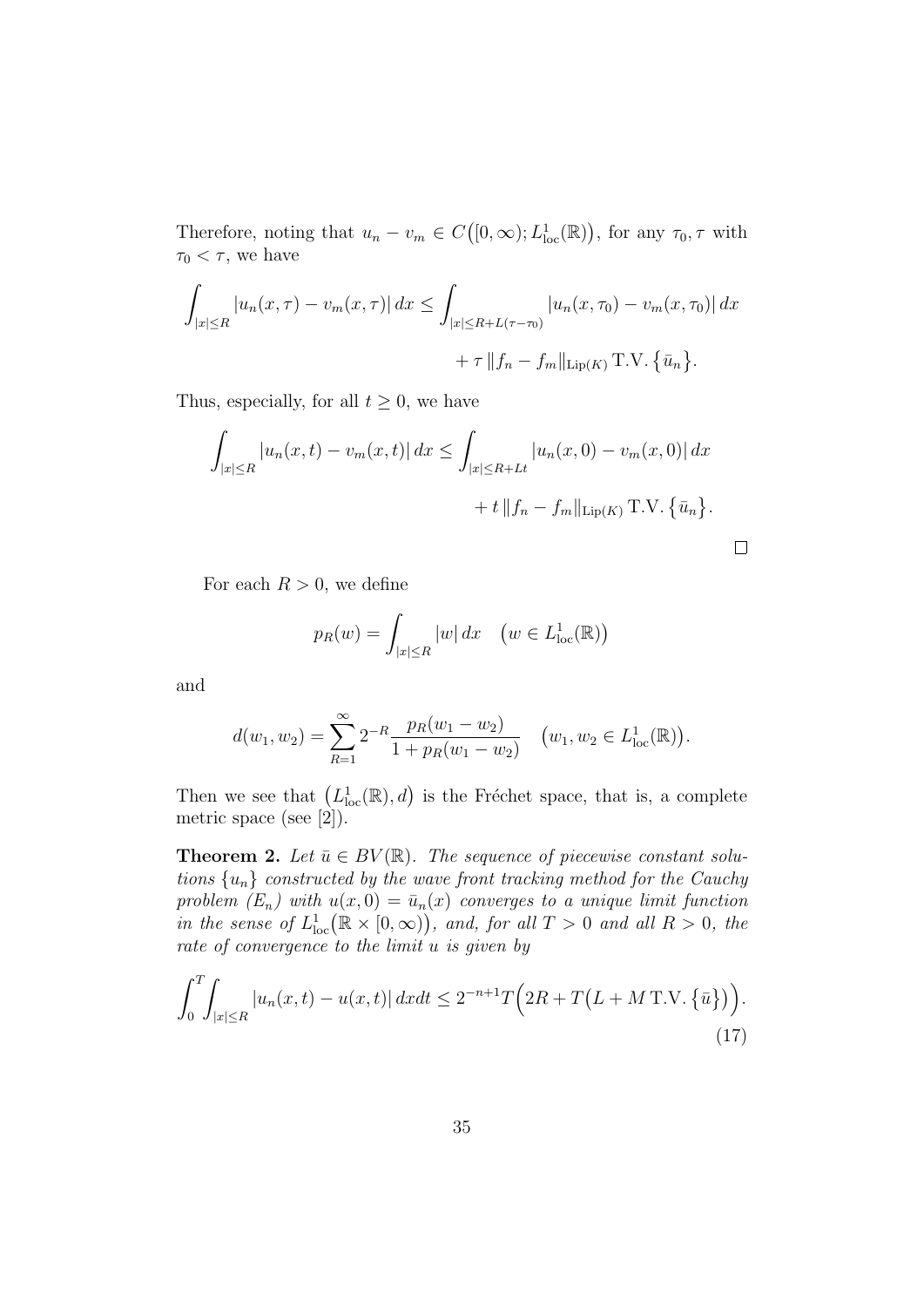*Proof.* Using inequalities (3), (4), (10) and (16), for each  $t \geq 0$  and all  $R > 0$ , we have

$$
p_R(u_n(\cdot, t) - u_m(\cdot, t)) \le 2^{-n+3}(R + Lt) + 2^{-n+2}Mt \text{ T.V. } \{\bar{u}\}\
$$

$$
= 2^{-n+2}\Big(2R + t\big(2L + MT.V. \{\bar{u}\}\big)\Big)
$$

so that, for an arbitrarily fixed  $N \in \mathbb{N}$ ,

$$
\limsup_{n \to \infty} d(u_n(\cdot, t), u_m(\cdot, t))
$$
\n
$$
\leq \limsup_{n \to \infty} \sum_{R=1}^N 2^{-R} \frac{p_R(u_n(\cdot, t) - u_m(\cdot, t))}{1 + p_R(u_n(\cdot, t) - u_m(\cdot, t))}
$$
\n
$$
+ \limsup_{n \to \infty} \sum_{R=N+1}^{\infty} 2^{-R} \frac{p_R(u_n(\cdot, t) - u_m(\cdot, t))}{1 + p_R(u_n(\cdot, t) - u_m(\cdot, t))}
$$
\n
$$
\leq \limsup_{n \to \infty} 2^{-n+1} N \Big( 2R + t \big( 2L + M \mathop{\text{T.V.}} \{\bar{u}\}\big) \Big) + 2^{-N}
$$
\n
$$
= 2^{-N}.
$$

Hence, by the arbitrariness of  $N \in \mathbb{N}$ ,  $\{u_n(\cdot, t)\}\$ is a Cauchy sequence in  $(L_{loc}^{1}(\mathbb{R}), d)$  which means that  $\{u_n(\cdot, t)\}$  converges to some  $u(\cdot, t) \in$  $L^1_{\text{loc}}(\mathbb{R})$ . Then, for all  $R \geq 1$ , we have

$$
2^{-R}\frac{p_R(u_n(\cdot,t)-u(\cdot,t))}{1+p_R(u_n(\cdot,t)-u(\cdot,t))} \leq d(u_n(\cdot,t),u(\cdot,t)) \to 0 \quad (n \to \infty).
$$

Hence, noting that  $p_R(u_n(\cdot, t) - u(\cdot, t))$  is bounded with respect to  $n \in \mathbb{N}$ , we have

$$
\int_{|x| \le R} |u_n(\cdot, t) - u(\cdot, t)| dx = p_R(u_n(\cdot, t) - u(\cdot, t)) \to 0 \quad (n \to \infty).
$$

Therefore, by inequality (8), for all  $s, t \in [0, \infty)$ , we have

$$
\int_{|x| \le R} |u(x, s) - u(x, t)| \, dx \le 2L \, \text{T.V.} \left\{ \bar{u} \right\} |s - t|
$$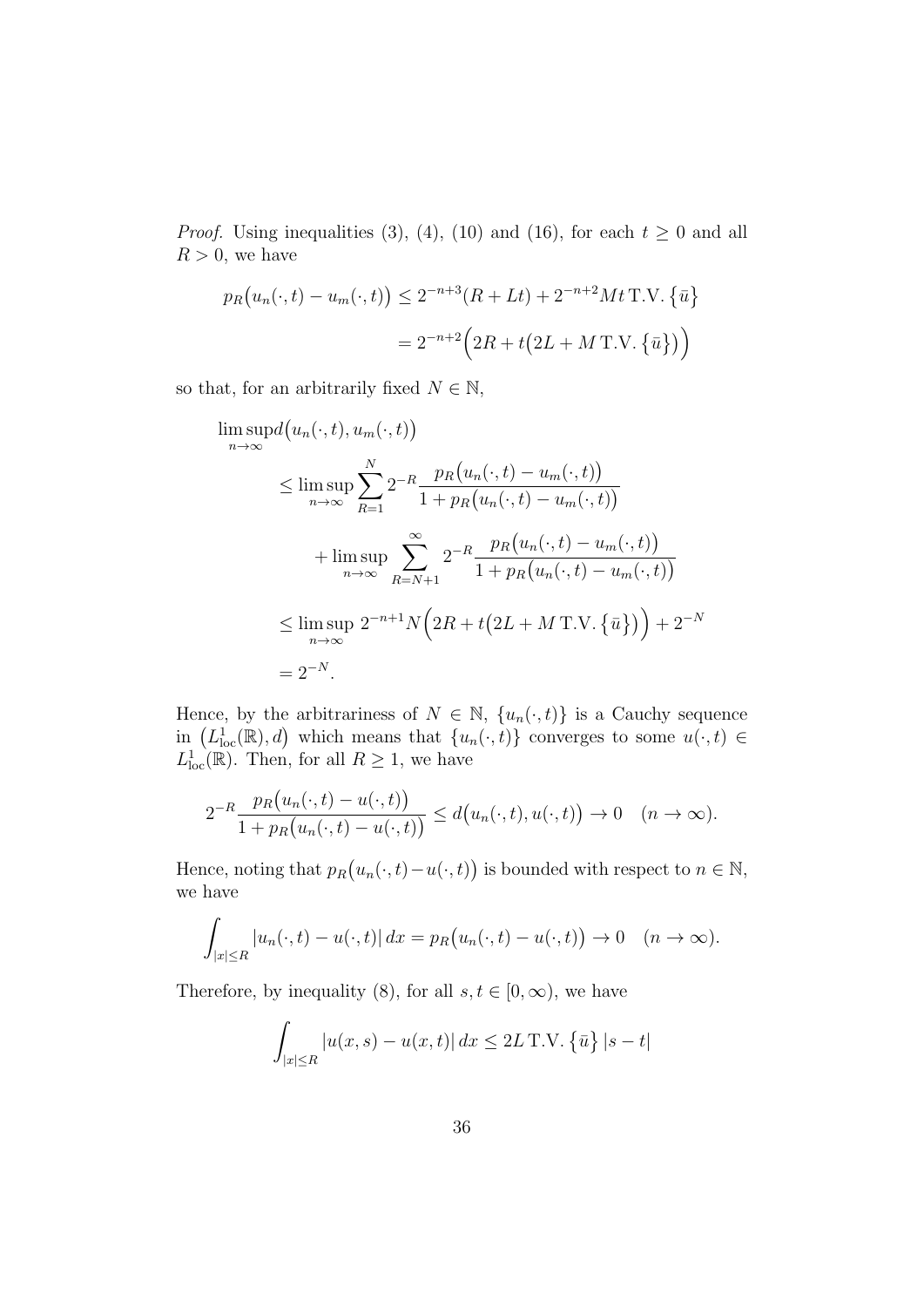so that  $u \in L^1_{loc}(\mathbb{R} \times [0, \infty))$ . Thus, using once again inequalities (3), (4), (10) and (16), for all  $t \ge 0$  and all  $R > 0$ , we have

$$
\int_{|x| \le R} |u_n(x, t) - u(x, t)| dx \le \int_{|x| \le R + Lt} |u_n(x, 0) - u(x, 0)| dx
$$
  
+  $t ||f_n - f||_{\text{Lip}(K)} \text{T.V.} {\bar{u}_n}$   

$$
\le 2^{-n+2} (R + Lt) + 2^{-n+2} Mt \text{T.V.} {\bar{u}} \}
$$
  
=  $2^{-n+2} (R + t(L + MT.V. {\bar{u}}))$ 

so that, for all  $T > 0$ ,

$$
\int_0^T \int_{|x| \le R} |u_n(x, t) - u(x, t)| \, dx dt \le 2^{-n+1} T \Big( 2R + T \big( L + M \, \text{T.V.} \left\{ \bar{u} \right\} \big) \Big)
$$
  

$$
\to 0 \quad (n \to \infty),
$$

which means that  $\{u_n\}$  converges to the unique limit *u* in the sense of  $L^1_{\text{loc}}(\mathbb{R} \times [0, \infty)).$  $\Box$ 

The limit *u* of the sequence of piecewise constant solutions  $\{u_n\}$  constructed by the wave front tracking method for the Cauchy problem (*En*) with  $u(x, 0) = \bar{u}_n(x)$  is an entropy solution to the Cauchy problem (1)– (2) with  $u(x,0) = \bar{u}(x)$  (see [1] and [4]). Therefore, by Theorem 1, we can obtain the following result similar to the uniqueness theorem (cf. Kružkov  $[8]$ ) of the entropy solution to the Cauchy problem  $(1)-(2)$ :

**Corollary 1.** Let  $\bar{u}, \bar{v} \in BV(\mathbb{R})$ . We denote by *u* and *v* entropy solutions *which are limits of sequences of piecewise constant solutions constructed by the wave front tracking method for the Cauchy problems (1)–(2) with*  $u(x,0) = \bar{u}(x)$  *and*  $u(x,0) = \bar{v}(x)$ *, respectively. Then, for all*  $t \geq 0$  *and all*  $R > 0$ *, we have* 

$$
\int_{|x| \le R} |u(x,t) - v(x,t)| \, dx \le \int_{|x| \le R + Lt} |u(x,0) - v(x,0)| \, dx. \tag{18}
$$

*Especially, if* R  $|u(x,0) - v(x,0)| dx < ∞$ , then we have R *|u*(*x, t*) *− v*(*x, t*)*| dx ≤* Z R  $|u(x,0) - v(x,0)| dx.$  (19)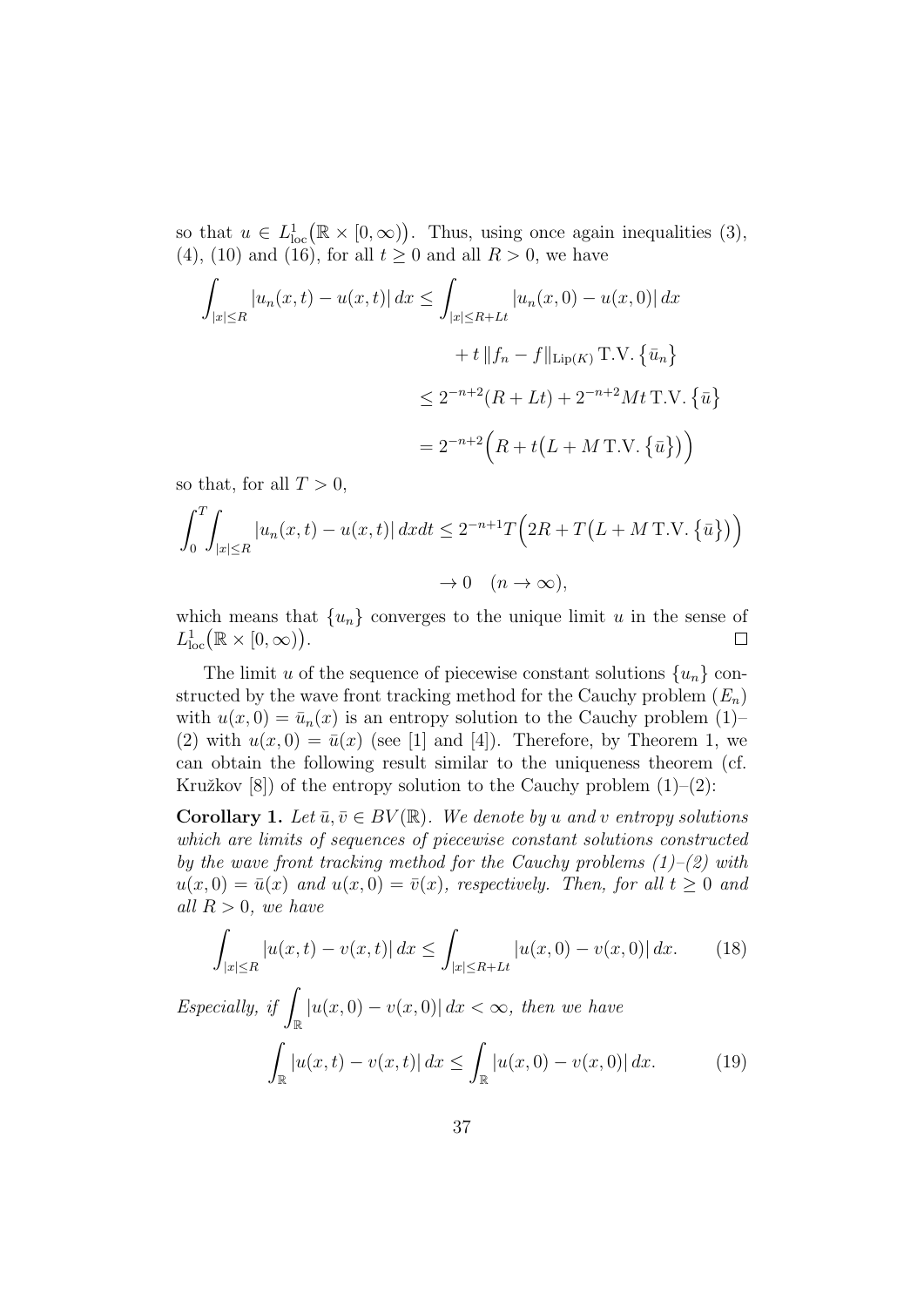## **References**

- [1] A. Bressan, *Hyperbolic Systems of Conservation Laws,* Oxford University Press, Oxford, 2000.
- [2] A. Bressan, *Lecture Notes on Functional Analysis,* American Mathematical Society, 2012.
- [3] A. Bressan, T. P. Liu and T. Yang,  $L^1$  stability estimates for  $n \times n$ conservation laws, *Arch. Ration. Mech. Anal.*, **149** (1999), 1–22.
- [4] C. Dafermos, Polygonal approximations of solutions of the initial value problem for a conservation law, *J. Math. Anal. Appl.*, **38** (1972), 33–41.
- [5] C. Dafermos, *Hyperbolic Conservation Laws in Continuum Physics.* Second Edition, Springer, 2000.
- [6] E. Godlewski and P. A. Raviart, *Hyperbolic systems of conservation laws,* Ellipses, 1991.
- [7] H. Holden and N. H. Risebro, *Front Tracking for Hyperbolic Conservation Laws*. Second Edition, Springer, 2015.
- [8] S. N. Kružkov, First order quasilinear equations with several space variables, *Math. USSR Sb.*, **10** (1970), 537-566.
- [9] T. P. Liu and T. Yang, A new entropy functional for a scalar conservation law, *Comm. Pure Appl. Math.*, **52** (1999), 1427–1442.
- [10] T. P. Liu and T. Yang,  $L^1$  stability for  $2 \times 2$  systems of hyperbolic conservation laws, *J. Am. Math. Soc.*, **12** (1999), 729–774.
- [11] T. P. Liu and T. Yang, Well posedness theory for hyperbolic conservation laws, *Comm. Pure Appl. Math.*, **52** (1999), 1553–1586.
- [12] B. J. Lucier, A moving mesh numerical method for hyperbolic conservation laws, *Math. Comp.*, **46** (1986), 59–69.
- [13] H. Ohwa and Y. Sasaki, Stability of approximate solutions constructed by the wave front tracking method, *J. Math. Anal. Appl.*, **491** (2020), https://doi.org/10.1016/j.jmaa.2020.124385.